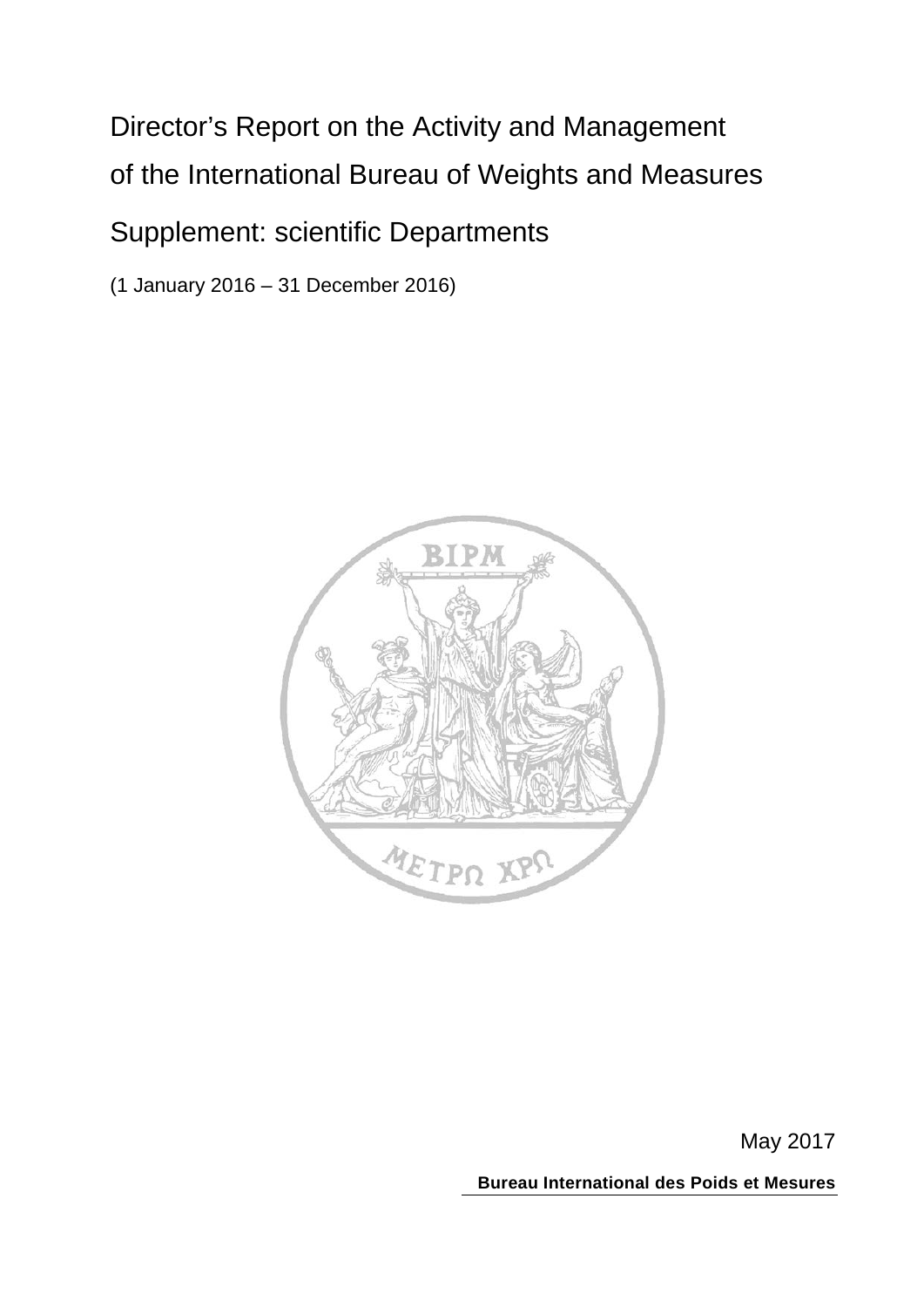#### **BIPM Physical Metrology Department**

#### **Director: M. Stock**

#### **(1 January 2016 to 31 December 2016)**

#### **1. Electrical metrology**

#### **1.1 Electrical potential difference (voltage)**

#### 1.1.1 AC Josephson voltage standard (S. Solve, R. Chayramy)

The first on-site comparison using the new BIPM ac quantum voltage standard (provided by the NIST) was carried out at the NMIJ (Japan) in December 2015. This was the first direct comparison of arrays that use (NbN)-based and amorphous niobium silicon (Nb<sub>x</sub>Si<sub>1-x</sub>) Josephson junctions. At 10 V dc, a relative agreement of  $5 \times 10^{-12}$  was obtained. An attempt to perform an ac comparison at the NMIJ was unsuccessful because, at that time, the trigger signal used for the generation of the approximated sine wave could not be properly extracted from the bias source of the BIPM PJVS. This prevented a correct phase adjustment between the two PJVS signals from being carried out, which is a requirement to obtain meaningful results.

The bias electronics of the BIPM PJVS were successfully updated in April 2016 in collaboration with Dr Alain Rüfenacht (NIST) who visited the BIPM electricity laboratory for this purpose. During Dr Rüfenacht's visit, the new bias source was tested and a calibration of an ac sine waveform of 65 Hz with an amplitude of 1 V rms, produced by a multifunction calibrator, was carried out. The silicium-based generator was connected in series-opposition to the PJVS and the sampler was connected between the two positive poles of the sources. Once a phase adjustment was completed, the sampler measured the voltage difference between the two signals and the signal was reconstructed from these readings. The influence of different variables was investigated: the number of quantum steps for the approximated waveform; the width of the integration window of the null detector; and the time delay before the opening of the integration window.

A first pilot study comparing two quantum voltage stepwise approximated sine waves was carried out in September 2016 with CENAM (Mexico). A direct dc comparison of the two quantum standards was successfully performed at 10 V, achieving a relative agreement of a few  $10^{-11}$ . Then, the two independent measurement setups were arranged to calibrate a 0.7 V and 7 V rms ac sinusoidal signal at 50 Hz, delivered by a commercial calibrator. This device served as a transfer standard to compare the two quantum voltage standards. The approximated sine wave was set to *N*=64 samples per period for both voltages. The relative difference between the two quantum standards was measured to  $2 \times 10^{-7}$  and  $7 \times 10^{-7}$  at 1 V and 10 V, respectively, with a relative Type A uncertainty of  $3 \times 10^{-7}$  for both voltages.

#### 1.1.2 Quantum voltage reference for the watt balance (S. Solve, R. Chayramy)

The Quantum voltage project at NIST provided the BIPM with two new programmable arrays: a 1.2 V array embedded on a "flexboard" chip carrier and a 2.5 V array embedded on the newly designed copper chip carrier.

The arrays were cooled down and a table representing the optimal biasing parameters, current and rf power, achieving the largest operation margins, was derived from the investigations performed on each device.

Two calibration campaigns were performed to fully characterize the gain and linearity of five precision multimeters which are operated on the watt balance to measure the current sent to the coil and the induced voltage produced by the coil.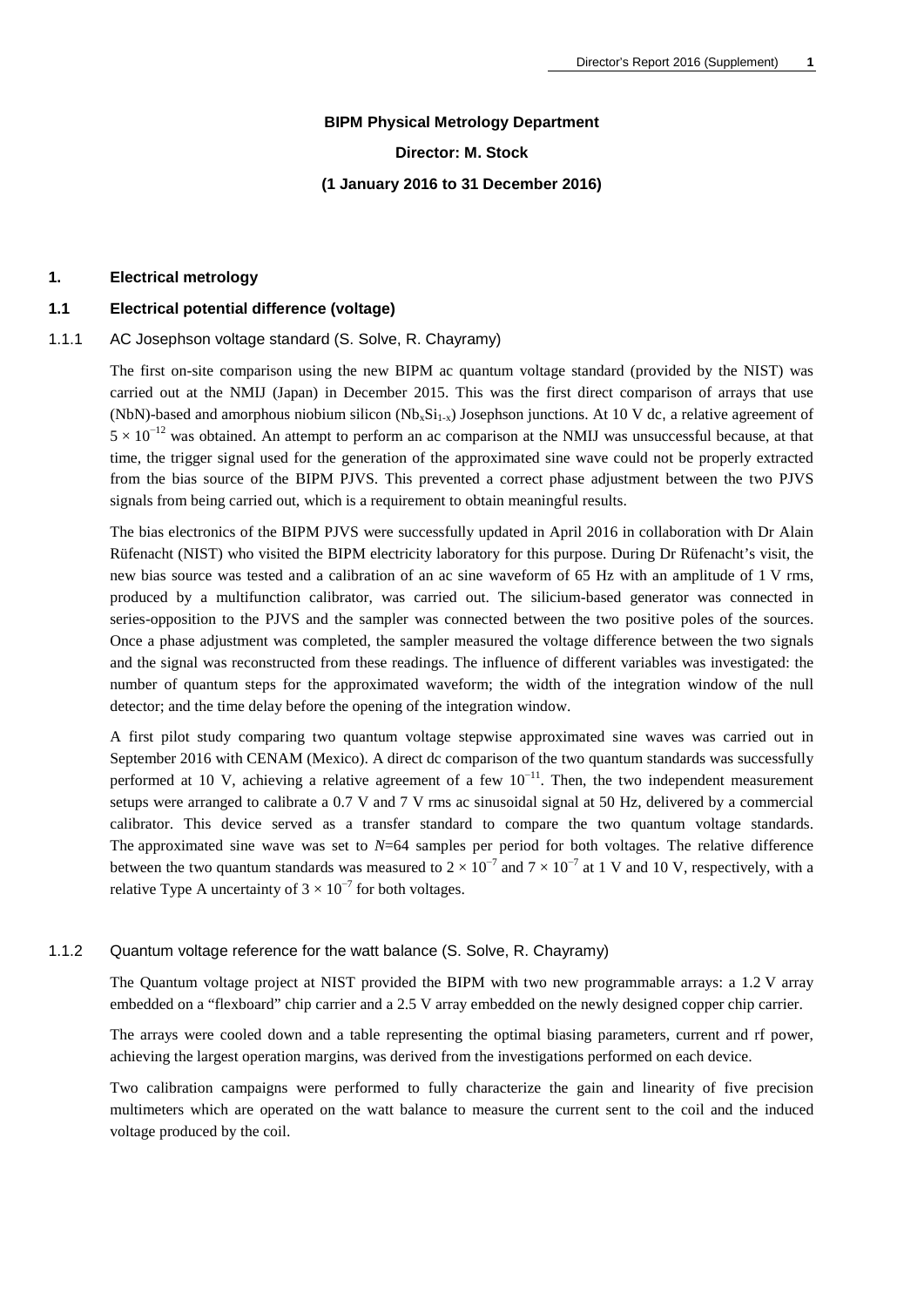#### 1.1.3 Temperature sensitivity coefficient of Zener voltage standards (R. Chayramy, S. Solve)

In order to minimize the uncertainty achievable in the BIPM ongoing bilateral comparison (BIPM.EM-K11) of calibrations of Zener-based secondary voltage standards, it was decided to re-evaluate the temperature coefficients of the BIPM travelling standards involved. The corresponding relative voltage corrections ranged from 1 part in  $10^9$  to 75 parts in  $10^9$ , which in extreme cases can be comparable to the Type A uncertainty in a comparison. It was therefore considered worthwhile to re-determine these coefficients, 15 years after their original determination was carried out between 1998 and 2002, particularly since no investigations have been performed on the possible evolution of these coefficients.

The non-infinite thermal gain of the temperature regulation of the enclosure in which the Zener diode is confined, and the imperfect compensation of the temperature coefficient of the Zener diode are responsible for the dependence of the output voltage on the surrounding temperature.

Temperature coefficients are determined by applying a bilinear regression of the voltage of the Zener being tested with respect to the resistance of the built-in thermistor and time (because Zeners exhibit a linear drift with time). To avoid accidental correlation between temperature and time, temperature variations are applied in uniform steps in up and down cycles. The range of temperature variations is typically between 18 °C and 28 °C. Following a temperature change, the time required to achieve temperature equilibrium in the enclosure is six to ten hours. A complete cycle requires several days.

A commercial thermo-regulated enclosure with 15 mK temperature stability, which could hold two Zeners at the same time, was used for the study. The 1 V outputs were measured against a very stable standard cell, while the 10 V measurements were carried out against a Fluke 732A Zener standard kept at a constant temperature.

The voltage differences between the outputs of the Zeners and the reference standards were measured using two nanovoltmeters. Since these measurements are purely relative and the voltage variations due to temperature or pressure changes are small, no detailed calibration of the nanovoltmeters was necessary. Nevertheless, periodic verifications were carried out against a JVS. An isolation transformer was used to decrease the coupling of mains-borne interference to the instrumentation.

It is important to note that the output voltages were corrected for atmospheric pressure changes using the sensitivity coefficients determined in 2002. The total uncertainty of the temperature coefficients was dominated by the Type A uncertainty of the least-squares regressions of the voltage with respect to time and temperature (expressed as the resistance of the internal thermistor).

The new thermal enclosure allowed the BIPM to achieve faster changes and better temperature stability when compared to those obtained during the previous determination. The uncertainty on the determination of the sensitivity coefficient has been divided by a factor of three and they are now of the same order of magnitude as the coefficients themselves.

For half of the Zeners tested, the temperature coefficients have not changed significantly. In other cases, the changes were up to several times the uncertainty of the measurements. The resistance of the thermistors measuring the temperature inside the Zeners, measured at a room temperature of 23 °C, has also changed in some cases, mainly towards higher values. Possible reasons for this are a change of the thermistor, or of the set point of the Zener internal temperature regulation. The observed changes correspond to changes in the oven temperature of between −0.05 °C and −0.38 °C.

#### **1.2 Electrical impedance (resistance and capacitance)**

# 1.2.1 DC resistance and quantum Hall effect (N. Fletcher, P. Gournay, B. Rolland)

The quantum Hall resistance (QHR) was realized several times during 2016, as required to maintain traceability for resistance calibration and comparison services and the link to capacitance. Routine measurements were made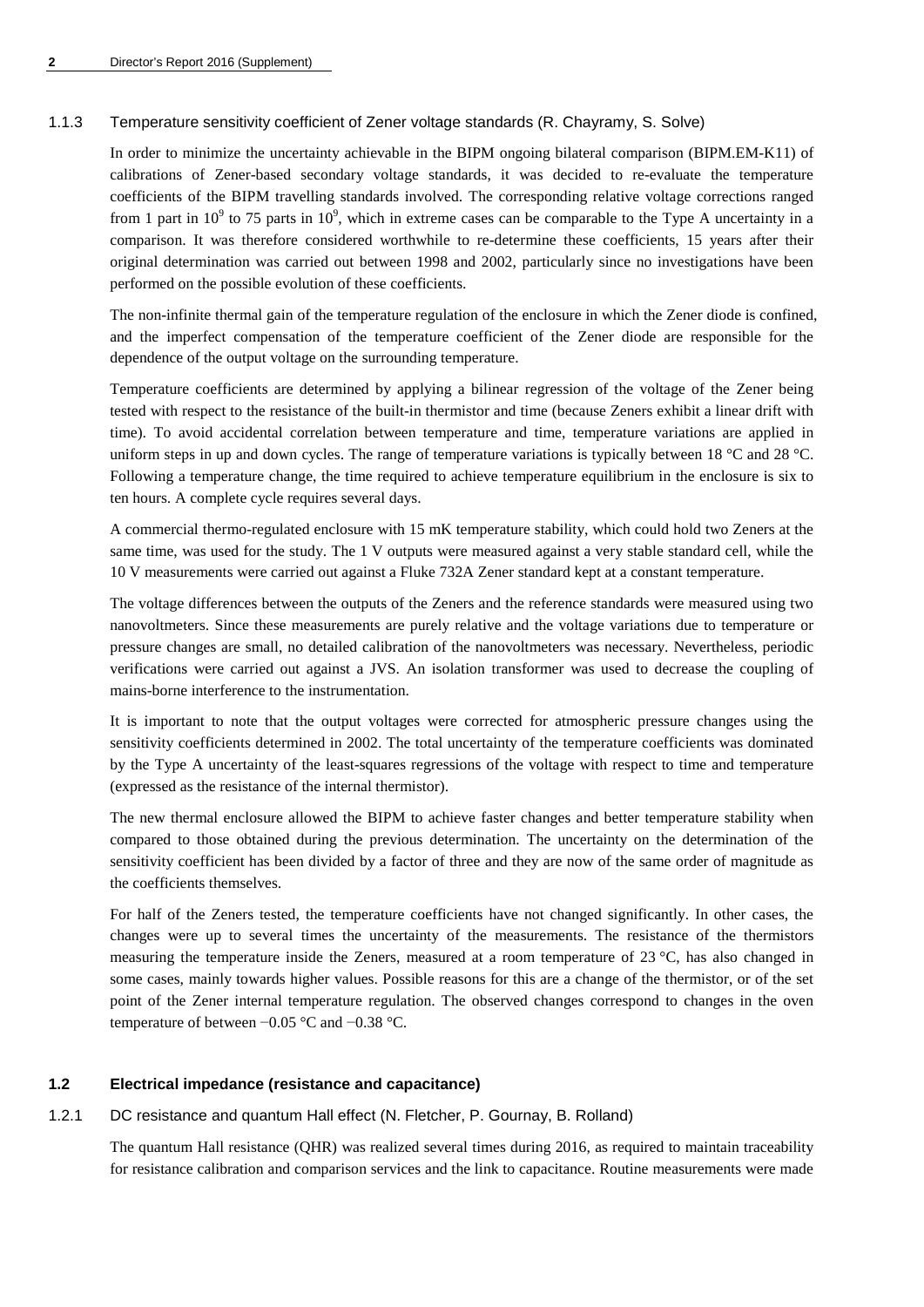with the BIPM's existing GaAs devices, but a series of investigations on a commercial graphene sample were also conducted.

The graphene sample obtained from the manufacturer consisted of a 7 mm  $\times$  7 mm chip of SiC wafer with a graphene mono-layer grown by sublimation. On top of this, 10 Hall bars with varying geometries were patterned by lithography, including metallic contact pads. In this type of material, the density of free electrons due to intrinsic doping of the substrate is too high to make the quantum Hall plateau accessible at low magnetic fields  $\ll$  10 T). A final layer of polymer is used on top of the graphene, which is capable of absorbing electrons to tune the carrier density. In tests conducted previously in 2015, in collaboration with MIKES, small amounts of ammonia gas were used to treat the polymer layer and effect this tuning. With the latest sample, an alternative technique of electrostatic discharge near the device, a method successfully demonstrated by the NPL in collaboration with Linköping University and Chalmers University (Sweden), was used.

Several of the Hall bars were tested and showed the expected quantized Hall resistance curves characteristic of mono-layer graphene. We were able to successfully use the polymer layer to control the carrier density, and thus to extend the quantized plateau down to magnetic fields as low as 2 T. However, in more detailed measurements, at these low fields the breakdown current (the maximum current for fully quantized operation) was found to be too small for use in precision resistance calibrations  $\ll 10 \mu$ A, compared to the 40  $\mu$ A or 50  $\mu$ A required). In addition, it was found that a large proportion of the metal-graphene contacts had too high a resistance (>10  $\Omega$ ) for precision metrological use. We were able to perform precision measurements on some of the Hall bars, and successfully calibrate a 100  $\Omega$  resistor. The value thus obtained from the graphene reference was in agreement with the existing GaAs reference, within a relative uncertainty of  $\lt 1 \times 10^{-8}$ . However, these measurements were only possible with the graphene sample at fields  $>8$  T and a temperature of 1.3 K.

In conclusion, it was possible to reproduce some of the results obtained by NMIs (particularly NPL and LNE) that have successfully shown the benefits of graphene for resistance metrology, but using a commercially available sample. However, it was not possible to obtain full quantization with the combination of higher temperature and lower magnetic field that was being sought (a target of 4 K and 5 T will allow significant simplification of the BIPM's QHR equipment, especially for on-site comparisons). The potential impact of graphene QHR is clear, but the sample technology is still immature and is not yet ready for reliable use in resistance metrology. It is hoped that more devices will be tested over the next few years, and it is highly likely that graphene will soon replace GaAs as the material of choice for QHR references, bringing a significant reduction in complexity and cost for this primary standard.

#### 1.2.2 Calculable capacitor (P. Gournay, N. Fletcher, B. Rolland)

Characterization measurements of the calculable capacitor carried out in 2015 demonstrated that the limited alignment accuracy of the electrode bars following the initial assembly of the device was the most important source of systematic error and limited the uncertainty on the determination of the von Klitzing constant to about 2 parts in  $10^7$ . A decision was taken to dismantle the capacitor and realign the bars, and a new alignment tool has been constructed.

During 2016, the calculable capacitor was dismantled and its bars realigned. Following its disassembly, the capacitor was relocated to a newly renovated laboratory with a floor consisting of a massive concrete block. This concrete block provides better vibration isolation for the device, an issue that had been detected during the first series of measurements.

During the dismantling process, a non-negligible amount of dust was found to have been deposited on the surface of the electrodes. It was therefore decided that before the capacitor was reassembled in the new room, a removable clean room enclosure should be built around it so that precision alignment of the electrode bars could be carried out in a clean environment.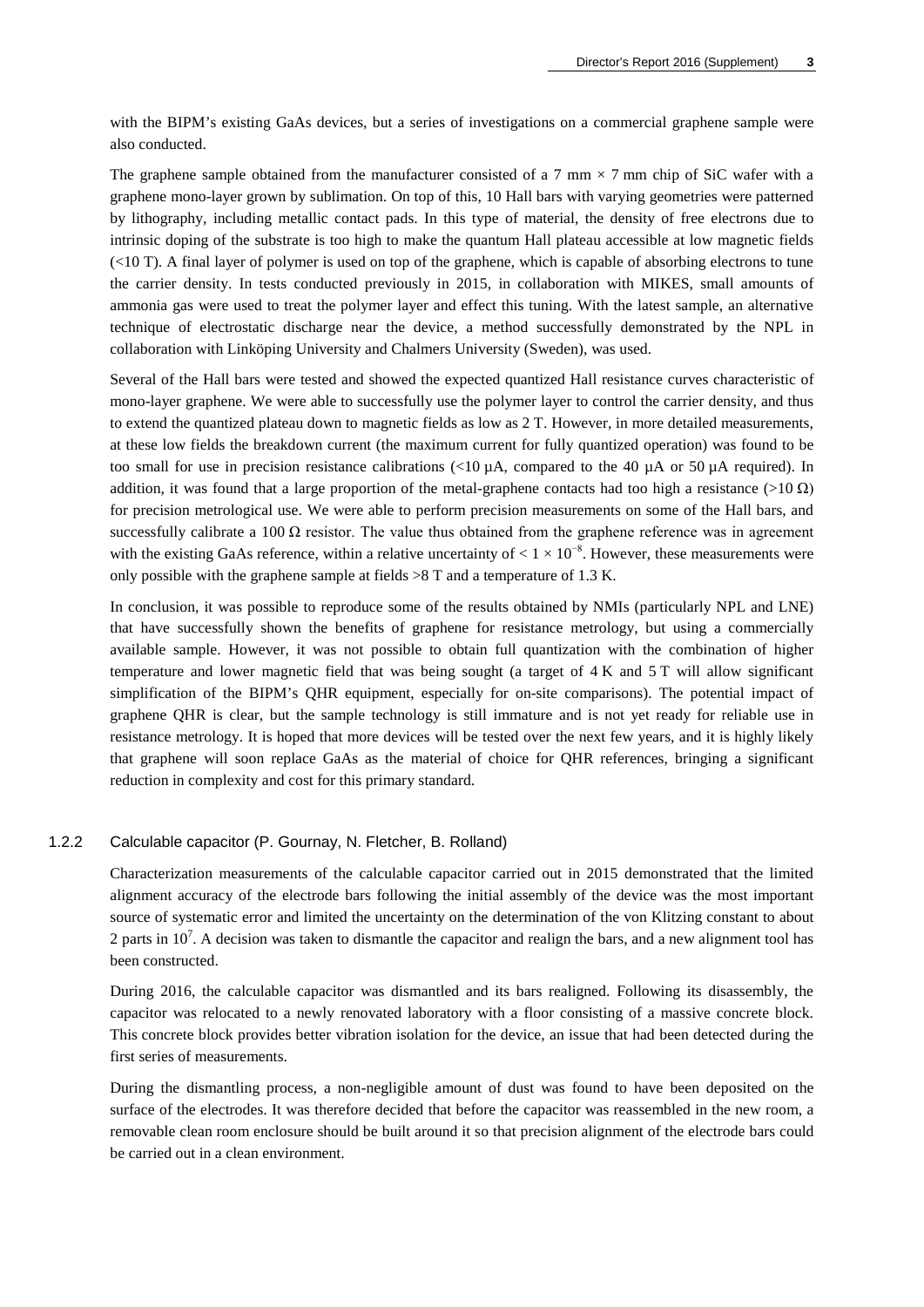Following a delicate cleaning procedure, the electrode bars have since been reassembled and aligned. Alignment was performed using a part of the set of the capacitive probes used for the first alignment, plus the new probe. The latter was used mainly to measure the residual skew angle of the bar assembly and also to carry out redundant measurements of the diagonal distance between bars in order to verify that they are consistent with those obtained with another probe dedicated to this measurement (with a better sensitivity). The electrode bars have been aligned such that the contributions of the residual misalignments are now close to 2 parts in  $10^9$ , compared to 2 parts in  $10^7$  previously.

The next step in the reassembly of the calculable capacitor will be the alignment of the top and bottom guard electrodes and the interferometer laser beam with the axis of the set of four main bars.

The new stabilized laser source, which was built in 2015, was made more compact and installed on a smaller optical breadboard during 2016. This source, which is currently located in the laser building (laser light is provided through a 25 m optical fibre between this building and the calculable capacitor), could be then used in the new laboratory when needed.

Completion of the calculable capacitor reassembly is planned for early 2017. As the measuring chain from the calculable capacitor to the quantum Hall effect is already operational, a new series of measurements (characterization of the calculable capacitor and final measurement of  $R_K$ ) could quickly follow depending on the time available.

[1](#page-4-0).2.3 Maintenance of a reference of capacitance (P. Gournay, R. Chayramy, N. Darpentigny<sup>1</sup>, N. Fletcher, B. Rolland)

Every year, the group of four 10 pF standard capacitors used to maintain the farad at the BIPM is calibrated twice. This was carried out in January and July 2016. Calibration is performed against the dc-QHR through a multi-frequency quadrature bridge. For the second consecutive year, the calibration was carried out at both 1027 Hz and 1541 Hz, as it has been observed that the 10 pF reference used for calibration and comparison services experiences a small drift.

Maintenance on the various measuring chain bridges used to establish traceability of the farad to the dc-QHR was performed to maintain optimum operating conditions and to provide the best uncertainties for services to Member States. In particular, the two-terminal pair bridge has been equipped with a new injection device and pre-amplifier, both of which were designed and built at the BIPM. The computer part of the bridge (hardware and software) is currently being upgraded.

The reference group of capacitors were used in 2016 for calibrations for seven NMIs (see section 1.4) and three bilateral comparisons [BIPM.EM-K14.a](http://kcdb.bipm.org/appendixB/KCDB_ApB_info.asp?cmp_idy=511&cmp_cod=BIPM.EM-K14.a&prov=exalead) and [BIPM.EM.K14.b](http://kcdb.bipm.org/appendixB/KCDB_ApB_info.asp?cmp_idy=512&cmp_cod=BIPM.EM-K14.b&prov=exalead) (see section 1.3.2).

The supplementary comparison of capacitance and capacitance ratio, [EURAMET.EM-S31,](http://kcdb.bipm.org/appendixB/KCDB_ApB_info.asp?cmp_idy=939&cmp_cod=EURAMET%2EEM%2DS31&page=1&search=2&cmp_cod_search=EURAMET%2EEM%2DS31&met_idy=&bra_idy=&epo_idy=&cmt_idy=&ett_idy_org=&lab_idy=&cou_cod=) has been completed in 2016. Two circulations of the travelling capacitance standards and one circulation of ac standard resistors were necessary due to unsatisfactory results at the end of the first capacitance circulation, mainly due to systematic errors in the measuring bridges of several participants. Later corrections proposed by the participants have led to satisfactory results for both capacitor circulations. Draft A of this work has been approved by the participants, and the draft B stage is in progress.

<span id="page-4-0"></span><sup>&</sup>lt;sup>1</sup> Intern from Centrale Supélec, Gif sur Yvette, France, from 4 July 2016 to 6 January 2017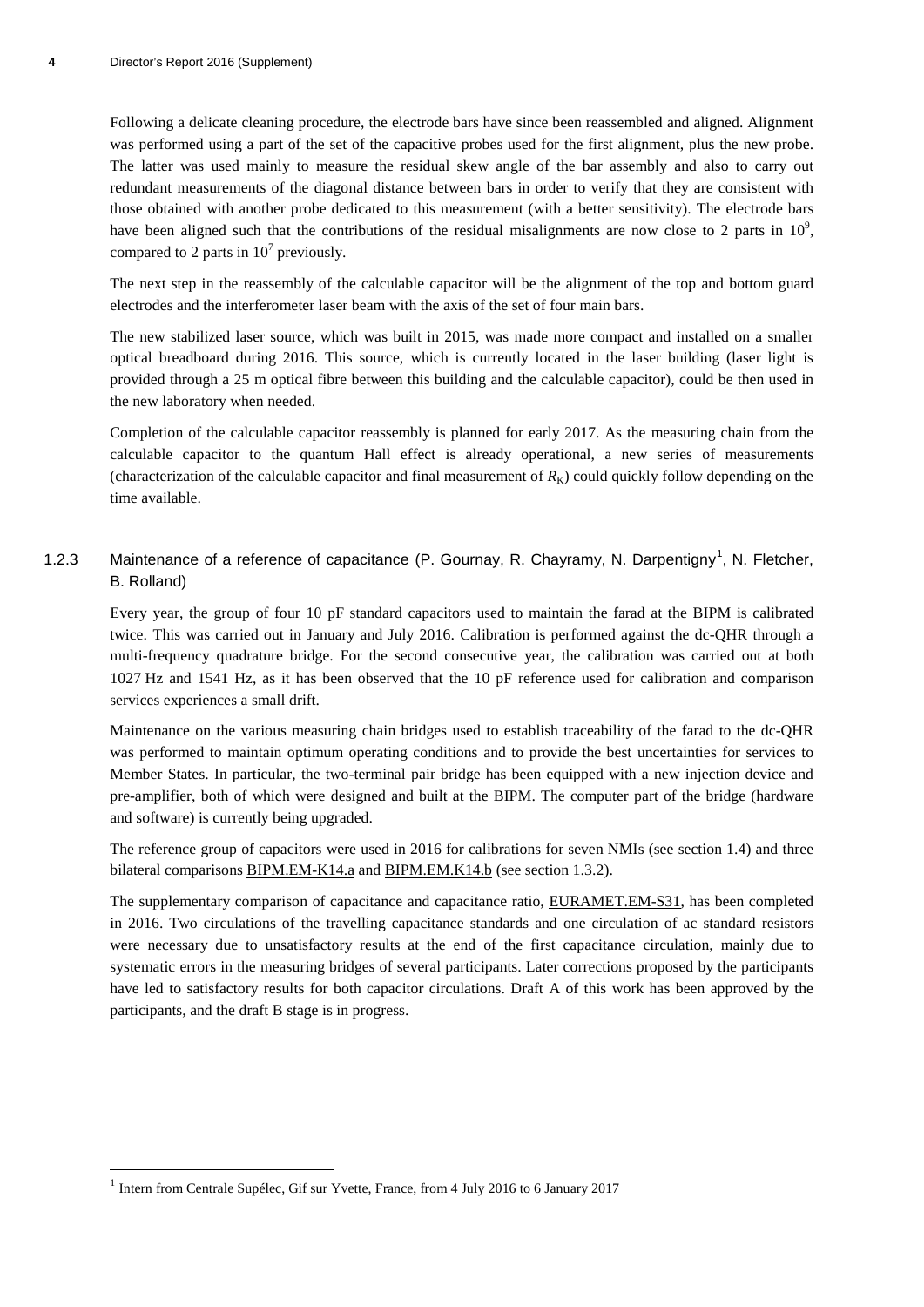#### **1.3 Comparisons of electrical standards**

#### 1.3.1 CCEM comparison of capacitance calibrations, [CCEM-K4.2017](http://kcdb.bipm.org/appendixB/KCDB_ApB_info.asp?cmp_idy=1597&cmp_cod=CCEM-K4.2017&prov=exalead) (P. Gournay, M. Stock)

The CCEM decided, at its meeting in March 2015, that the comparison CCEM-K4, last carried out between 1996 and 1999, be repeated. The BIPM was designated as coordinator of the new comparison and prepared a comparison protocol during 2015. This protocol was submitted to the support group for discussion and then to the declared participants in early 2016.

In this comparison, the measurand is a 'two-terminal pair 10 pF capacitance' measured at a frequency of 1592 Hz and a voltage of 100 V (rms). An optional 100 pF capacitance measurement at the same frequency and 10 V is also possible. The comparison scheme adopted by the CCEM is a large-scale 'star-comparison' with a large number of bilateral comparisons being carried out simultaneously, piloted by the BIPM. In the original version of the protocol, the comparison measurements were scheduled to take place between August 2016 and January 2017.

Only two points were discussed during the review process of the protocol: (1) the starting date of the comparison and (2) the mandatory operating frequency. Regarding the first point, it appeared that most of the participating NMIs would not be ready to start the comparison at the date originally planned in the protocol (August 2016). A consensus has been reached to postpone the start date to late February 2017. As the cumulative measurement and transport time is planned as six months, the last comparison measurements should be completed in September 2017.

Concerning the second point, one participant requested a change to the mandatory working frequency from 1592 Hz to 1233 Hz. This frequency may be more appropriate for NMIs realizing the traceability of the farad from the quantized Hall resistance through a mono-frequency quadrature bridge, using transfer resistors and capacitors of nominal values equal to  $R_K/2$  and 10 nF, respectively. A consensus was reached by adding 1233 Hz as an optional working frequency while keeping 1592 Hz as the mandatory frequency.

The protocol was approved in July 2016 by the eight participants: LNE, METAS, NIM, NIST, NMIA, NPL, PTB, VNIIM and the BIPM. The LNE has subsequently withdrawn from the comparison.

Assuming that the protocol schedule is met, the first version of the Draft A report could be sent to participants for review by the end of 2017.

# 1.3.2 BIPM ongoing key comparisons in electricity (R. Chayramy, N. Fletcher, P. Gournay, B. Rolland, S. Solve, M. Stock)

An on-site comparison of Josephson Voltage Standards (BIPM.EM-K10) was performed with JV (Norway) in June 2016. Satisfactory results were not achieved due to interferences between the two JVSs that were so strong; stability of the quantized voltages of both arrays was lost.

Two bilateral Zener comparisons (BIPM.EM-K11) were carried out with DEFNAT (Tunisia) and with NSAI NML (Ireland). Satisfactory results for both comparisons were achieved with a relative voltage difference of  $3.8 \times 10^{-8}$  and  $2.2 \times 10^{-8}$  at 10 V, respectively.

An on-site comparison of QHR systems [\(BIPM.EM-K12\)](http://kcdb.bipm.org/appendixB/KCDB_ApB_info.asp?cmp_idy=60&cmp_cod=BIPM%2EEM%2DK12&page=1&search=2&cmp_cod_search=BIPM%2EEM%2DK12&met_idy=&bra_idy=&epo_idy=&cmt_idy=&ett_idy_org=&lab_idy=&cou_cod=) was organized with METAS (Switzerland). The BIPM developed thermostated resistors (1 Ω, 100 Ω and 10 kΩ) for use in this comparison. These were transported to METAS at the beginning of September 2016, several weeks before the planned comparison date, to allow stabilization. METAS subsequently encountered problems with their QHR reference in preparation for the measurements, and the comparison was eventually cancelled.

For BIPM.EM-K13, the ongoing bilateral comparison of 1  $\Omega$  and 10 k $\Omega$  standards, the results of a comparison with the CMI (Czech Republic) completed at the end of 2015 were analyzed and reported. For the first time a correction term was included for the variations of the value of  $1 \Omega$  standards with the rate of current polarity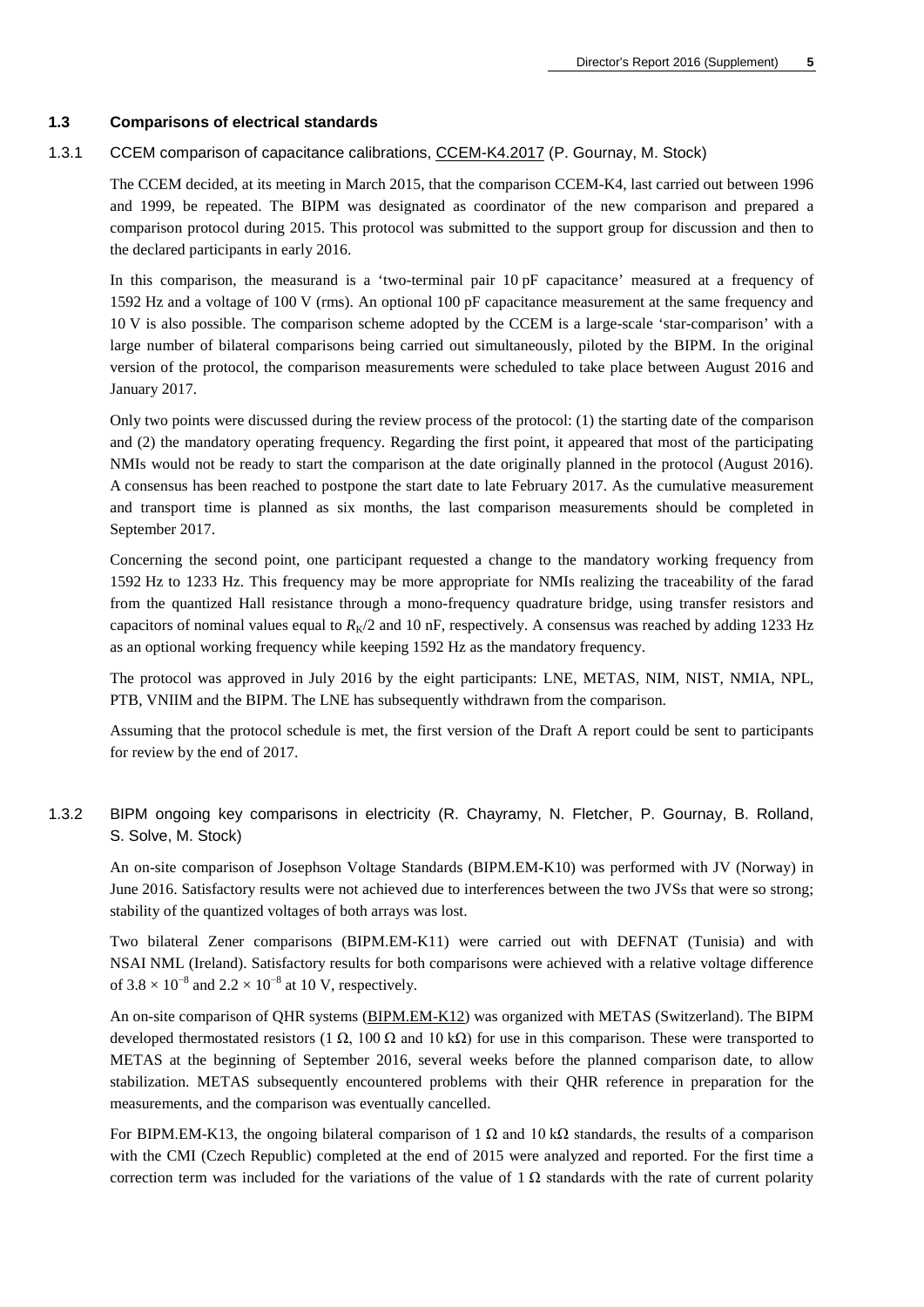reversals. Extra characterizations of the 1  $\Omega$  travelling standards carried out at CMI confirmed the effects previously studied in a collaboration between the BIPM and PTB (assumed to be due to the Peltier effect in the junctions of the resistor construction). A correction applied on the basis of these characterizations allowed a better comparison of the 1  $\Omega$  standards under equivalent measurement conditions. This Peltier effect increasingly appears to be a limiting factor in the results achievable with 1 Ω standards; the comparison at 10 kΩ is free from this limitation. A comparison at 1 Ω and 10 kΩ was started with SMD (Belgium), with the measurements expected to be completed in early 2017.

In 2016, two bilateral comparisons of 10 pF and 100 pF capacitance standards (BIPM.EM-K14) at 1000 Hz and 1592 Hz were carried out with NIS (Egypt) and NMISA (South Africa). A third comparison at 10 pF and 1000 Hz was carried out with NSAI-NML (Ireland). The comparison reports, draft B, were finalized and are being reviewed by the CCEM chairperson.

# **1.4 Calibrations of electrical standards** (R. Chayramy, N. Fletcher, P. Gournay, B. Rolland, S. Solve, M. Stock)

During January to December 2016 the following standards were calibrated in the electricity laboratories:

1 Ω, 100 Ω or 10 kΩ resistors were calibrated for: UTE (Uruguay), DFM (Denmark), NIS (Egypt), NMIM (Malaysia), INM (Colombia), IPQ (Portugal), GUM (Poland), DMDM (Serbia), MKEH (Hungary), NMC (Singapore). In total 35 certificates were issued for ten NMIs.

1 pF, 10 pF and 100 pF capacitors were calibrated for: NMC (Singapore), BIM (Bulgaria), MIKES (Finland), EIM (Greece), INMETRO (Brazil), IPQ (Portugal), NMIM (Malaysia). In total 21 certificates and one study note were issued for seven NMIs.

Three Zener voltage standards were calibrated for INM (Colombia) and SMD (Belgium).

#### **2. Mass Metrology**

#### **2.1 Measurement services in Mass**

2.1.1 CCM Pilot Study of future realizations of the kilogram (P. Barat, M. Stock)

One of the essential activities on the joint [CCM-CCU Roadmap](http://www.bipm.org/utils/common/pdf/SI-roadmap.pdf) towards the redefinition of the kilogram is the CCM Pilot Study of future realizations of the kilogram. The redefinition of the kilogram, based on the value of the Planck constant will lead to the fundamentally new situation in mass metrology, that in principle any National Metrology Institute (NMI) will be able to realize the kilogram. One of the objectives of the CCM Pilot Study is to quantify the consistency of mass calibrations carried out with different experiments which will be used, in the future, to realize the kilogram. The study will also test the continuity between the kilogram according to its present definition (as the mass of the International Prototype of the Kilogram, IPK) and the future definition. The experience gained during the Pilot Study will allow optimization of the technical protocol for a future key comparison of kilogram realizations.

The BIPM has been chosen as the pilot laboratory for this comparison. All NMIs working on primary methods have been invited to participate in the Pilot Study, on the condition that they will realize the kilogram with a relative uncertainty not larger than 2 parts in  $10^7$ , equivalent to 200 µg at the 1 kg level. Five NMIs participated in the comparison: the LNE (France), the NIST (USA), the NRC (Canada), the NMIJ (Japan) and the PTB (Germany). The LNE, NIST and NRC used Kibble balances, the NMIJ and the PTB used the  $^{28}$ Si-spheres AVO28-S5c and AVO28-S8c from the International Avogadro Coordination as the basis for their calibrations.

The Pilot Study used two independent sets of 1 kg travelling standards, provided by each of the participants. Set 1 consisted of one Pt-Ir standard and optionally of a second 1 kg standard of the participant's choice. These standards had to be calibrated under vacuum as directly as possible with respect to the primary method.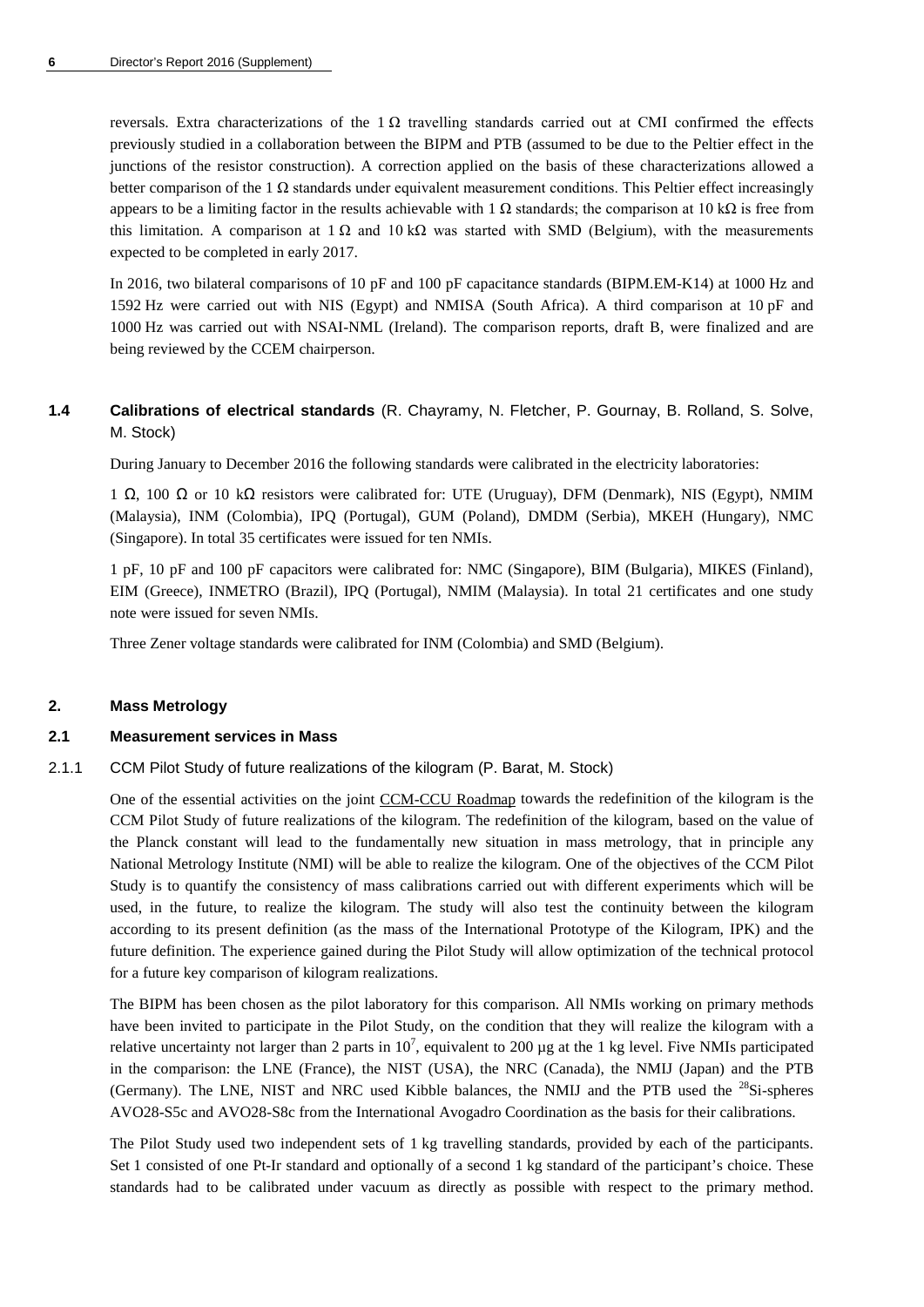The masses of the standards of Set 1 had to be calculated by all participants using the same value of the Planck constant, for which the value from the 2014 CODATA fundamental constants adjustment had been chosen.

The second set of travelling standards consisted of two 1 kg stainless steel standards which had to be calibrated in air, traceable to the primary method. This required transferring the primary mass standard from vacuum into air by making a correction for surface sorption and applying any necessary buoyancy correction. The aim was to assess the equivalence of the mass scale when unilaterally disseminated from individual realization experiments.

All participants sent their travelling standards to the BIPM during March and April 2016, together with their calibration results. During May to July 2016 the mass standards were compared at the BIPM with each other and with two BIPM working standards: the standards of Set 1 under vacuum and those of Set 2 in air. The masses of the BIPM working standards were known in terms of the mass of the IPK. For each travelling standard, the difference between its mass determined by the participant and the BIPM was calculated. This allowed the BIPM working standards to serve as a stable reference to compare the calibration results of the participants. The final results were presented as differences between each participant's results and the key comparison reference value, calculated as the weighted mean of all five participants' results. The Draft A report was sent out to participants in December 2016.

Excellent agreement was found for both sets of standards between the four NMIs with the smallest uncertainties. The result with the largest uncertainty was somewhat offset, but is still in agreement with the others, at the level of two standard deviations. The uncertainty of the weighted mean of all five results was about 10 µg for the calibrations in air and under vacuum. The weighted mean of the five kilogram realizations was in agreement with the as-maintained BIPM mass unit, traceable to the IPK measured in 2014. The comparison in terms of mass calibrations was consistent with a comparison in terms of a determination of the Planck constant, which is a strong indication that the comparison procedure itself, including the shipment of the standards, did not significantly influence the results of the Pilot Study.

#### 2.1.2 Calibration of 1 kg Pt-Ir prototypes and stainless steel standards (P. Barat)

Following the new procedure for the use of the BIPM working standards, which was adopted after the Extraordinary Calibrations using the IPK, the six working standards for current use were recalibrated in March 2016 with respect to the three BIPM working standards for limited use. These had not been used since March 2015.

Due to the work involved in the Pilot Study, no regular mass calibrations for NMIs were carried out in the first half of 2016. During September and October calibrations were made for Pt-Ir prototypes of the PTB (Germany) and of SCL (Hong Kong (China)) and for stainless steel standards of CESMEC (Chile), NMCI (Iran), MIRS (Slovenia) and VSL (the Netherlands). The new Pt-Ir prototype delivered to NIM (China) in December 2016 was also calibrated.

#### 2.1.3 Volume calibrations of mass standards (D. Bautista)

The density of two samples from the Pt-Ir ingot received in 2016 has been determined as a quality control, leading to the acceptance of this material. Three new prototypes (n° 110 for the NIM, n° 111 for the KRISS and n° 112, which is not yet attributed) have been manufactured from this ingot and have had their density calibrated.

The density determination of a new stack of disks in stainless steel has been carried out. They will be used as a sorption artefact by the BIPM.

New software for the use of silicon density standards and FC40 liquid is now complete. The software has been designed to carry out the whole process of hydrostatic weighing on one single interface. In addition, it allows the automatic centering of the weights, direct visualization of the weights and exchanger position, and direct reading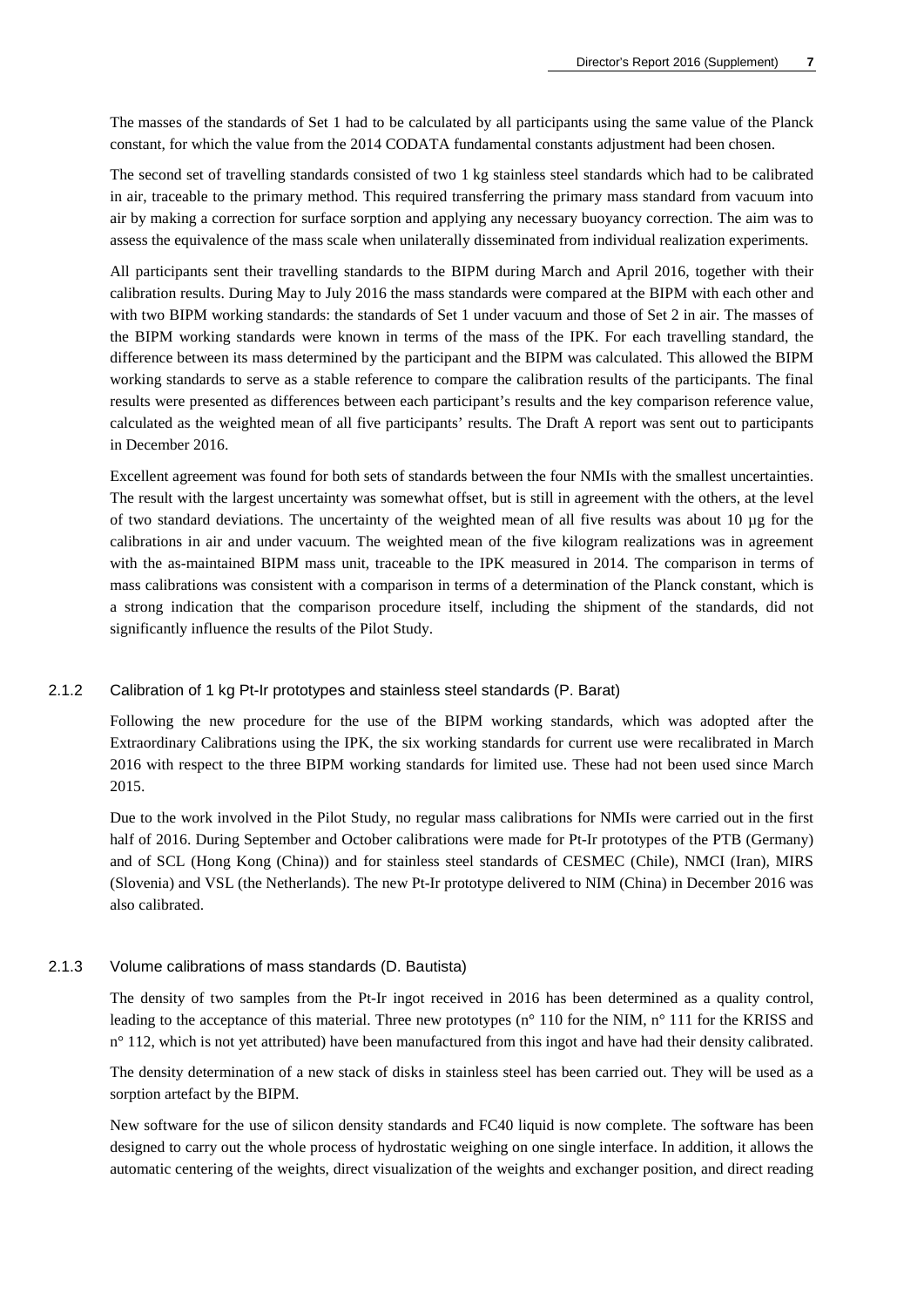of every environmental parameter. Test measurements have been successfully performed for weighing in air with an automatic determination of the comparator sensitivity.

Mr Damien Bautista was seconded to the NPL (UK) in October 2016 for knowledge transfer by the NPL on the use of solid density standards, FC40 as transfer liquid, and the density measurement of silicon spheres. During his secondment Mr Bautista was also trained in the use of the M\_one mass comparator for weighings in air and under vacuum. The BIPM thanks Mr James Berry and Dr Stuart Davidson of the NPL for their contribution to the success of this secondment.

#### 2.1.4 Pressure calibrations (F. Idrees)

At the end of 2015, the internal calibration service for pressure gauges around the atmospheric pressure range was stopped temporarily because the piston-cylinder assembly of the pressure balance became stuck. In early 2016 a careful intervention on the assembly allowed both parts to be separated without damage to the polished surfaces. The calibration service has been resumed and two calibration campaigns have been carried out.

#### 2.1.5 Surface investigations on Si-spheres (D. Bautista, P. Barat, M. Stock)

Within the framework of the Avogadro project, the mass of the <sup>28</sup>Si-enriched spheres AVO28-S5 and AVO28-S8 had been measured by the PTB, BIPM and NMIJ, in this order between November 2013 and November 2014. Following the measurements carried out by the BIPM in February and March 2014, the spheres were sent to the NMIJ. On arrival, Dr Shigeki Mizushima inspected the surface of the spheres using optical microscopy and identified damage in the form of groups of regularly arranged dots. Initially, the BIPM was suspected to be the origin of this deterioration.

The spheres AVO28-S5 and AVO28-S8 had been weighed at the BIPM using the CCL 1007 mass comparator. Following the NMIJ's findings, a study was carried out, which consisted of scanning an annular zone of three silicon spheres belonging to the BIPM using optical microscopy, before manipulation and after measuring them in the CCL 1007. The measurement sequence was the same as that used for AVO28-S5 and AVO28-S8. During these measurements, the annular zone that had been inspected previously was in contact with the support pins. No additional surface damage has been detected by microscopy after weighing in the CCL 1007.

Further observations have been carried out on the complete surface of the three spheres. Several 'clouds' of dots of about 0.5 mm in diameter have been detected, some of which had already been observed before the tests in the CCL 1007. These defects show a characteristic structure, which is very similar to those observed by the NMIJ on the Avogadro spheres, indicating a possible common origin. The computer reconstruction of the sphere surfaces further revealed that the 'clouds' were arranged in straight lines and with a relatively constant distance of around 4 mm. Hypothetically, such structures could be caused by the rotation of a wheel. These results were presented to a meeting of the members of the Avogadro Coordination, during which one of the participants confirmed that they had seen similar structures on Si-spheres which had never been at the BIPM. The exact origin of the damage is currently unknown, but according to the results of the study described above it did not occur at the BIPM.

#### **2.2 Manufacturing 1 kg artefacts in Pt-Ir for NMIs** (F. Boyer - BIPM Workshop)

A new 1 kg prototype was delivered to the NIM (China) in December 2016. A prototype for the KRISS (Republic of Korea) is being fabricated. A stack of eight Pt-Ir disks and 21 Pt-Ir spacers has been fabricated for the NPL (UK) from a Pt-Ir sample provided by the NPL.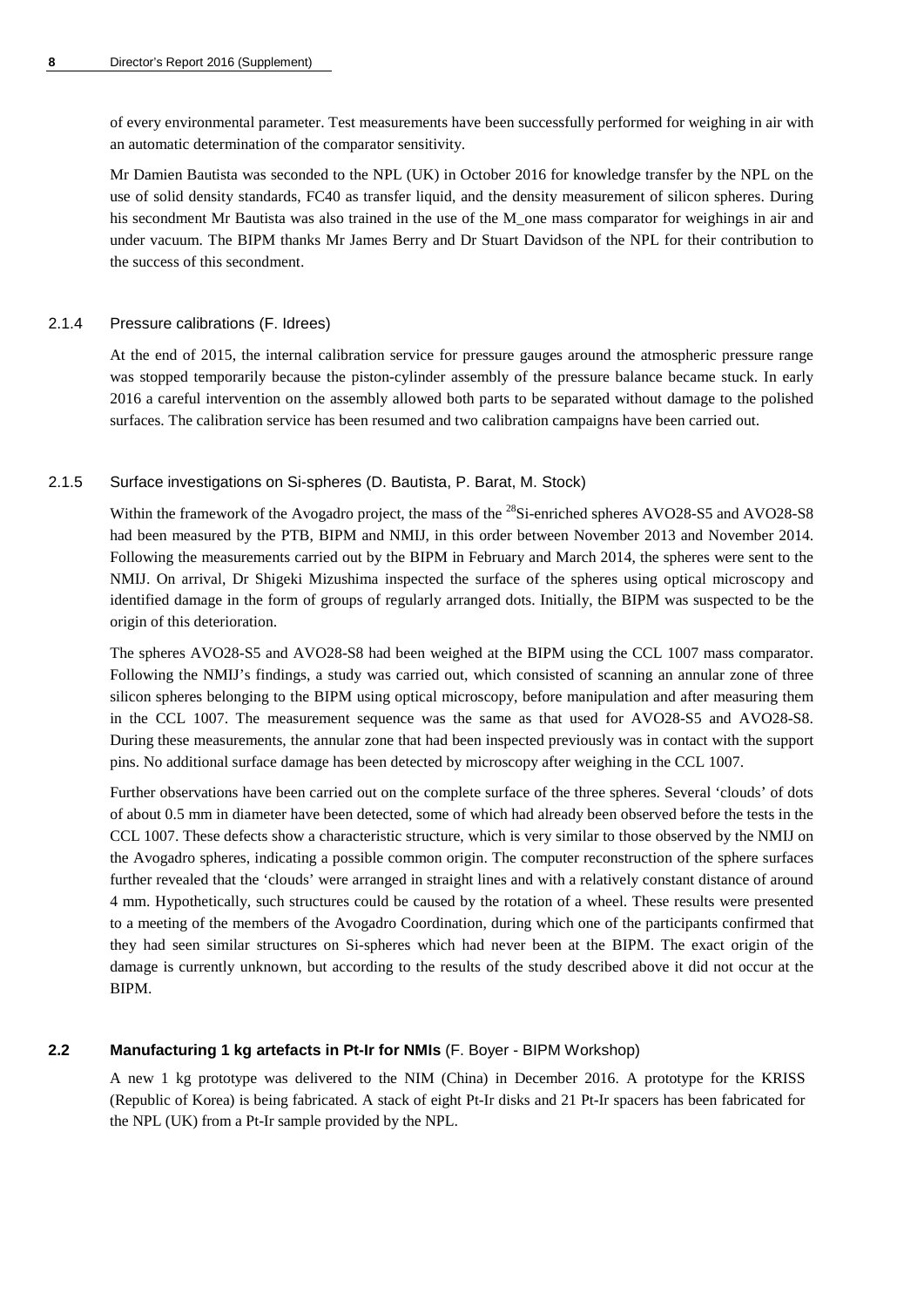#### **2.3 Ensemble of Reference Mass Standards** (E. de Mirandés, F. Idrees, P. Barat)

In 2016 the BIPM ensemble of mass standards reached a crucial step whereby the first standards have been placed inside their definitive containers with their characteristic environments. In particular, the argon, nitrogen and air networks are fully operational. Only the vacuum network remains to be completed.

All the standards from the ensemble have participated in the comparison of future realizations of the kilogram (see 2.1.1) carried out in 2016. This was a successful rehearsal for the future BIPM key comparison of mass standards. During this key comparison the standards of the ensemble will be calibrated with respect to travelling standards, which are traceable to the primary realizations.

The first mass measurements have been carried out for the three operational networks, with the standards kept under their storage conditions while being weighed.

Results from the 2014 extraordinary calibrations using the IPK evidenced the importance of establishing a hierarchy among the standards composing the ensemble (as has already been done for the Pt-Ir working standards in 2015). Establishing a hierarchy means that the frequency of measurement of a standard diminishes as the standard belongs to a higher level within the hierarchy. This fact had not been foreseen in the initial concept for the ensemble. At present, the standards of the ensemble are organized in a two-level hierarchy with weighing frequencies which are, respectively, one weighing every 5 years, and one every year.

# [2](#page-9-0).4 **Watt balance** (H. Fang, F. Bielsa, A. Kiss, Y. Gao<sup>2</sup>, S. Li<sup>[3](#page-9-1)</sup>, R. Chayramy, A. Dupire, B. Rolland, K. Shahvar<sup>[4](#page-9-2)</sup>, S. Solve, M. Stock)

The BIPM is continuing to develop a Kibble balance, also known as a watt balance, as a means for the practical realization of the expected new definition of the kilogram in terms of the Planck constant. An improved version of the apparatus was assembled, with the best alignment to date. As a consequence, the relative uncertainty on the Planck constant determination was reduced from  $5 \times 10^{-5}$  to  $3 \times 10^{-6}$ . The uncertainty is now dominated by the residual misalignment of the electromagnetic force due to the limited mechanical stability of the suspension. The design of a refined suspension, which should allow further reduction of the type B uncertainty, has been completed.

The control and measurement programs have been upgraded using field programmable gate arrays (FPGAs). A new data acquisition and synchronization scheme, including the use of time interval analyzers (TIAs) has been set up. The new interferometer has been integrated and aligned inside the apparatus. The electromagnetic force exerted on the current-carrying coil has been more accurately aligned by adjusting the inclination and centering of the coil with respect to the pre-aligned magnetic field, to avoid parasitic forces and torques. Both types of misalignment can be detected by the presence of linear and angular motion of the coil when a current is injected into it. With the present suspension, the two alignments are partially correlated and require a large number of iterative adjustments due to the limited mechanical stability and alignment sensitivity. Although a significant improvement has been achieved when compared to previous measurements, the coil alignment was still not optimal with a residual inclination of about 2 mrad and a decentering of about 1 mm. The design of a more stable and easily adjustable suspension has been completed. The correlation between the coil inclination and decentering is significantly reduced, facilitating the alignment procedure and minimizing residual coil misalignment.

A small set of complete watt balance measurements in air was carried out in June 2016 using a 100 g tungsten mass provided by the NPL (UK). The relative standard deviation of the mean voltage-to-velocity ratio for ten vertical coil displacements was about  $6 \times 10^{-6}$ . The integration time for each measurement was 200 ms.

<span id="page-9-0"></span> $\frac{2}{3}$  On secondment from NIM (China) from 4 January to 3 June.<br> $\frac{3}{3}$  Research Fellow since 15 September

<span id="page-9-1"></span>

<span id="page-9-2"></span><sup>4</sup> Intern from Institut Universitaire de Technologie d'Evry from 18 April to 24 June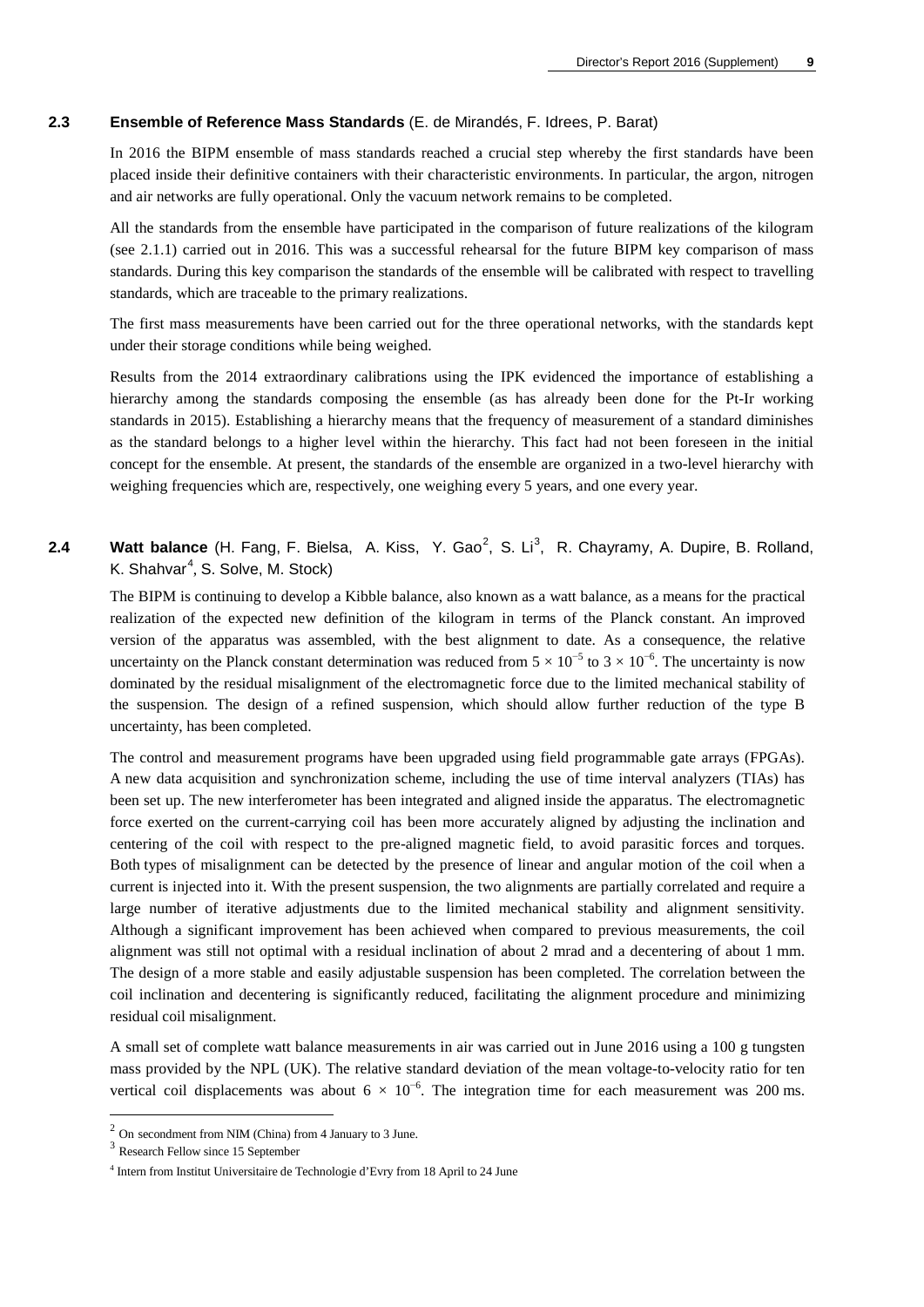The signal-to-noise ratio (S/N) was improved by a factor of about five due to the much reduced non-linearity of the new interferometer. The S/N ratio of the force-to-current ratio, deduced from one current polarity reversal, was dominated by the noise on the force signal with a relative standard deviation of several parts in  $10<sup>5</sup>$ . Each series of complete measurements typically consisted of a repetition of ten current polarity reversals. The Planck constant was determined with a relative uncertainty of about  $3 \times 10^{-6}$ . This uncertainty was dominated by the type B contribution from the non-optimized coil alignment. The second largest contribution came from the type A uncertainty on the force measurement.

Preparations for a further refined apparatus operating under vacuum are underway. The vacuum operation of the present apparatus has already been investigated. The whole set-up has worked as designed, except for a change in the magnetic circuit position, caused by the large force exerted upwards on the support of the magnet as a consequence of the differential pressure between the outside and the inside of the vacuum chamber. This force slightly lifted the 150 kg magnetic circuit, which resulted in a change in its position. As a result, a more rigid and adjustable mechanical support has been designed and fabricated. The new support is based on a highly-stable hexapod structure which includes an independent adjustment system, used during the alignment phase. The whole apparatus has been dismantled and the magnetic circuit has been re-installed on the new support. The magnetic plane of the circuit has been re-aligned using a rotating Hall probe. The geometry of the circuit has been re-characterized using capacitive sensors. The results are consistent with those obtained in 2015 within the measurement uncertainty. The magnetic plane at the central position in the gap is aligned horizontally within 20 µrad, with an uncertainty of 25 µrad.

A stiffer mass loading and exchange system has been designed to allow manipulation of mass standards up to 1 kg. This has the advantage of reducing the relative uncertainties contributed by the residual misalignment and by the noise on the force signal by a factor of about ten. A study to investigate ways of reducing the type A uncertainty on the force measurement was conducted. Using long integration times of the force signal acquisition and correspondingly larger sample times for the interferometric signal would not resolve the problem due to aliasing. A promising solution may be to add an analogue low-pass filter at the output of the measurement circuit and to sample the force signal at a high frequency before applying a second-order low-pass digital filter.

A bifilar coil based on a ceramic former has been wound. A pair of glued 0.2 mm copper wires was used for the coil winding. The coil is composed of 30 layers of about 40 turns each. The detection part of the interferometric system is being improved with the objective of further increasing the S/N ratio of the velocity determination. The data acquisition and synchronization scheme is also being adapted to suppress the dead time between two consecutive measurements. Moreover, the new scheme will allow the integration time of measurements to be selected as needed without any modification to the hardware or software.

For electrical measurements, two boxes of low electromotive force switches were built and tested. These will facilitate the calibration of the standard resistor for the current measurement as well as the induced voltage measurement, alternating between the two windings of the bifilar coil. The development of two Josephson voltage standards (JVSs) continued, one for the voltage and one for the current measurement. To improve the flexibility of the JVS used for the current measurement, a prototype four-channel bias source has been developed and successfully tested with the JVS. Unfortunately, the JVS array carrier (NIST flexboard) was damaged following too many temperature cycles between liquid He temperature and laboratory temperature. A new 2.5 V SNS programmable array, based on a new board design, was provided by the NIST in April 2016. The control program has been refined to avoid the high transient currents during changes of the bias currents, which can lead to the trapping of magnetic flux. The definitive bias source with sixteen channels is being fabricated. The first four channels have been successfully tested with the new JVS array.

In parallel, studies were conducted to better understand and assess any potential perturbing effects on the experiment. A finite element analysis of the position-dependence of the force on a current-carrying coil inside the magnetic circuit, due to the position-dependence of the self-inductance was carried out. The analysis shows that this reluctance force can explain the dependency of the voltage-to-velocity ratio on the current and its polarity and on the vertical position in the gap as experimentally observed with the presently open circuit.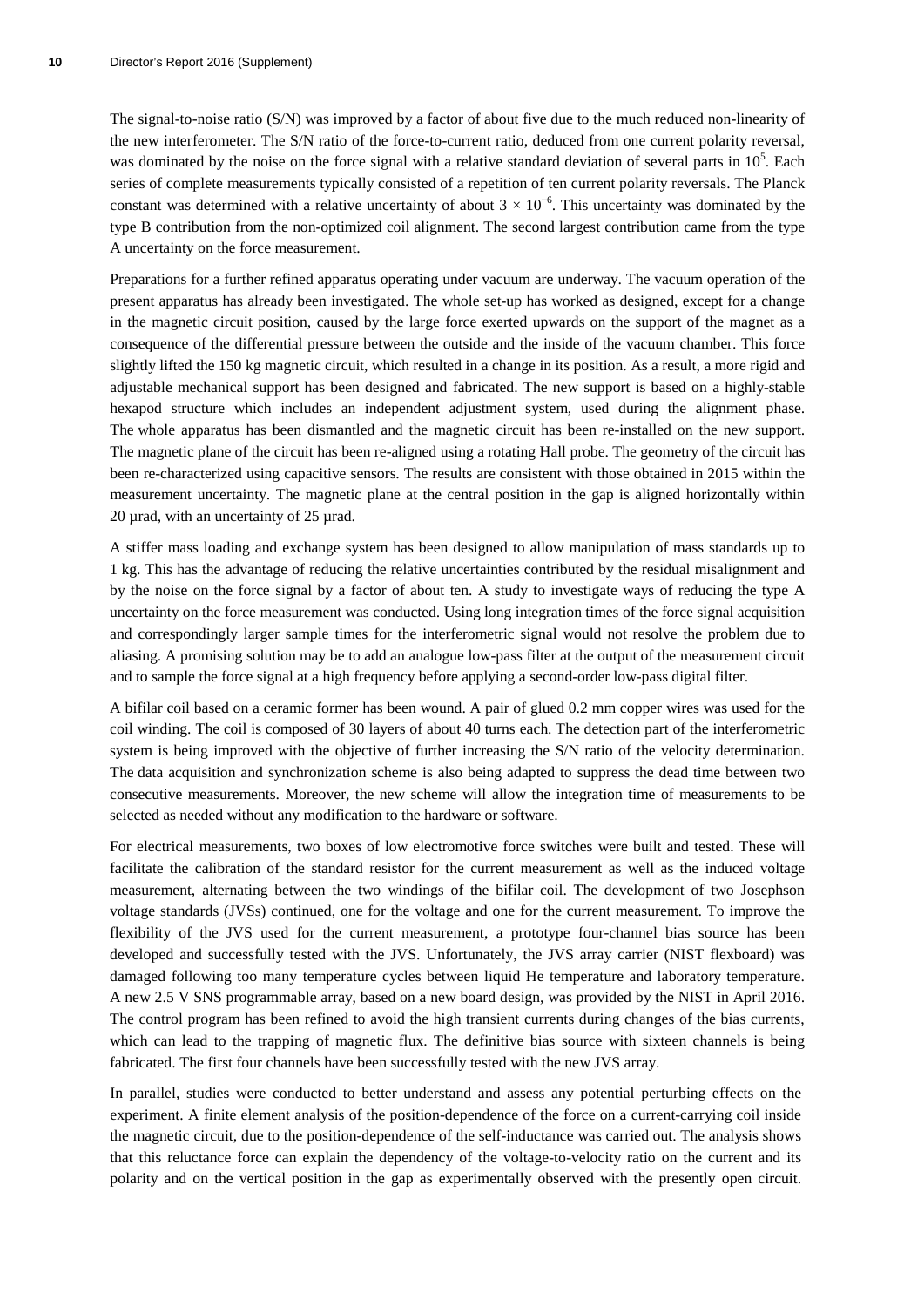The simulation also suggests a vertically-shifted central measurement position, at which the reluctance force disappears. The self-attraction effect due to the watt balance apparatus on the local gravitational acceleration was evaluated. It was modelled by treating the gravitational field as an electrical field in an electrostatic finite element analysis. The result yields a total correction of  $(4.7 \pm 0.5)$  uGal at the central trajectory for a 1 kg Pt-Ir mass standard. Half of the correction is contributed by the magnetic circuit. The model was experimentally checked by measuring the gravity change due to the displacement of a massive body of 200 kg. The vertical gradient of the self-attraction field has also been analyzed. This information, together with the results of a previous gravity mapping in the watt balance room, led to a determination of the local gravitational acceleration along the mass movement trajectory with a relative uncertainty of 4.6 µGal.

# **3. Activities related to the work of Consultative Committees**

M. Stock is the Executive Secretary of the Consultative Committee for Electricity and Magnetism (CCEM) and a member of several of its working groups (WGs).

N. Fletcher is a member of the CCEM Working Group on Proposed Modification to the SI (WGSI).

H. Fang is the Executive Secretary of the Consultative Committee for Mass and Related Quantities (CCM). She is a member of several working groups and task groups (TGs) of the CCM.

E. de Mirandés is the Executive Secretary of the Consultative Committee for Units (CCU) and the CIPM Task Group for the Promotion of the SI.

#### **4. Activities related to external organizations**

M. Stock is a member of the Executive Committee of the Conference on Precision Electromagnetic Measurements (CPEM). H. Fang, N. Fletcher, S. Solve and M. Stock were members of the Technical Committee of the CPEM 2016.

P. Gournay represents the BIPM on the Organizing Committee and the Scientific Committee of the International Congress of Metrology, CIM 2017, to be held in Paris.

The BIPM is an external collaborator on the EMRP project "Quantum Resistance based on Graphene (GraphOhm, 2013-2016)" and the EMPIR project "Towards the propagation of ac quantum voltage standards" (ACQ-PRO, 2015 to 2019).

M. Stock acts as the BIPM liaison with the International Avogadro Coordination project, the EURAMET Technical Committee for Mass and Related Quantities (TC-M) and the Technical Committee for Electricity and Magnetism (TC-EM).

E. de Mirandés is a member of the CODATA Task Group on Fundamental Constants.

#### **5. Publications**

- 1. M. Stock, R. Davis, F. Arias, J.M. los Arcos, M. Milton, "News from the BIPM laboratories 2015", *[Metrologia,](http://stacks.iop.org/0026-1394/53/103)* 2016, **53**, 103-107.
- 2. E. de Mirandés, P. Barat, M. Stock, M. Milton, "Calibration campaign against the international prototype of the kilogram in anticipation of the redefinition of the kilogram, part II: evolution of the BIPM as-maintained mass unit from the 3rd Periodic Verification to 2014", *[Metrologia,](http://stacks.iop.org/0026-1394/53/1204)* 2016, **53**, [1204-1214.](http://stacks.iop.org/0026-1394/53/1204)
- 3. R. Davis, P. Barat, M. Stock, "A brief history of the unit of mass: continuity of successive definitions of

the kilogram", *[Metrologia,](http://stacks.iop.org/0026-1394/53/A12)* 2016, **53**, A12-A18.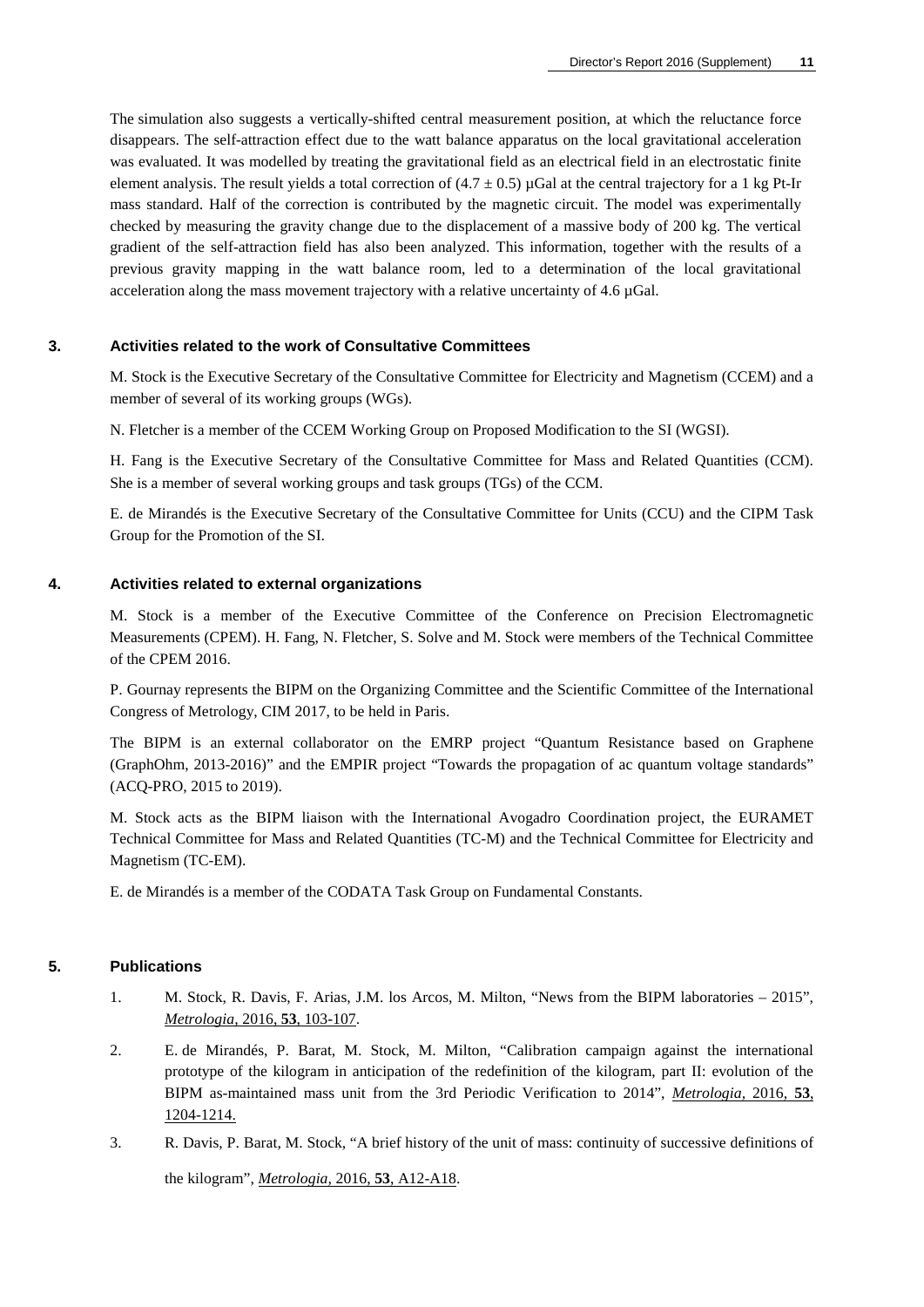- 4. P. Richard, H. Fang and R. Davis "Foundation for the redefinition of the kilogram" *[Metrologia](http://stacks.iop.org/0026-1394/53/A6)*, 2016, **53**[, A6-A11.](http://stacks.iop.org/0026-1394/53/A6)
- 5. Gournay, N. Fletcher, L. Robertsson and M. Stock, "Progress Report on Measuring the von Klitzing Constant at the BIPM", *Digest CPEM 2016, 2016 Conference on Precision Electromagnetic Measurements*[, DOI: 10.1109/CPEM.2016.7540713.](https://doi.org/10.1109/CPEM.2016.7540713)
- 6. P. Gournay, N. Fletcher, and M. Stock, "A New CCEM-K4 Comparison of Capacitance at 10 pF", *Digest CPEM 2016, 2016 Conference on Precision Electromagnetic Measurements*, DOI: [10.1109/CPEM.2016.7540687.](https://doi.org/10.1109/CPEM.2016.7540687)
- 7. N. Fletcher, P. Gournay, B. Rolland, M. Götz, S. Novikov, N. Lebedeva, and A. Satrapinski, "Experimental Study of Carrier Density Tuning in Epitaxial Graphene QHR Devices", *Digest CPEM 2016, 2016 Conference on Precision Electromagnetic Measurements*, DOI: [10.1109/CPEM.2016.7540515.](https://doi.org/10.1109/CPEM.2016.7540515)
- 8. A.Satrapinski, M. Götz, E. Pesel, N. Fletcher, P. Gournay, and B. Rolland, "Testing the New Generation of Low-Frequency Current Comparators", *Digest CPEM 2016, 2016 Conference on Precision Electromagnetic Measurements*, DOI: [10.1109/CPEM.2016.7540594.](https://doi.org/10.1109/CPEM.2016.7540594)
- 9. H. Fang, F. Bielsa, A. Kiss, T. Lavergne, Y.F. Lu, L. Robertsson, E. de Mirandés, S. Solve, M. Stock, "Progress on the BIPM watt balance", *Digest CPEM 2016, 2016 Conference on Precision Electromagnetic Measurements*, DOI: [10.1109/CPEM.2016.7540540.](https://dx.doi.org/10.1109/CPEM.2016.7540540)
- 10. F. Bielsa, L. Robertsson, T. Lavergne, A. Kiss, H. Fang, M. Stock, "The new interferometer of the BIPM watt balance", *Digest CPEM 2016, 2016 Conference on Precision Electromagnetic Measurements*, DOI: [10.1109/CPEM.2016.7540576](https://dx.doi.org/10.1109/CPEM.2016.7540576)*.*
- 11. S. Solve, R. Chayramy, "Temperature sensitivity coefficients of the BIPM secondary voltage standards", Digest *CPEM 2016, 2016 Conference on Precision Electromagnetic Measurements*, DOI: [10.1109/CPEM.2016.7540702.](https://dx.doi.org/10.1109/CPEM.2016.7540702)
- 12. S. Solve, R. Chayramy, M. Maruyama, C. Urano, N. Kaneko, "A direct DC 10 V comparison between the NMIJ and the BIPM programmable Josephson voltage standards", *Digest CPEM 2016, 2016 Conference on Precision Electromagnetic Measurements*, DOI: [10.1109/CPEM.2016.7540719](https://dx.doi.org/10.1109/CPEM.2016.7540719)*.*

# **Comparison Reports**

- 1. Solve S., Chayramy R., Ben Salah B., Mallat A., Abene L., Stock M., "Bilateral comparison of 1 V and 10 V standards between the DEFNAT (Tunisia) and the BIPM February to March 2016 (part of the ongoing BIPM key comparison BIPM.EM-K11.a and b)", *Metrologia*, 2016, **53**[, Tech. Suppl., 01004.](http://stacks.iop.org/0026-1394/53/01004)
- 2. Solve S., Chayramy R., Power O., Stock M., "Bilateral comparison of 10 V standards between the NSAI - NML (Ireland) and the BIPM, February 2016 (part of the ongoing BIPM key comparison BIPM.EM-K11.b)", *Metrologia*, **2016**, 53, [Tech. Suppl., 01007.](http://stacks.iop.org/0026-1394/53/01007)
- 3. Solve S., Chayramy R., Stock M., Pantelic-Babic J., Sofranac Z., Cincar Vujovic T., "Comparison of the Josephson Voltage Standards of the DMDM and the BIPM (part of the ongoing BIPM key comparison BIPM.EM-K10.b)", *Metrologia*, 2016, **53**[, Tech. Suppl., 01005.](http://stacks.iop.org/0026-1394/53/01005)
- 4. Solve S., Chayramy R., Stock M., Pimsut S., Rujirat N., "Comparison of the Josephson Voltage Standards of the NIMT and the BIPM (part of the ongoing BIPM key comparison BIPM.EM-K10.b)", *Metrologia*, 2016, **53**[, Tech. Suppl., 01006.](http://stacks.iop.org/0026-1394/53/01006)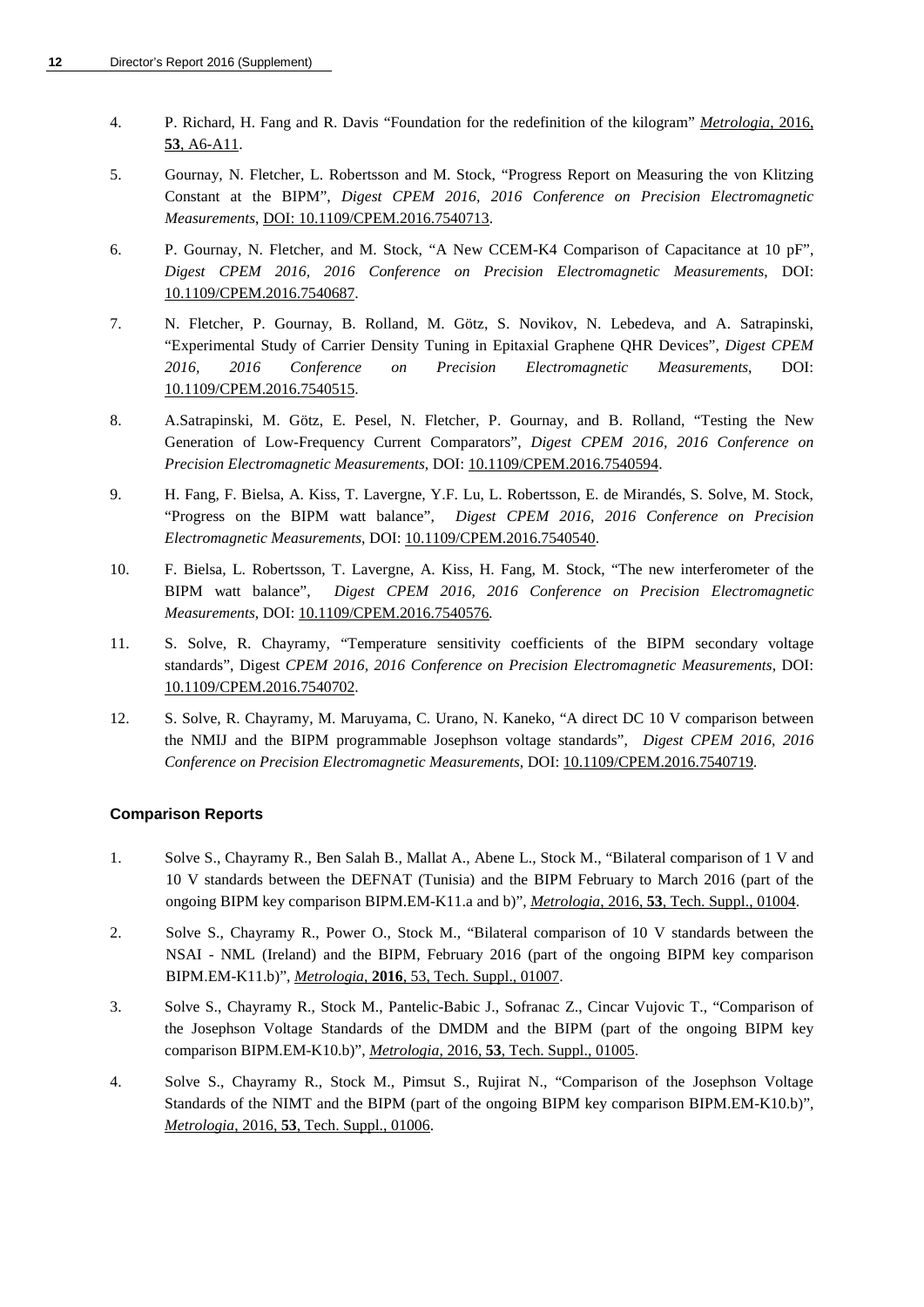5. A. Quiroga1, A. Bermudez, F. Kornblit, F. Garcia, H. Fang, J. Caceres, L. M. Peña, O. Ramos, A. Viaggio and C. Santo "Determination of the magnetic susceptibility and the magentic polarization of weights by means of the susceptometer method" *Metrologia*, 2016, **53**, Tech. Suppl., 07012.

# **6. Travel in 2016 (conferences, lectures and presentations, visits)**

M. Stock to:

- Budva (Montenegro), 10-12 May, to attend the EURAMET TC-M meeting.
- Ottawa (Canada), 8-16 July, to attend the CPEM conference, and for meetings of the CCEM and CCM working groups, the CODATA TGFC and the CPEM Executive Committee.
- BEV, Vienna (Austria), 13-14 October, to attend the EURAMET TC-EM meeting.
- LNE, Trappes (France), 20 October, for a meeting of the scientific council for the LNE watt balance.

S. Solve and R. Chayramy to:

- JUSTERVESENET, Kjeller (Norway), 7-14 June, to carry out a direct on-site Josephson comparison.
- CENAM, Queretaro (Mexico), 13-19 September, to carry out a pilot comparison of ac voltage measurements with the new transportable BIPM quantum voltage standard.

S. Solve to:

- Ottawa (Canada), 10-15 July, to attend the CPEM conference, to give two oral presentations and to attend the meetings of the CCEM and EURAMET working groups, EMPIR ACQ-PRO ("Towards the propagation of ac quantum voltage standards").
- NIST, Boulder (USA), 18-22 July, to attend the 2016 NIST PJVS Workshop organized by the NIST Quantum Voltage Project.
- CENAM, Queretaro (Mexico), 20-23 September to perform a peer review of the voltage calibration laboratory and to give a lecture to the *2016 Symposio de Metrologia*.

F. Bielsa and H. Fang to:

• Ottawa (Canada), 8-15 June, to attend the CPEM conference, and for meetings of the CCEM and CCM working groups.

P. Gournay and N. Fletcher to:

• Ottawa (Canada), 8-15 June, to attend the CPEM conference.

P. Gournay and B. Rolland to:

• METAS (Switzerland), 6 to 8 December 2017, for test measurements within the framework of the ongoing comparison BIPM.EM-K12.

P. Barat and D. Bautista to:

• PTB, Braunschweig (Germany), 22-23 June, to attend the Si-kg Workshop.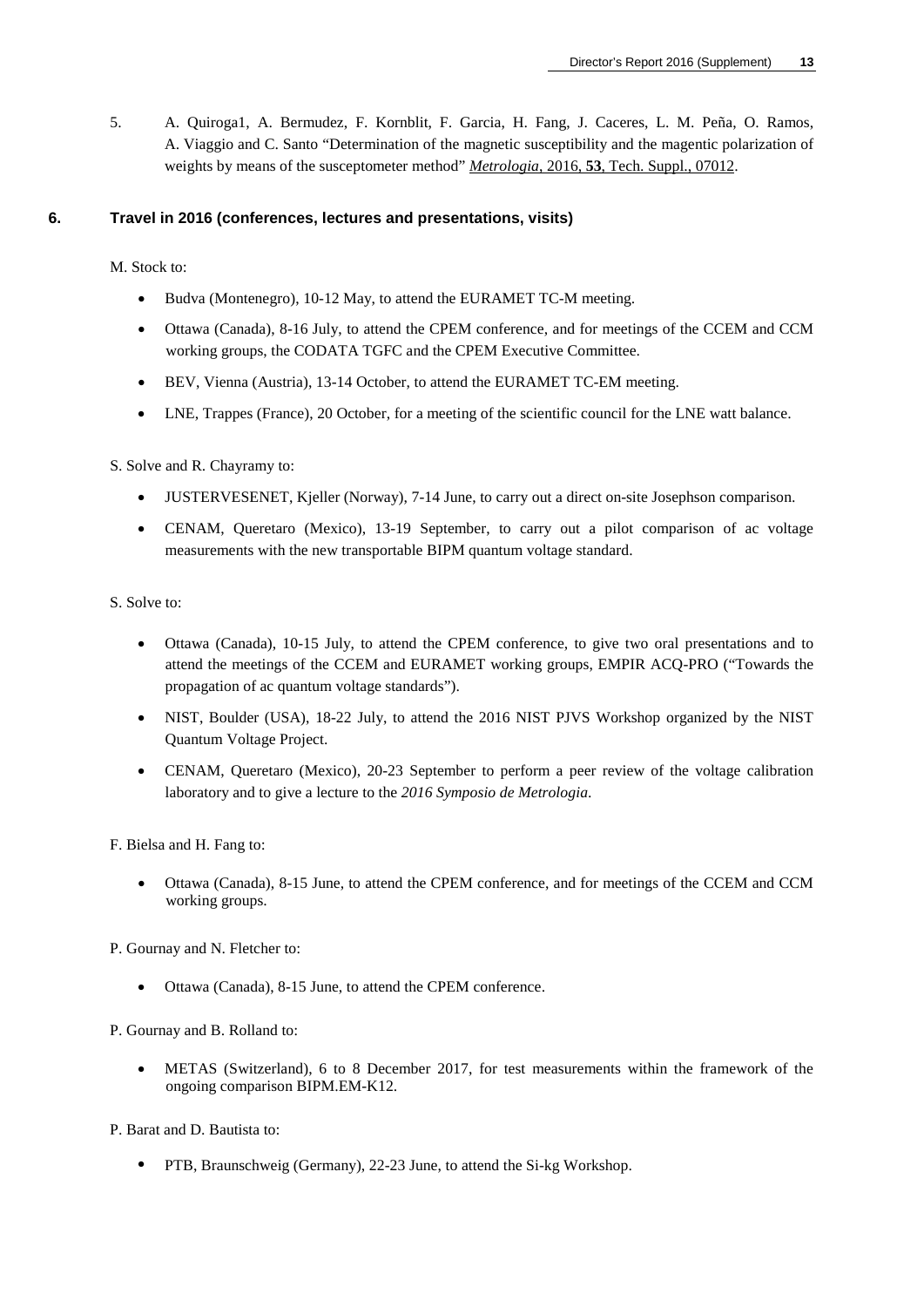D. Bautista to:

• NPL, Teddington (UK), 3-30 October, for a secondment on knowledge exchange and training in the field of mass and density determination.

# **7. Visitors in 2016**

Electricity laboratories

- Dr Sophie Djorjevic, LNE, 20 January to discuss cryocooler setups to be operated on Josephson Voltage Standards.
- Dr Alain Rüfenacht, NIST, 11-15 April to update the electronics of the new BIPM-PJVS.
- Delegation from QSTA, Hunan Province (China), led by the Director General Mr Biao Quyang to visit the watt balance and the electricity laboratories on 15 April.
- Dr John Pratt (NIST) to visit the calculable capacitor on 25 April.
- John Wilson (National Laboratory Ass. of South Africa), to visit the electricity laboratories on 30 June.
- Dr Rasha Sayed M. Ali (NIS, Egypt) to visit the electricity laboratories, 27-29 July.
- Group of NMI directors, during the NMIs Director Meeting held on 24 October.
- Group of CIPM members, during the CIPM meeting held on 26 October.
- Group of 18 attendees of the CBKT course "Leaders of tomorrow" to visit the electricity laboratories on 8 November.
- Mr Peter Scheibenreiter (BEV, Austria) to visit the electricity laboratories, 14 December.

Mass laboratories including the watt balance

- Dr Leonid Vitushkin (VNIIM) to visit the watt balance on 21 January.
- Dr Victor Jose Lizardi Nieto (CENAM) to visit the watt balance on 22 January.
- His Excellency Dr Rashid Ahmed Bin Fahad (Minister of Environment and Water, Chairman of Emirates Authority for Standardization and Metrology), His Excellency Mr Maahad Hareb Meghair Alkhyeli (Ambassador of UAE in France), Eng. Abdulla Al Maeeni (Director General Emirates Authority for Standardization and Metrology), Eng. Amina Hassan Zainal (Director of Metrology Deptartment), to visit the watt balance on 3 February.
- Dr. Zhang (ISO President), Mr McKinley (ISO Secretary General ad interim), Mr Peyrat (ISO Vice-President, Director General of AFNOR), Mr Poupet (Head of Int. Affairs Dept. AFNOR), Mr Zhu (Director of Int. Standards Section, ANSTEEL Group), Mr Ma, to visit the watt balance on 26 February.
- Delegation of QSTA, Hunan Province, China, led by the Director General Mr. Biao Quyang to visit the watt balance and the electricity laboratories on 15 April.
- Mr Renaud Degoy and Mr Gérard Mathiotte (Institut Géographique National) to carry out gravimetric measurements in the watt balance laboratory on 25 April.
- Dr John Pratt (NIST) to visit the watt balance on 25 April.
- Mr Tim Folger (Scientific American magazine) for interviews for an article about the redefinition of the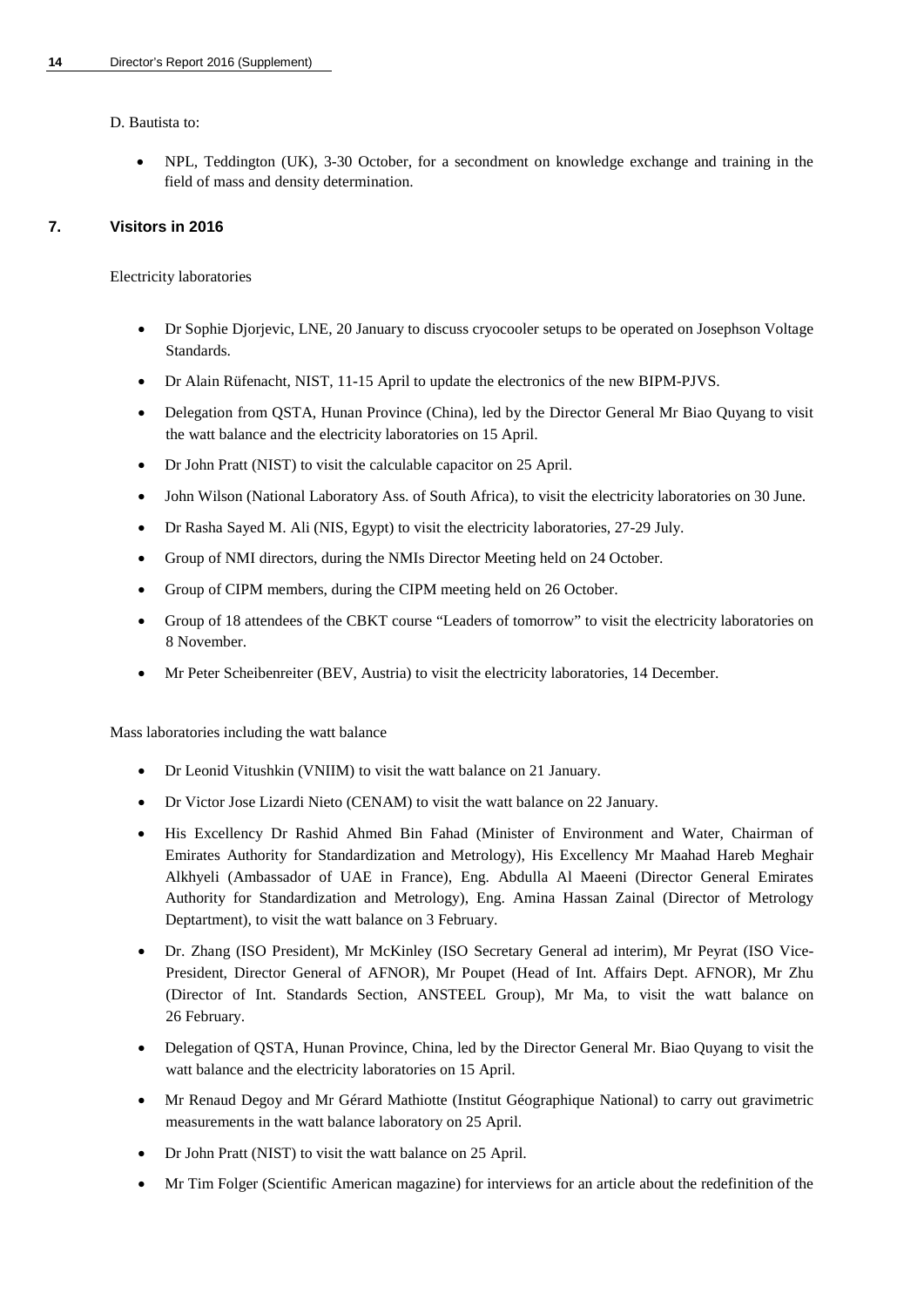kilogram and to visit the watt balance on 17-18 May.

- Dr Jin Wan Chung, Mr In Tae Lim, Mr Ki Lyong Jeong (KRISS), to visit the mass laboratories on 24 May.
- Dr Stephan Schlamminger (NIST) to visit the watt balance on 16 June.
- Mr Renaud Degoy and Mr Gérard Mathiotte (Institut Géographique National) to carry out gravimetric measurements in the watt balance laboratory on 12 August.
- Dr Leonid Vitushkin and Dr Oleg Orlov (VNIIM) to visit the watt balance on 5 September.
- Ms Susanne Porch (NIST) to visit the watt balance on 8 September.
- Film crew sent by AQSIQ (China) for filming in the mass laboratory on 29 September.
- Mr Thomas Fehling, Mr Tony Kowalski and Mr Yingfeng Xu (Sartorius) to visit the watt balance on 11 October.
- Group of 18 attendees of the CBKT course "Leaders of tomorrow" to visit the mass laboratories on 7 November.
- Mr Gregory Strouse (NIST) to visit the watt balance on 17 November.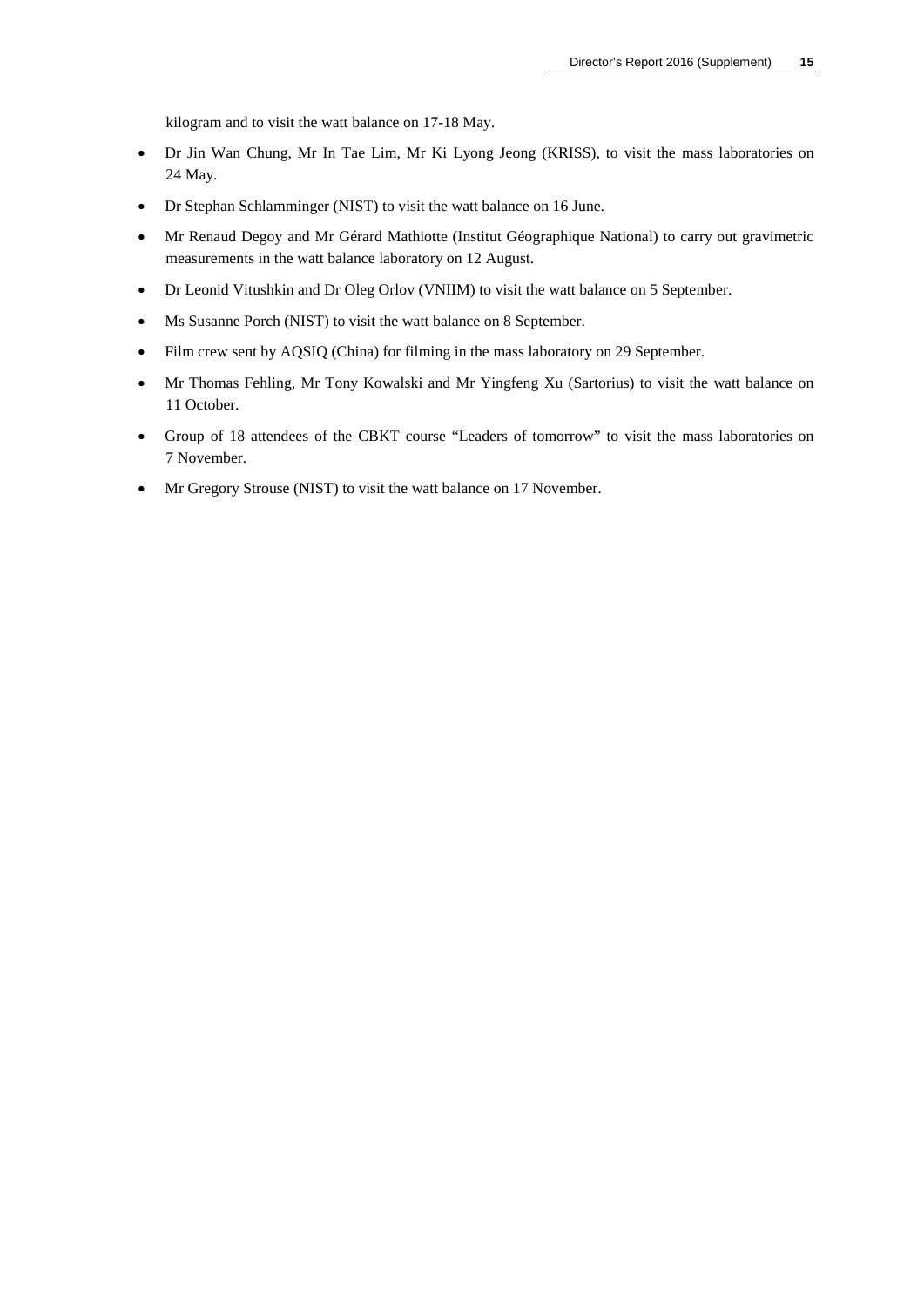# **BIPM Time Department Director: E.F. Arias (1 January 2016 to 31 December 2016)**

# **1***.* **International Atomic Time (TAI), Coordinated Universal Time (UTC) and Rapid UTC (UTCr)** (E.F. Arias, A. Harmegnies, Z. Jiang, H. Konaté<sup>[1](#page-16-0)</sup>, G. Panfilo, G. Petit and L. Tisserand)

The reference time scales, International Atomic Time (TAI) and Coordinated Universal Time (UTC), are computed from data reported regularly to the BIPM by various timing centres that maintain a local UTC; monthly results are published in *Circular T*. The UTC rapid solution (UTCr) is published every Wednesday by 18 h UTC at the latest. All information related to the publication of UTC and UTCr can be accessed at [www.bipm.org/en/scientific/tai/ftp\\_server/introduction.html.](http://www.bipm.org/en/scientific/tai/ftp_server/introduction.html)

The structure and content of BIPM *Circular T* were updated in 2016 with the introduction of an interactive version, which gives complete access to the information hosted on the BIPM website and ftp server. The dissemination of information has significantly improved following the development and launch of the 'BIPM Time Department Data Base'. Time Department services can be accessed at [http://www.bipm.org/en/bipm/tai/.](http://www.bipm.org/en/bipm-services/timescales/time-ftp.html.) 

The *BIPM Annual Report on Time Activities for 2015*, volume 10, provides comprehensive data for 2015 and is available on the BIPM website at [http://www.bipm.org/en/bipm-services/timescales/time-ftp/annual](http://www.bipm.org/en/bipm-services/timescales/time-ftp/annual-reports.html)[reports.html](http://www.bipm.org/en/bipm-services/timescales/time-ftp/annual-reports.html)

# **2. Algorithms for time scales** (G. Panfilo, G. Petit, A. Harmegnies and L. Tisserand)

The algorithm used by the Time Department to calculate time scales is an iterative process that starts by producing a free atomic scale (*Échelle atomique libre,* EAL) from which TAI and UTC are derived. Research into time-scale algorithms is ongoing in the department, with the aim of improving the long-term stability of EAL and the accuracy of TAI.

After the implementation of the new algorithms (prediction and weights) for UTC calculation, behaviour is routinely and carefully monitored to trap and fix unexpected anomalies, although none were observed throughout 2016.

The results concerning the uncertainties of [*UTC-UTC(k)*] reported in Section 1 of *Circular T* have been analysed to evaluate the possibility of revising the algorithm. There are two main issues concerning the current algorithm: firstly, the statistical uncertainty, indicated with uStb in *Circular T*, of the pivot laboratory (at present PTB) is underestimated and unrealistic and secondly, the strict correlation of the uncertainty given by calibration (indicated by uCal). In fact the value of the uncertainty for uncalibrated laboratories (now arbitrarily fixed to 20 ns) affects the uncertainties of the ensemble in a significant way, including the calibrated laboratories. The particular case of the United States Naval Observatory (USNO) should be mentioned due to its important weight in the calculation of UTC; a small change in its calibration uncertainty affects, with the current algorithm, the ensemble of uncertainties in a critical way. A different approach to the problem is being studied, taking into account correlations that are not fully considered in the current algorithm.

#### 2.1 EAL stability

-

Some 89 % of clocks used in the calculation of UTC are either commercial atomic clocks with high performance caesium tubes or active hydrogen masers. The number of hydrogen masers operated by contributing laboratories is increasing and represented 28 % of the participating clocks in 2016. The weighting procedure involved in time

<span id="page-16-0"></span><sup>&</sup>lt;sup>1</sup> Retired on 31 October 2016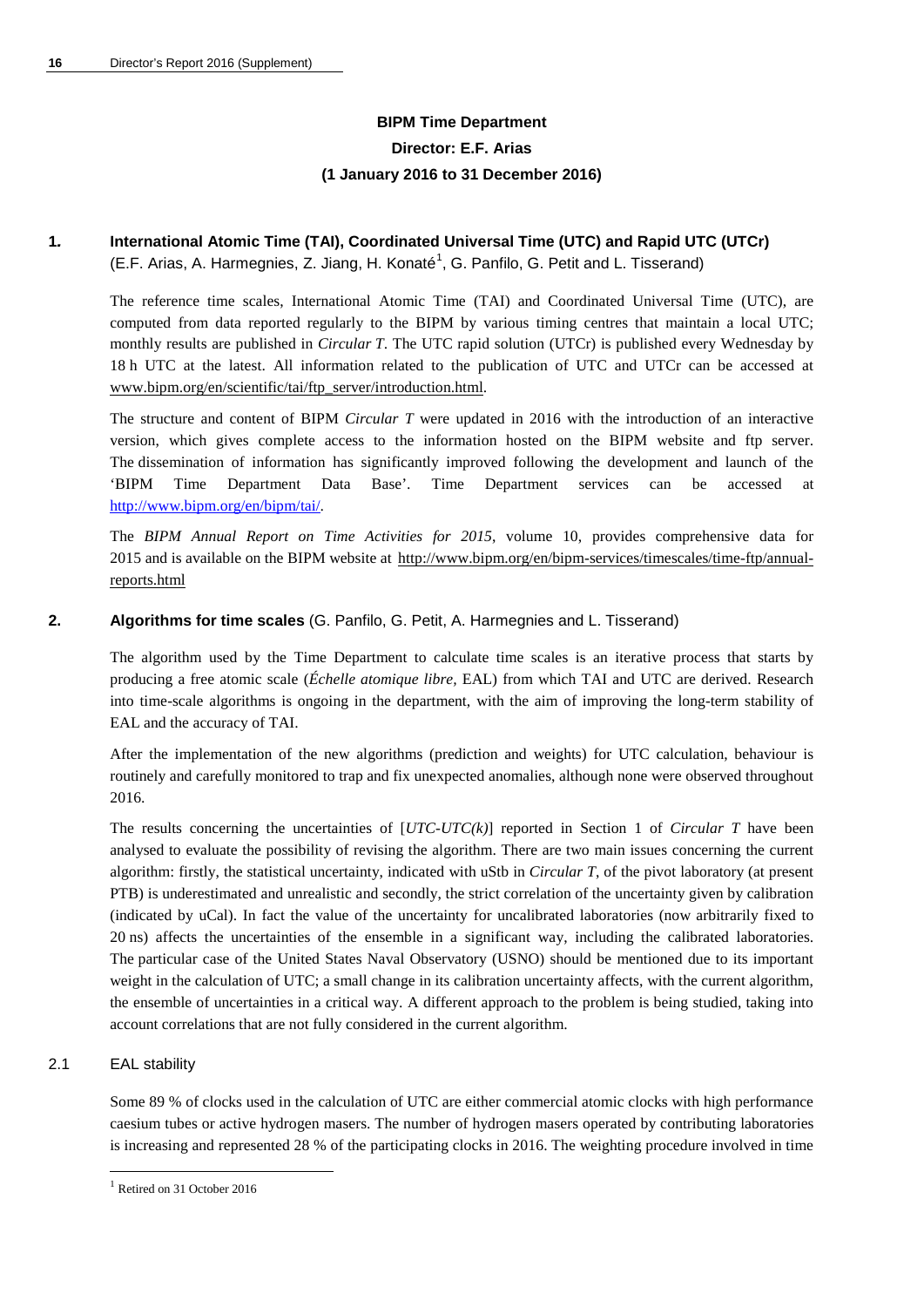scale computation guarantees the long-term stability of EAL. To prevent domination of the scale by a small number of very stable clocks, a maximum relative weight is used each month, which depends on the number of participating clocks. On average, about 12 % of the participating clocks were at the maximum weight during 2016; almost all of these were hydrogen masers. The weighting algorithm, which has been in use since 2014, is based on the predictability of the clock's frequency. It enhances the influence of hydrogen masers on the resulting time scale; 42 % of the contributing hydrogen masers were, on average, at the maximum weight in 2016, whilst no caesium clocks reached the maximum weight.

UTC implicitly relies on hydrogen masers in the short term and on caesium clocks in the long term, which was an aim of the new weighting procedure. The stability of EAL at the end of 2016, expressed in terms of an Allan deviation, is about three parts in  $10^{16}$  for averaging times of one month.

#### 2.2 TAI accuracy

To characterize the accuracy of TAI, estimates are made of the relative departure, and its uncertainty, of the duration of the TAI scale interval from the SI second, as produced on the rotating geoid, by primary and secondary frequency standards. Since January 2016, individual measurements of the TAI frequency have been provided by nine primary frequency standards, including seven caesium fountains (SYRTE FO2, NIST F1, IT CSF2, SU CSFO2, PTB CSF1, PTB CSF2 and NIM 5), and by a rubidium secondary frequency standard (SYRTE FORb). Reports of the operation of the primary and secondary frequency standards are regularly published on the BIPM website and collated in the *[BIPM Annual Report on Time Activities](http://www.bipm.org/en/bipm/tai/annual-report.html)*.

Since January 2016, the global treatment of individual measurements has led to a relative departure of the duration of the TAI scale unit from the SI second on the geoid ranging from  $-0.30 \times 10^{-15}$  to  $-1.45 \times 10^{-15}$ , with a maximum standard uncertainty of  $0.33 \times 10^{-15}$ . A steering correction +0.3 × 10<sup>-15</sup> had been applied in December 2016; this was the first time it had been applied since October 2012, confirming that the new algorithm maintains a positive impact on the accuracy of TAI.

#### 2.3 Independent atomic time scales: TT(BIPM)

TAI is computed in 'real-time' and is subject to operational constraints; as a result it does not provide an optimal realization of TT, the time coordinate of the geocentric reference system. The BIPM therefore computes an additional realization, TT(BIPM), in post-processing, which is based on a weighted average of the evaluation of the TAI frequency by the primary frequency standards. The Time Department provided an updated computation of TT(BIPM) in January 2016, known as TT(BIPM15), valid until December 2015, which had an estimated accuracy of about 2-3 parts in  $10^{16}$  over recent years. Moreover, the Time Department provides a formula to extend TT(BIPM15) based on the most recent TAI computation. Such an extension is useful for pulsar analysis pending the yearly updates of TT(BIPM). Studies to improve the computation of TT(BIPM) are ongoing in order to keep it in line with improvements in primary and secondary frequency standards.

An accurate analysis of a different approach to the calculation of TT that is more adapted to the case of the secondary frequency standards required a more flexible calculation interval and is ongoing.

#### 2.4 Local representations of UTC in national laboratories as broadcast by the GNSS

The Time Department continues to calculate and publish the differences between the predictions of UTC(USNO) and UTC(SU) (as broadcast by GPS and GLONASS) and UTC in BIPM *Circular T*. Following the project to correct the large offset between UTC and GLONASS time, the absolute calibration of a BIPM receiver was concluded at the VNIIFTRI. This receiver has been used as the reference for the relative calibration of receivers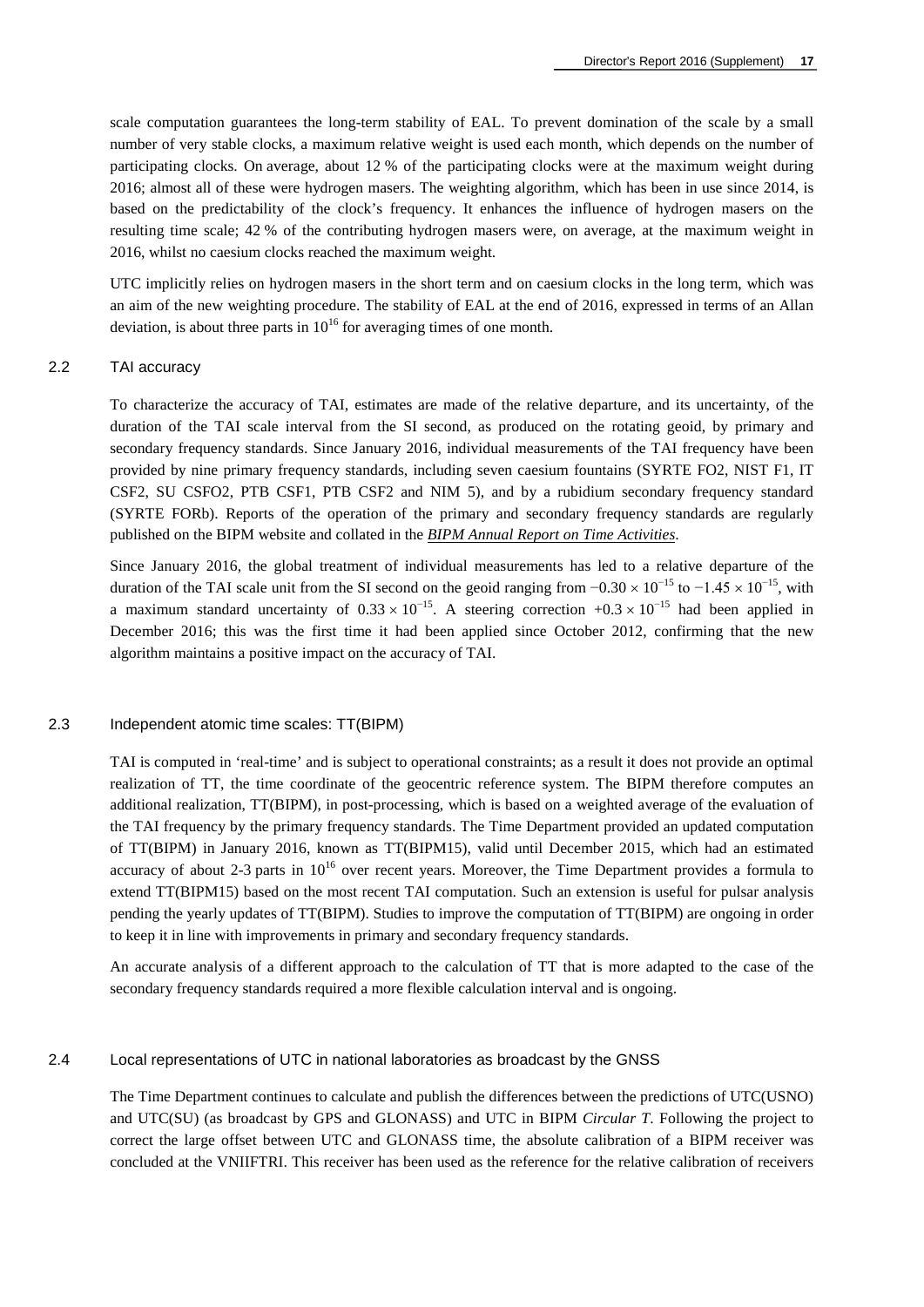at the Astrogeodynamical Observatory of the Space Research Centre (AOS, Borowiec, Poland) which provides data for computing this offset.

# **3. Primary frequency standards and secondary representations of the second** (E.F. Arias,

G. Panfilo, G. Petit and L. Robertsson)

Members of the BIPM Time Department actively participate in the work of the CCL-CCTF Frequency Standards Working Group (WGFS), and the Consultative Committee for Time and Frequency (CCTF) Working Group on Primary and Secondary Frequency Standards (WGPSFS). These Working Groups seek to encourage comparisons, knowledge-sharing between laboratories, the creation of better documentation, the use of high-accuracy primary frequency standards (Cs fountains) and secondary frequency standards for TAI.

Following an invitation by the CCTF to systematically study frequency ratios of ultra-high precision frequency standards, a somewhat different approach is needed to generate the update of the frequency list. Redundant measurements in this scheme allow for consistency studies but also require a non-linear least squares approach for complete evaluation. Such resources have been developed at the BIPM based on graph theory concepts. This method is a simplified approach, which is an alternative but complementary method to that developed at the NPL. Numerical validation of the two approaches is under way in order to be ready for the next recommended frequency list update in 2017.

# *Secondary representations of the second reported in BIPM Circular T*

Since January 2012 the LNE-SYRTE has reported frequency measurements of the Rb microwave transition obtained with a double Cs-Rb fountain (FORb). Twelve measurement reports of FORb were submitted in 2015 and have been officially used for the accuracy of TAI. In addition, measurements of two Sr optical lattice clocks were reported for the first time by the LNE-SYRTE. They will be introduced following the advice of the CCTF Working Group on Primary and Secondary Frequency Standards.

# **4. Time links used for UTC** (E.F. Arias, A. Harmegnies, Z. Jiang, H. Konaté, G. Panfilo, G. Petit and L. Tisserand)

At the end of 2016, 77 time laboratories supplied data for the calculation of UTC at the BIPM. The laboratories are equipped with GNSS receivers and some also operate two-way satellite time and frequency transfer (TWSTFT) stations.

Data from three independent techniques are included in the process of comparison of laboratories' clocks based on the tracking of GPS and GLONASS satellites, and TWSTFT.

The GPS all-in-view method is widely used and takes advantage of the increasing quality of the International GNSS Service (IGS) products (clocks and IGS time). Clock comparisons for UTC are implemented using C/A code measurements from GPS single-frequency receivers, or dual-frequency, multi-channel GPS geodetic-type receivers (P3). The GPS phase and code data provided by time laboratories which operate geodetic-type receivers is processed monthly using the Precise Point Positioning (PPP) technique. The Time Department also regularly computes combined GPS/GLONASS links resulting in improved link uncertainty. About five GPS/GLONASS links are regularly computed for *Circular T*.

Thirteen laboratories operating TWSTFT stations officially submitted data in 2016 for use in the computation of UTC, representing 15 % of the time links. The number of TW links increased during the year with the re-incorporation of laboratories in the Asia Pacific region, which had been absent due to an interruption of the satellite service in the region in 2015. The combination of TWSTFT and PPP (so called TWPPP) has been used whenever possible. This combination takes advantage of the small noise of the GPSPPP and of the accuracy of the TWSTFT links.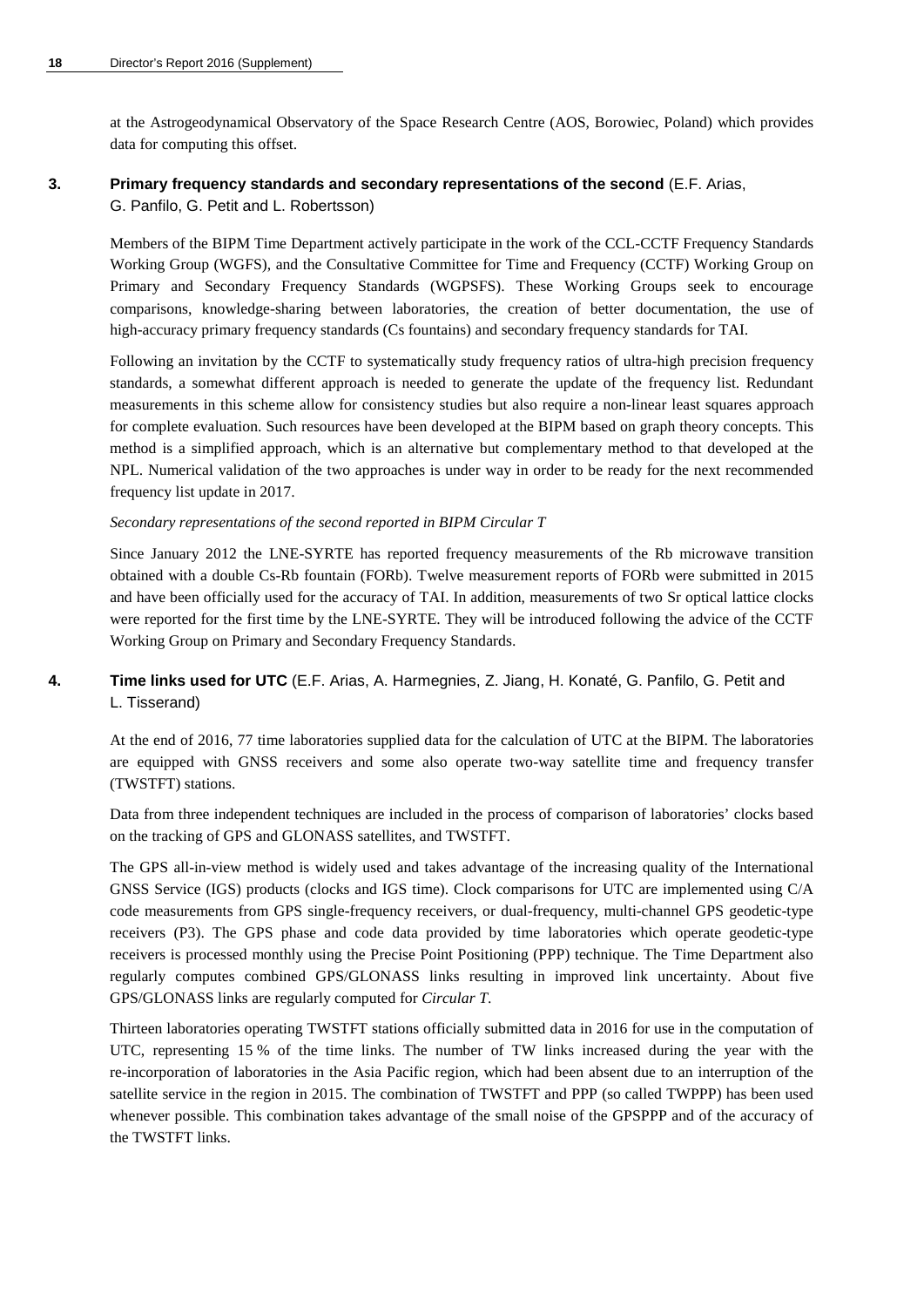GPS PPP alone or in combination with TWSTFT are in use for UTC clock comparisons in almost 60 % of the links, where the statistical uncertainty of time transfer is well below the nanosecond, the best value being 0.3 ns.

## 4.1 Global Positioning System (GPS) and Global Navigation Satellite System (GLONASS)

All GNSS time and frequency transfer data are corrected for satellite positions using IGS and the Information and Analysis Centre of Navigation (IAC) of the Mission Control Centre in Russia. The measurement data obtained by using single-frequency receivers are corrected for ionospheric delays using maps of the total electron content of the ionosphere provided by the Centre for Orbit Determination in Europe (CODE).

Techniques that use dual-frequency, GNSS carrier-phase measurements in addition to the codes, are widely used by the geodetic community and have been adapted to the needs of time and frequency transfer. This topic is studied within the framework of the IGS Working Group on Clock Products, which includes a physicist from the BIPM Time Department as a member.

Data from world-wide geodetic-type receivers are collected for UTC computation, using procedures and software that was developed in collaboration with the Observatoire Royal de Belgique (ORB). These P3 time links are routinely computed and compared to other available techniques, notably two-way time transfer. The software that produces 'iono-free' solutions has been implemented in some receivers and these now automatically produce both formatted GPS and GLONASS P3 code results. These newly available data will be used in multi-GNSS system time links, but further studies on GLONASS inter-frequency biases have to be carried out first.

The NRCan's PPP software is used for the time link calculation. The current version of the software is capable of processing both GPS and GLONASS data but only GPS results are used operationally. Comparisons with other PPP software have been carried out. Studies are ongoing to improve long-term stability, using new processing techniques, in collaboration with software developers at NRCan, the ORB, the *Centre National d'Études Spatiales* (CNES) and also with other institutes. A novel PPP technique using integer phase ambiguities (IPPP) has been successfully developed within the framework of a post-doctoral project. It significantly improves the stability in the medium term (several hours), but mostly in the long term (days). Since 2015 the IPPP technique moved to a pre-operational stage and it is now used regularly to compare IPPP results to the few available optical fibre links.

Comparisons of the different links possible on a baseline between two contributing laboratories, are computed and published monthly on the Time Department's ftp server.

#### 4.2. Two-way satellite time and frequency transfer

The TWSTFT participating stations held a meeting at the 30th European Frequency and Time Forum (EFTF) in York, UK, on 6 April 2016. The 24th annual meeting of the CCTF WG on TWSTFT was held at the NIST on 7-8 September 2016. Two major issues discussed at the meetings were the realization of a pilot project involving the BIPM and the WG on TWSTFT: one on the impact of the Software-Defined Radio (SDR) receiver on the uncertainty of the TWSTFT time links; and the establishment of a task group to study the long-term comparison of GPS and TWSTFT links. One output of the pilot study could be the integration of data from SDR-equipped TW stations in the computation of UTC. The BIPM is also involved in the calibration of two-way time-transfer links by comparison with the corresponding GPS links. This is necessary to maintain stability of the TWSTFT links, in case of a loss of their direct calibration.

The TWSTFT technique is currently operational in eleven European, two North American and nine Asia-Pacific time laboratories. Ten TWSTFT links had been used in the computation of UTC in 2016 in Europe-USA-Asia;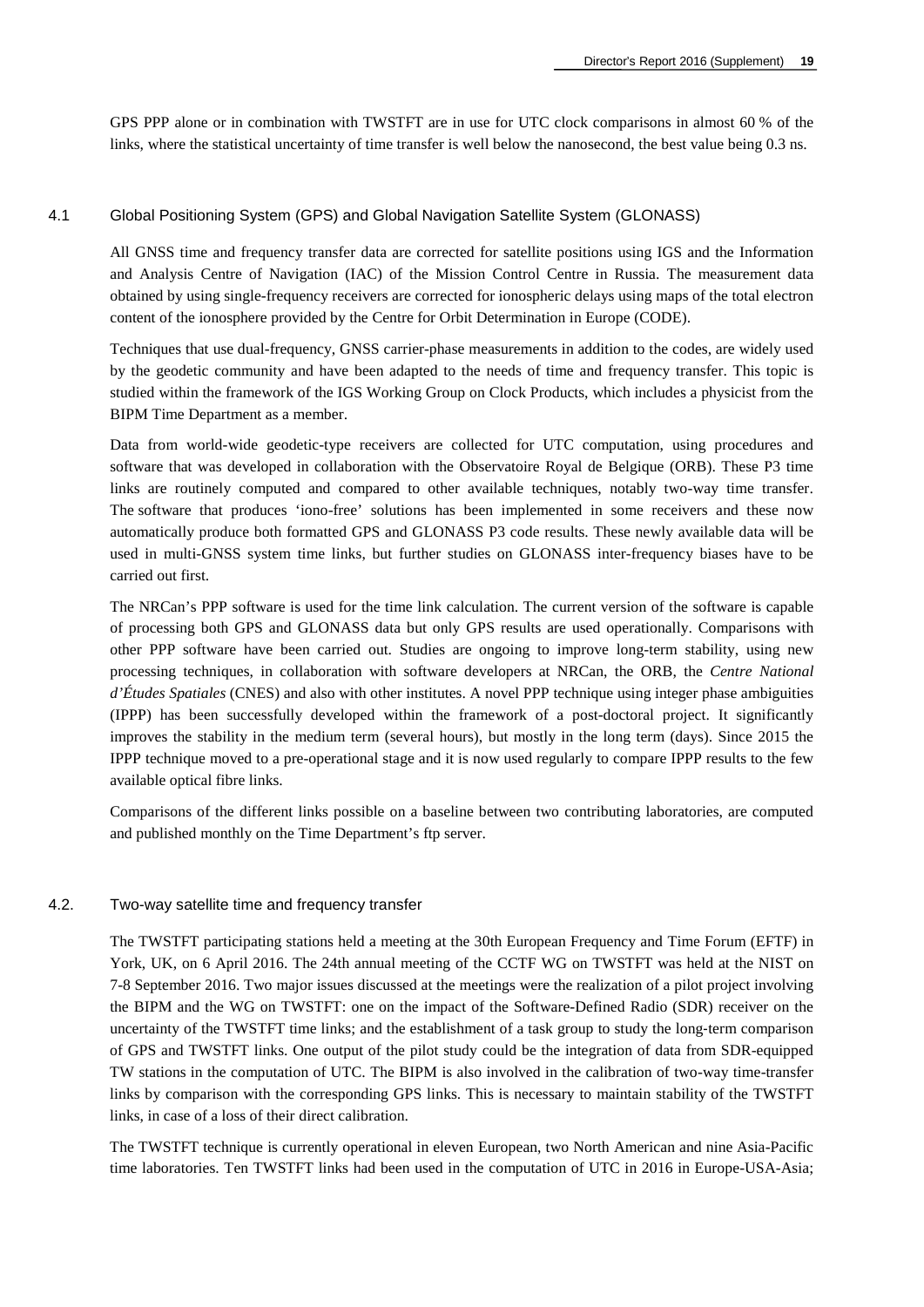they are combined with GPS PPP solutions. Some of the TWSTFT links involved in the computation of UTC are used in the experiment 'Time Transfer by Laser Link' (T2L2). The BIPM plans to develop studies on this technique, which could be used to validate less accurate time links and their calibrations.

Campaigns with a TW travelling calibration station were organized and funded by the participating laboratories in 2016. The parameters obtained have been implemented for UTC computation after validation of the results by the Time Department.

Results of the time links and link comparison using GNSS single-frequency, dual-frequency and TW observations are published monthly on the Time Department's ftp server [\(ftp://ftp2.bipm.org/pub/tai/timelinks/lkc/\)](ftp://ftp2.bipm.org/pub/tai/timelinks/lkc/).

# 4.3 Calibration of delays of time-transfer equipment and time links

The characterization of the delays (so-called "calibration") of time transfer equipment in the contributing laboratories is necessary to improve the uncertainty of [*UTC*-*UTC*(*k*)] and for the accuracy of UTC dissemination.

The *BIPM Guidelines for GNSS calibration* are intended for Regional Metrology Organizations (RMOs) and establish a permanent cooperation for sharing the organization of campaigns to determine the relative delays of time transfer equipment and links in UTC contributing laboratories. The '*Guidelines'* are under continuous improvement; the latest revision was issued in March 2016.

The BIPM started the second calibration campaign of the "Group 1" laboratories in APMP, EURAMET, SIM and COOMET in 2016, following the planned periodicity of two years. Several regional calibration trips concerning 27 "Group 2" laboratories have been initiated by the RMOs in accordance with the *BIPM Guidelines*  and the first results have been implemented in 2016. By repeatedly applying this new procedure, time transfer accuracy is expected to improve by a factor of at least 2 with respect to the pre-2015 situation.

The BIPM Time Department is not directly involved in specific TWSTFT calibration trips, but is responsible for the validation of the calibration reports and implementation of the results in the calculation of UTC. It also provides support whenever necessary to maintain a TW calibration by alignment with a calibrated GPS link (see section 4.2).

Results of the differential calibration exercises are made available on a dedicated web page [\(www.bipm.org/jsp/en/TimeCalibrations.jsp\)](http://www.bipm.org/jsp/en/TimeCalibrations.jsp), where past calibration results are also provided.

#### 4.4 Advanced time and frequency transfer

Data from two fibre links between UTC contributing laboratories in Europe are regularly submitted to the Time Department and compared with the corresponding links by GNSS time transfer techniques. The Time Department aims to include fibre links in the computation of UTC in the future, and for this purpose the CCTF WG on Coordination of the Development of Advanced Time and Frequency Transfer Techniques (WGATFT) has established a study group to develop the strategy for the use of these very accurate links in UTC. The terms of reference of this study group include the establishment of standards for data transmission and the validation of the compatibility of the different techniques.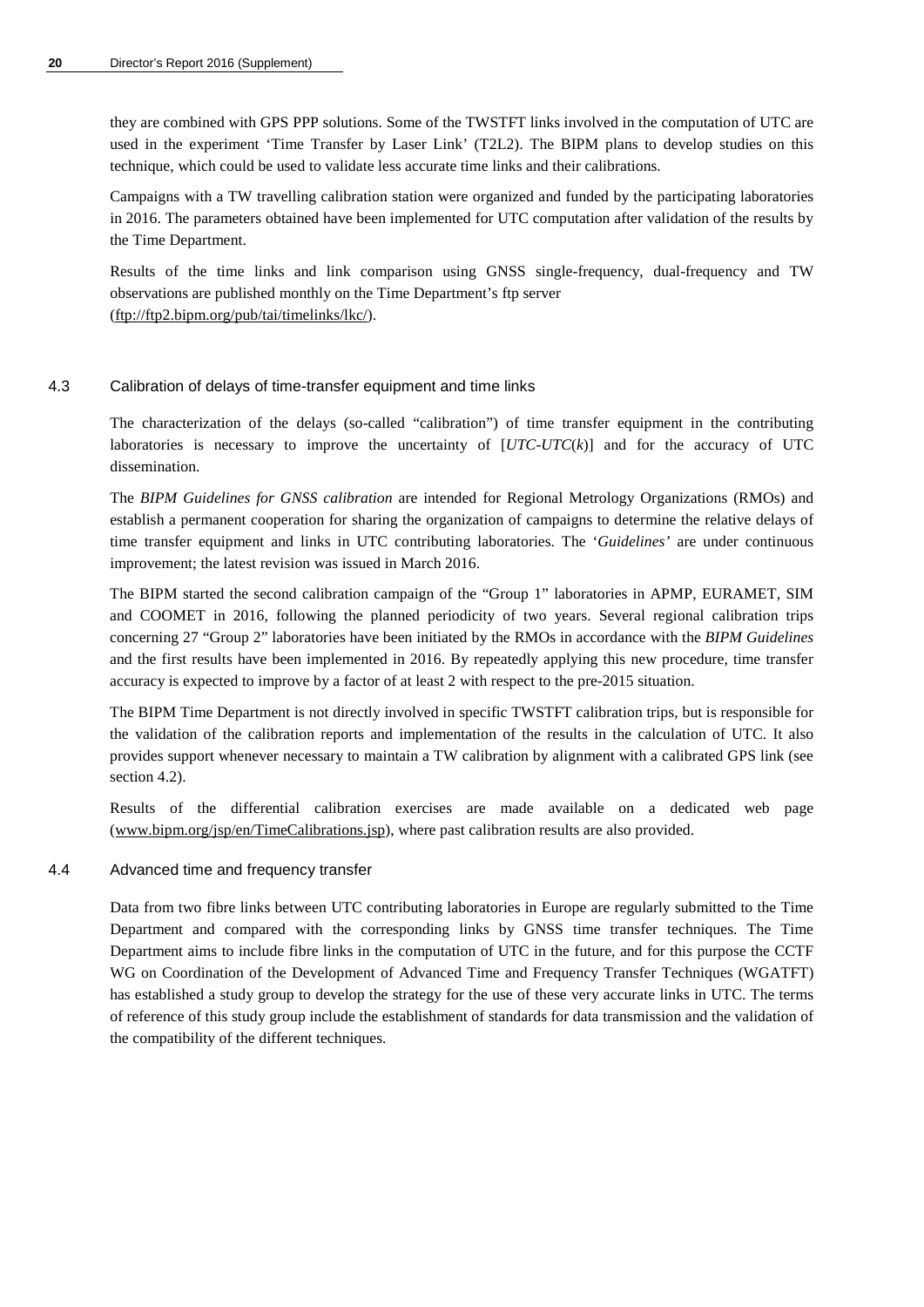# **5. Key comparisons** (E.F. Arias, H. Konaté, G. Panfilo, A. Harmegnies and L. Robertsson)

#### *Key comparison in Time CCTF-K001.UTC*

Results of the key comparison in time, [CCTF-K001.UTC,](http://kcdb.bipm.org/appendixB/KCDB_ApB_info.asp?cmp_idy=617&cmp_cod=CCTF-K001.UTC&prov=exalead) involving the time laboratories that participate in the CIPM MRA, are published monthly in the BIPM key comparison database (KCDB). The number of participants at the end of 2016 was 59, and they constitute a subset of the participants to BIPM *Circular T*.

#### *Key comparison of stabilized lasers CCL-K11*

Following a decision at the 98th meeting of the CIPM (2009) the BIPM continues to support the [CCL-K11](http://kcdb.bipm.org/appendixB/KCDB_ApB_info.asp?cmp_idy=913&cmp_cod=CCL-K11&page=2&search=2&cmp_cod_search=CCL&met_idy=&bra_idy=&epo_idy=&cmt_idy=&ett_idy_org=&lab_idy=&cou_cod=) key comparison by participating in measurement campaigns and by providing general advice whenever solicited. This comparison is the internationally recognized traceability chain to the SI metre and is supervised by the CCL-CCTF Working Group on Frequency Standards, which submits results to the CCL for formal approval. In 2016, BIPM staff members supported the key comparison on issues relating to the development of the measurement campaigns and reporting. Two final reports of the results of this ongoing key comparison, which involved measurements by nine institutes in 2014 and 2015, have been published in 2016.

#### **6. Rapid UTC** (A. Harmegnies, G. Panfilo, G. Petit and L. Tisserand)

Since January 2013 the Time Department has published a UTC rapid solution 'UTCr', that is, daily values of [*UTCr* – *UTC*(*k*)] evaluated on a weekly solution on one-month batches of data. About 48 laboratories that are traceable to UTC contribute to UTCr, which together represent 60 % to 70 % of the clocks that participate in UTC.

UTCr attained the expected quality, providing a weekly solution which is consistent within 1.1 ns RMS and ±3 ns peak to peak with the values published monthly in BIPM *Circular T*. The results [\(http://www.bipm.org/en/bipm-services/](ftp://ftp2.bipm.org/pub/tai/Rapid-UTC)timescales/time-ftp/Rapid-UTC.html) have been published every Wednesday, without interruption since the end of February 2012.

UTCr does not change the procedures for the monthly calculation of UTC, which remains the only key comparison on time. However, UTCr has a favorable impact on the quality of the local representations UTC(k) in national laboratories, and on the steering of GNSS times to UTC via some UTC(k).

# **7. New proposed definition of UTC** (F. Arias)

The BIPM has actively participated in discussions about a possible redefinition of UTC without leap seconds since 2000. This proposal favours systems that require precise time synchronization and does not allow a discontinuity in the time scale that they use as a reference.

The BIPM contributed to this process at the International Telecommunication Union (ITU), and participated in the meeting of Study Group 7 (Science services) and Working Party 7A (Time signals and frequency standard emissions) in April 2016.

The CCTF established a task group for proposing definitions of TAI and UTC to be submitted to the CGPM in 2018. This was in response to an invitation by the World Radiocommunication Conference 2015 (WRC15) to strengthen the cooperation between the ITU and the BIPM on this matter, and in preparation for the discussions scheduled for the WRC23. This task group, which includes two Time Department staff members, continued to draft the text of the recommendation during 2016 for consideration by the CCTF in June 2017.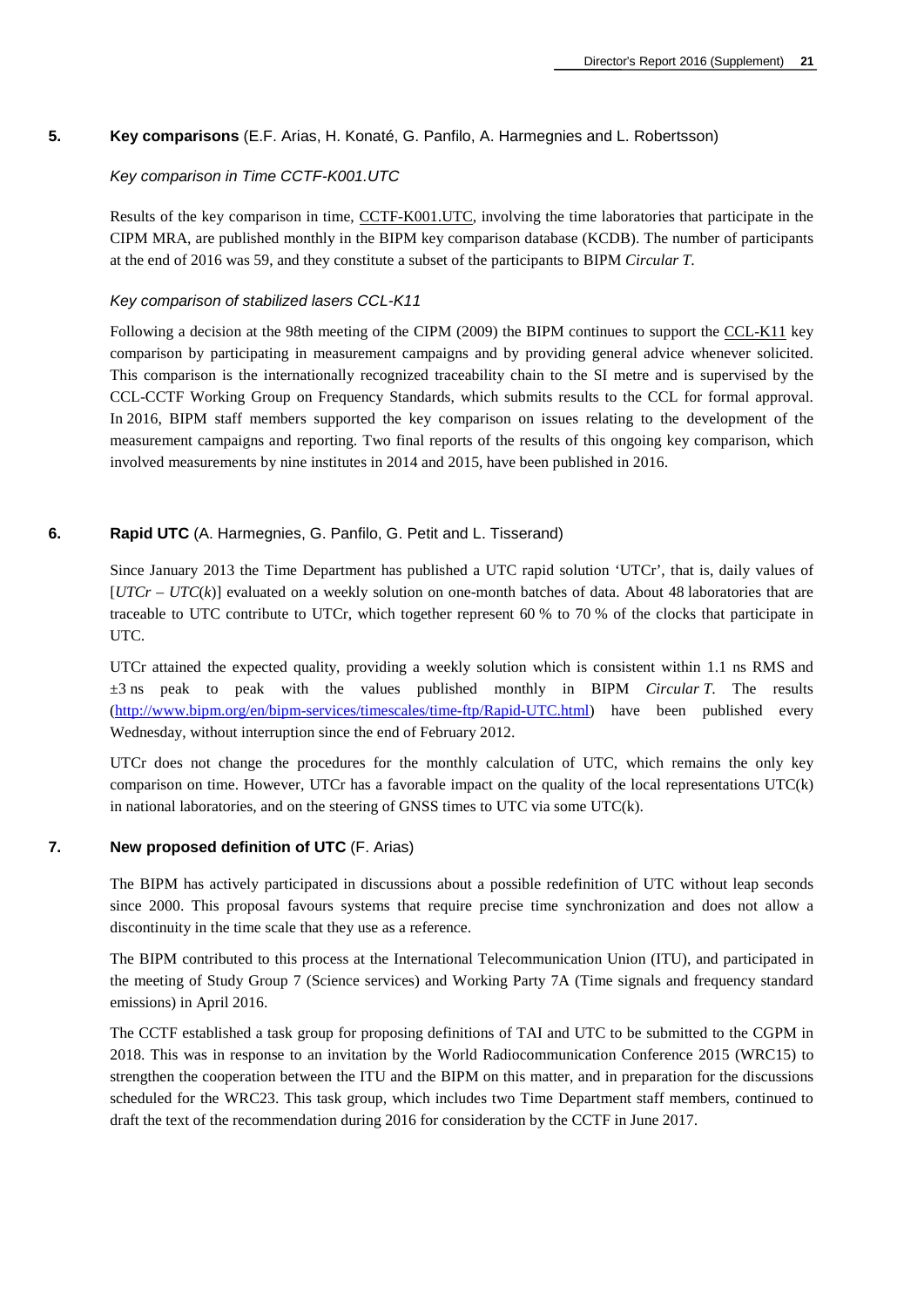# **8. Space-time references** (E.F. Arias and G. Petit)

Activities related to the realization of reference frames for astronomy and geodesy are ongoing, in cooperation with the International Earth Rotation and Reference Systems Service (IERS). In these domains, improvements in accuracy will increase the need for a full relativistic treatment and continued participation in the international working groups in this field is essential.

Cooperation continues on the maintenance of the international celestial reference system within the framework of the activities of a working group created by the International Astronomical Union (IAU) in August 2012. This working group met within the period and submitted a report on the features of the next realization of the International Celestial Reference Frame (ICRF3) to the IAU General Assembly held in Honolulu (USA) in August 2015, with a view to the submission of the catalogue with the set of coordinates in the ICRF3 in 2018.

As part of its participation in the Conventions Centre of the IERS, the BIPM maintains the web and ftp sites for the *IERS Conventions*. The [Conventions descri](http://tai.bipm.org/iers/)be the latest realizations of the celestial and terrestrial reference frames, and the model for the transformation between them. They also describe conventional models for the gravitational field, the displacement of markers on the Earth's crust and for the propagation of electromagnetic signals. In addition, the *Conventions* now provide a complete set of associated conventional software. Since the completion of the latest reference edition, *IERS Conventions* (2010) in December 2010, work is continuing with the help of an editorial board to provide updates to the *Conventions* (2010).

With the development of optical cloc[ks accurate at the 10](http://tai.bipm.org/iers/convupdt)<sup>-18</sup> level, "relativistic geodesy" is the subject of numerous developments, which suggest the full potential of these clocks for the measurement of terrestrial gravity potential and the definition of systems of altimetry references. A physicist from the Time Department is co-chairing a new IAG working group on this subject. In 2016, international collaborations led to publications on the implications of such "chronometric geodesy" for geodesy and the definition of time scales and on the calculation of the relativistic frequency shift with the required accuracy for optical clocks.

# **9. Comb activities** (L. Robertsson)

The BIPM comb activities are limited to maintenance of the BIPM frequency comb for internal use related to laser applications only and in other departments when needed.

#### **10. Publications**

#### External publications

- 1. Denker H., Timmen L., Voigt C., Weyers S., Peik E., Delva P., Wolf P., Petit G., Geodetic methods to determine the relativistic redshift at the level of  $10^{-18}$  in the context of international timescales – A review and practical results; *J. Geodesy*, submitted.
- 2. Hachisu H., Petit G., Ido T., Absolute frequency measurement with uncertainty below  $1 \times 10^{-15}$  using International Atomic Time, *Appl. Phys. B*, 2017, **123**(1).
- 3. Jiang Z., (2016) Final report of the BIPM Pilot Study on UTC time link calibration, *PTTI Proc.* 20-26, Monterey, CA, USA, 2016.
- 4. Jiang Z., Matsakis D., Zhang V., Esteban H., Piester D., Lin S.Y., Dierikx E., A TWSTFT calibration guideline and the use of a GPS calibrator for UTC TWSTFT link calibrations, *PTTI Proc.* 231-242, Monterey, CA, USA, 2016.
- 5. Jiang Z., Piester D., Schlunegger C., Dierikx E., Zhang V., Galindo J., Matsakis D., The 2015 TWSTFT calibration for UTC and related time links, Proc. 30th EFTF meeting, York, UK, 2016.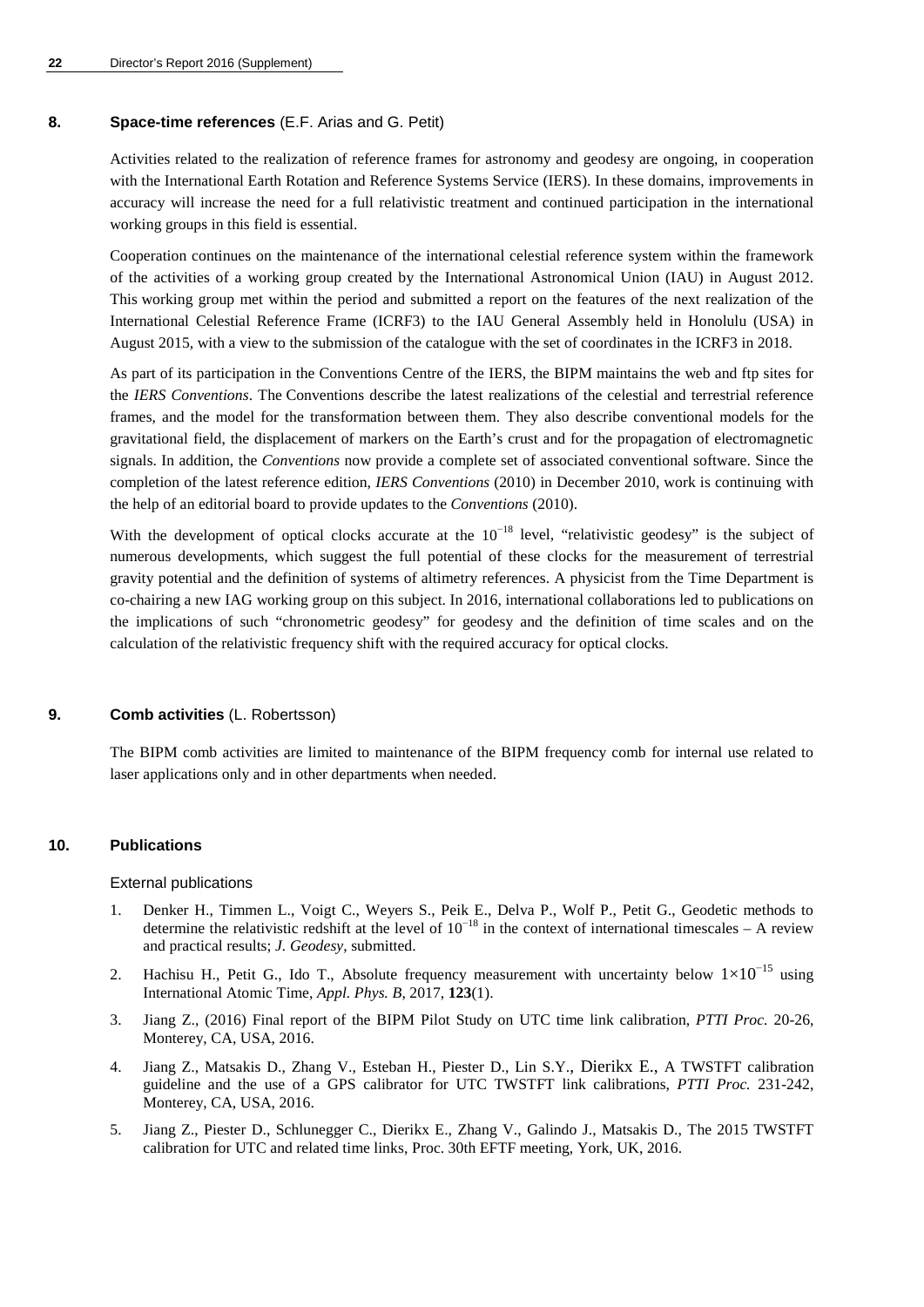- 6. Matus M., Gavalyugov V., Tamakyarska D., Ranusawud M., Tonmueanwai A., Hong F.-L., Ishikawa J., Moona G., Sharma R., Hapiddin A., Boynawan A.M., Alqahtani N., Alfohaid M., Robertsson L., Report on on-going CCL Key Comparison for the year 2014 Comparison of optical frequency and wavelength standards CCL-K11, *Metrologia,* 2017, **54**, *[Tech. Suppl.,](http://stacks.iop.org/0026-1394/54/04001)* 04001.
- 7. Matus M., van den Berg S., Czulek D., Seppä J., Robertsson L., The CCL-K11 ongoing key comparison. Final report for the year 2015, *Metrologia,* 2016, **53**, *[Tech. Suppl.,](http://stacks.iop.org/0026-1394/53/04007)* 04007.
- 8. Panfilo G. The Coordinated Universal Time, *IEEE Instrumentation and Measurement Magazine*, June 2016, **19**(3), 28-33.
- 9. Parisi F., Panfilo G., A new approach to UTC calculation by means of the Kalman Filter, *[Metrologia](http://stacks.iop.org/0026-1394/53/1185)*, 2016, **53**[\(5\), 1185-1192.](http://stacks.iop.org/0026-1394/53/1185)
- 10. Petit G., Defraigne P., The performance of GPS time and frequency transfer: comment on 'A detailed comparison of two continuous GPS carrier-phase time transfer techniques', *[Metrologia](http://stacks.iop.org/0026-1394/53/1003)*, 2016, **53**(3), [1003-1008.](http://stacks.iop.org/0026-1394/53/1003)
- 11. Riedel F., *et al*. (G. Petit), Remote optical and fountain clock comparison using broadband TWSTFT and GPS PPP, Proc.  $30<sup>th</sup>$  EFTF meeting, York, UK, 2016.
- 12. Robertsson L., On the evaluation of ultra-high-precision frequency ratio measurements: examining closed loops in a graph theory framework, *Metrologia,* 2016, **53**[\(6\), 1272-1280.](http://stacks.iop.org/0026-1394/53/1272)
- 13. Visser PNAM., Müller J., Lon G., Panet I., Kopeikin S.M., Petit G., Dirkx D., High performance clocks and gravity field determination, Proc ISSI Workshop HISPAC, Space Science Reviews, to be published.
- 14. Wielgosz R., Arias F., Stock M., Los Arcos J.-M., Milton M., News from the BIPM laboratories 2015, *[Metrologia,](http://stacks.iop.org/0026-1394/53/103)* 2016, **53**, 103-107*.*

#### BIPM publications

- 15. *BIPM Annual Report on Time Activities for 2015*, 10, 137 pp., available only at http://www.bipm.org/en/bipm-services/timescales/time-ftp/annual-reports.html
- 16. *[Circular T](http://www.bipm.org/jsp/en/TimeFtp.jsp?TypePub=publication)* (monthly)
- 17. *Rapid UTC* (*UTCr*) (weekly)

# **11. Activities related to the work of Consultative Committees**

E.F. Arias is Executive Secretary of the Consultative Committee for Time and Frequency (CCTF). She is the Secretary of the CCTF Working Group on TAI (WGTAI) and the CCTF Working Group on Strategic Planning (WGSP).

Z. Jiang is Secretary of the CCTF Working Group on Two-Way Satellite Time and Frequency Transfer (WGTWSTFT).

G. Panfilo is Secretary of the CCTF Working Group on the CIPM MRA (WGMRA) and the CCTF Working Group on Time Scale Algorithms (WG-ALGO). She is the Executive Secretary of the Consultative Committee for Acoustics, Ultrasound and Vibration (CCAUV). She is Secretary of the CCAUV Working Groups for Key Comparisons (CCAUV-KCWG), for RMO coordination (CCAUV-RMO) and on Strategic Planning (CCAUV-SPWG).

G. Petit is Secretary of the CCTF Working Group on Primary and Secondary Frequency Standards (WGPSFS) and the Working Group on Global Navigation Satellite Systems (WGGNSS).

L. Robertsson is Executive Secretary of the Consultative Committee for Length (CCL), a member of the CCL Working Group on Strategic Planning (WG-S) and of the Discussion Group DG-11 (Lasers). He is the BIPM representative on the CCM Working Group on Gravimetry (WGG). He is also Secretary for the CCTF WG on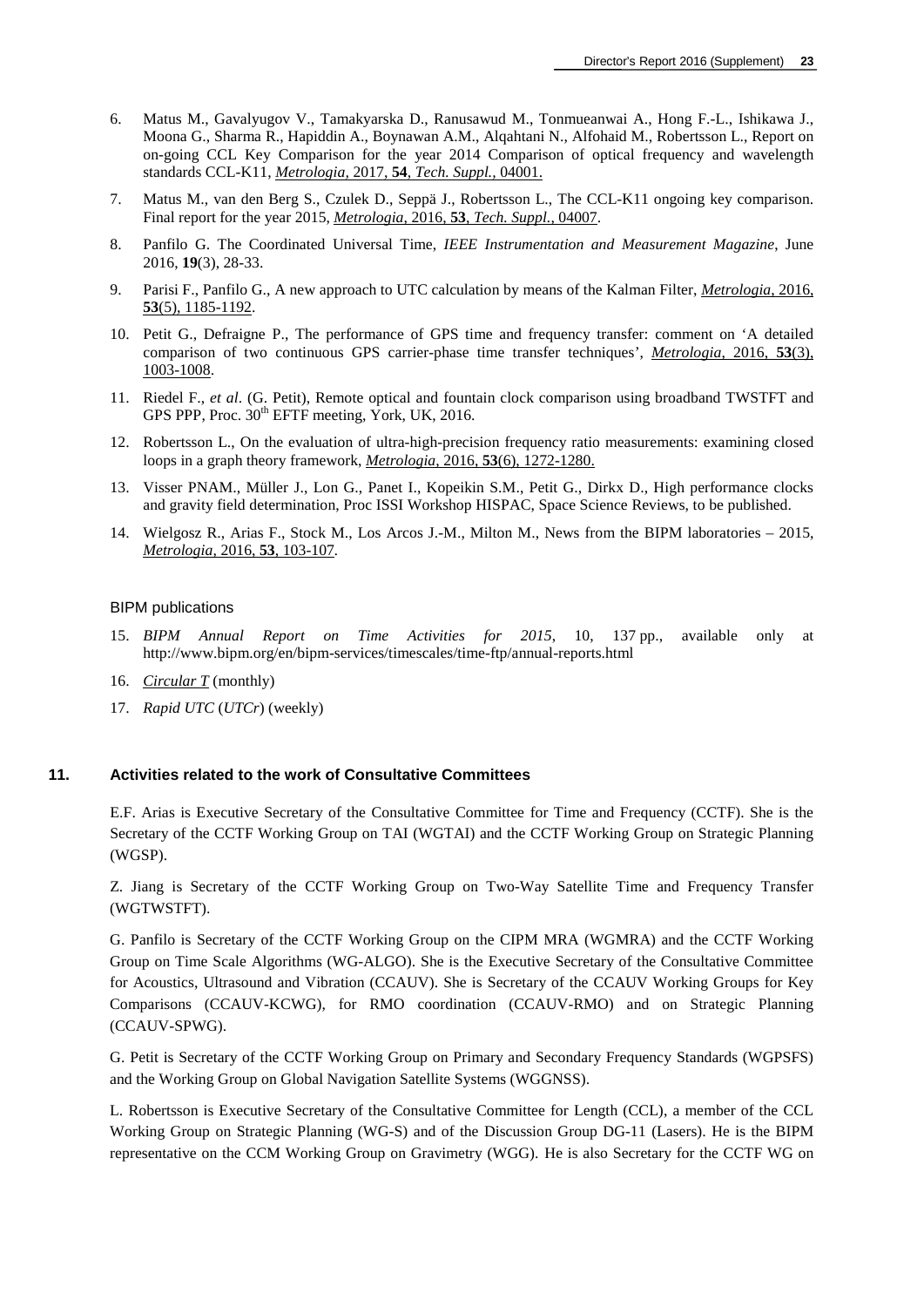Coordination of the Development of Advanced Time and Frequency Transfer Techniques (WGATFT) and shares the secretariat of the CCL-CCTF Frequency Standards WG (WGFS) with E.F. Arias.

# **12. Activities related to external organizations**

E.F. Arias is a member of the IAU and participates in its working group on the International Celestial Reference Frame (ICRF); she is a member of the Steering Committee of IAU Division A on Fundamental Astronomy and a member of the Division A Working Group on the Third Realisation of the International Celestial Reference Frame. She is an associate member of the IERS, a member of its International Celestial Reference System Centre, and until end [2](#page-24-0)016 of the Conventions Centre. E.F. Arias is a member of the International  $VLBI<sup>2</sup>$  Service (IVS). She is the BIPM representative to the Governing Board of the International GNSS Service (IGS). She is the BIPM representative to the UN sponsored International Committee on GNSS (ICG) and the chairperson of its Task Force on Time References. She is a member of the Technical Advisory Committee of International Union of Radio Science (URSI) Commission A. E.F. Arias is a member of the IAG Global Geodetic Observing System (GGOS) Steering Committee representing the BIPM. She is a member of the Argentine Council of Research (CONICET) and an associate astronomer at the LNE-SYRTE, Paris Observatory. She is a corresponding member of the *Bureau des longitudes* and the BIPM representative to the Working Party 7A of Study Group 7 of the International Telecommunication Union – Radiocommunication Sector (ITU-R).

G. Petit is co-director of the Conventions Centre of the IERS and a member of the IERS Directing Board until the end of 2016. He is an associate member of the IGS and member of the IGS Working Groups on Clock Products and on Bias Calibration. In 2016 he represented the BIPM at the United Nations International Committee on Global Navigation Satellite Systems (ICG), and has acted as chairperson of the Task Force on Time References. He is co-chair of the IAG Joint Working Group on Relativistic Geodesy and a member of the IAU Working Groups on Numerical Standards in Fundamental Astronomy and on Pulsar Time Scale.

#### **13. Travel in 2016 (conferences, lectures and presentations, visits)**

E.F. Arias to:

- Teddington (UK), 13-14 January, for the meeting of the Quantum, Electromagnetics and Time Programme Expert Group;
- Monterey (USA), 25-29 January, for the PTTI 2016 to chair a session and participate to CCTF Working Group meetings;
- Espoo (Finland); 1-2 March, for the meeting of the Technical Committee on Time and Frequency of EURAMET to give reports on BIPM activities and to coordinate calibrations;
- Geneva (Switzerland), 4-8 April, for the meeting of Study Group 7 and Working Party 7A at the ITU;
- Cambridge (Massachusetts, USA), 6-10 June, for the Symposium on the Science of Time to give an invited talk, and oral contribution;
- Brussels (Belgium), 19-21 September, for the Workshop "Understanding the Earth core and nutation";
- Teddington (UK), 7 October, for the meeting of the Quantum, Electromagnetics and Time Programme Expert Group;
- Haystack (USA), 17-19 October, for the meeting of the IAU Working Group on the third realisation of the International Celestial Reference Frame.

<span id="page-24-0"></span><sup>-</sup><sup>2</sup> Very Long Baseline Interferometry (VLBI)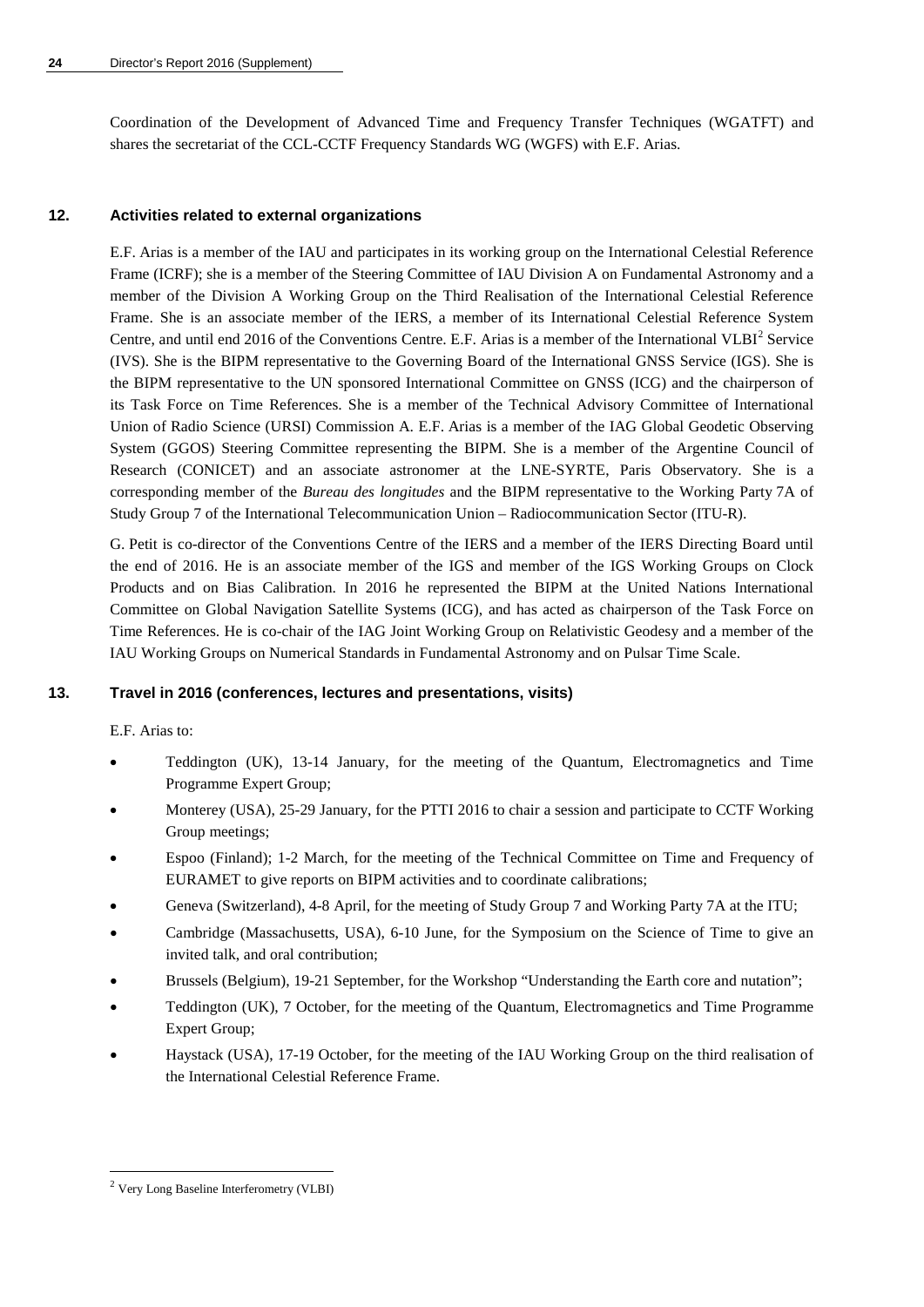Z. Jiang to:

- Monterey (California, USA) 25-28 January, for the PTTI meeting with one oral presentation and a poster and for the TWSTFT participation station (PS) meeting;
- York, UK, 4-8 April, to attend the EFTF meeting with an oral presentation and a poster, to the TWSTFT participation station (PS) other CCTF WG meetings;
- NIST, Boulder, USA, 7-8 September, to the 24th Annual meeting of the CCTF WG on TWSTFT and to give oral reports on the WG activities;
- Shangsa, China, 17-21 May, for the China Satellite Navigation Conference 2016 to co-chair the Session on time and frequency and one oral presentation;
- Xian, China, 17-18 October, to attend the Ceremony of the 50th anniversary of the NTSC foundation and to give an invited presentation;
- NIM, Beijing China, 20 October 3 November, to audit the Gravity and Time laboratories and activities.

G. Panfilo to:

• Espoo (Finland); 1-2 March, for the meeting of the Technical Committee on Time and Frequency of EURAMET to give reports on UTC algorithms and existing guidelines of the CCTF WGMRA.

G. Petit to:

- Monterey (California, USA) 25-28 January, to give a tutorial course and attend the PTTI meeting, with one oral presentation;
- Villetaneuse (France), 24 March, to attend the General Assembly of the Labex "FIRST-TF";
- York (UK) 4-8 April, to attend the EFTF 2016 meeting, to give one oral presentation, to attend four CCTF WG meetings, and to attend the Workshop "Optical clocks: Quantum engineering and international timekeeping";
- Vienna (Austria), 17 April, to attend the Directing Board of the IERS;
- Besançon (France), 28-29 June, to give two lectures at the European Frequency and Time Seminar;
- Paris (France), 10 October, to attend the *Journée thématique* "Miniature atomic clocks";
- Sochi (Russian Federation), 7-11 November, for the eleventh meeting the International Committee on GNSS (ICG), with chair of a task force and presentations;
- Paris (France), 30 November, to attend a PhD jury as reviewer.

L. Robertsson to:

• York (UK) 4-8 April, to attend the EFTF 2016 meeting, to attend four CCTF WG meetings, and to attend the Workshop "Optical clocks: Quantum engineering and international timekeeping".

#### **14. Visitors, secondees in 2016**

- V. Lizardi, CENAM (Mexico), for a visit to the Time Department and laboratory, 10 January;
- T. Ido, NICT (Japan), for a discussion on Secondary Frequency Standards, 25 February;
- X. Zhang accompanied with a delegation from ISO for a visit to the Time Department and laboratory, 26 February;
- B. Ouyanj and a delegation from NIM/QTSA (China), for a visit to the Time Department and laboratory, 15 April;
- J.W. Chung, I.T. Lim and K.L. Jeong from KRISS (Republic of Korea), 24 May;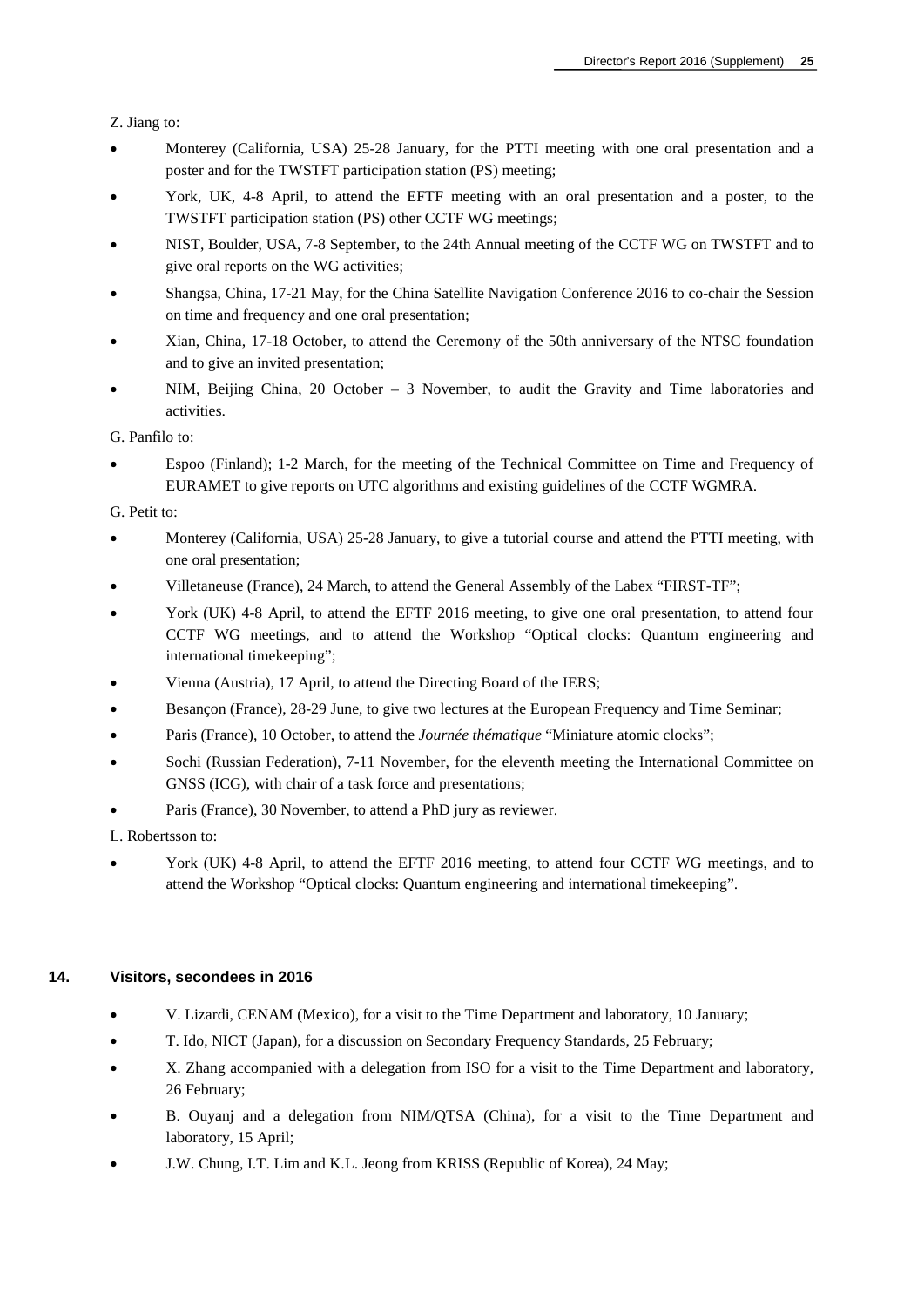- J. Feng, NIM (China), for training on the implementation of CCM.G-K2, 6 July to 6 August;
- P. Koppang, USNO (USA), for a discussion on algorithms, 27 September;
- A. Bauch, PTB (Germany), L. Erard (CCTF), P. Koppang, USNO (USA) and ITU WP7A, D. Rovera, LNE-SYRTE (France), P. Tavella, INRIM (Italy), P. Whibberley, NPL (UK) for the meeting of the CCTF WGTAI Task Group on Time Scale Definitions, 28 September;
- D. Matsakis, USNO (USA), for a collaboration on the evaluation of uncertainties of *[UTC-UTC(k)]* reported in Section 1 of *Circular T,* 10 October to 8 November.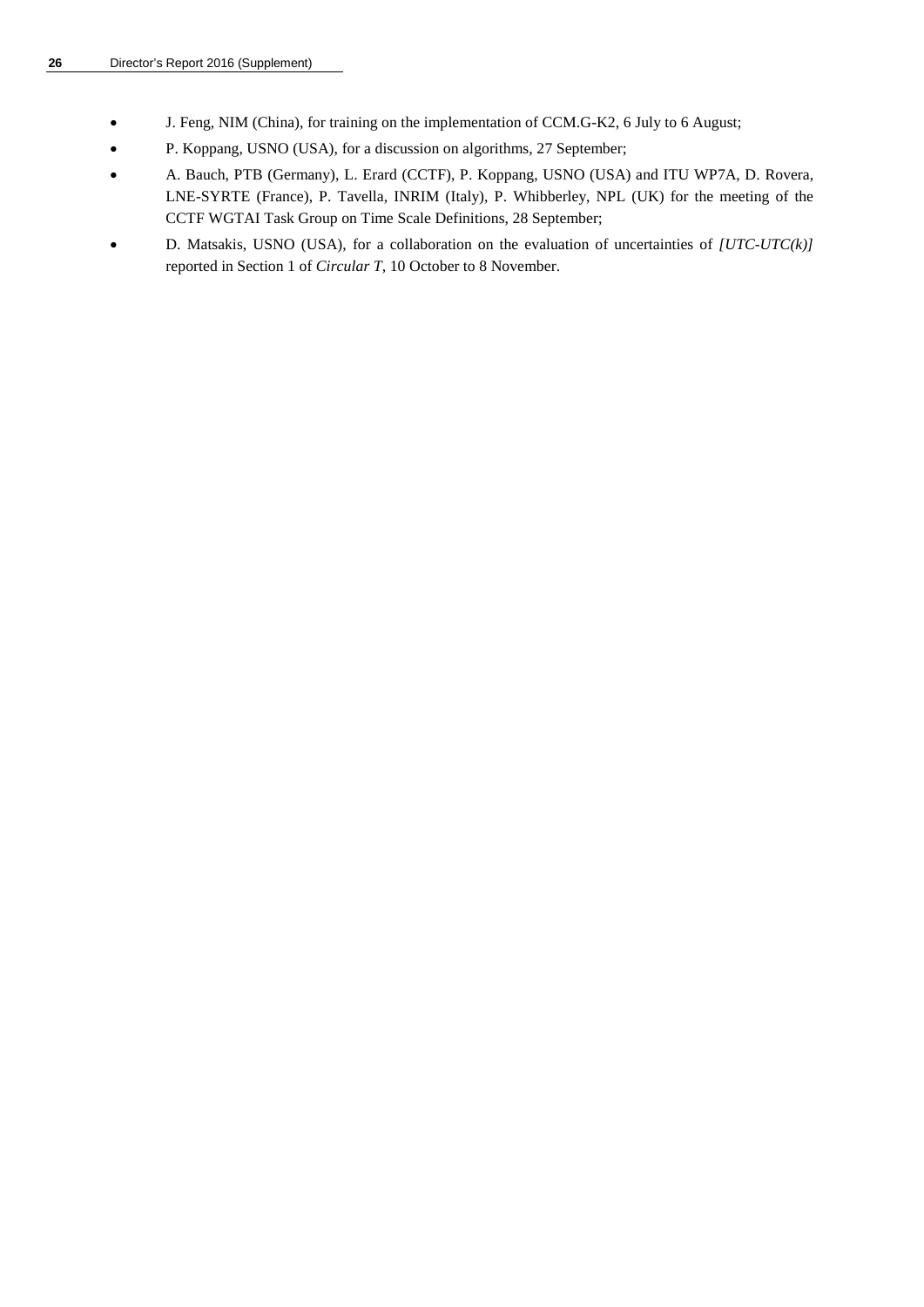# **BIPM Ionizing Radiation Department Director: J.M. Los Arcos (1 January 2016 to 31 December 2016)**

# **1. X- and** γ**-rays (D.T. Burns, C. Kessler, S. Picard<sup>1</sup> and P. Roger)**

# 1.1 Dosimetry standards and equipm[ent](http://kcdb.bipm.org/appendixB/KCDB_ApB_info.asp?cmp_idy=371&cmp_cod=BIPM.RI(I)-K1&prov=exalead)

Eight ongoing comparison series, BIPM.RI(I)-K1 to BIPM.RI(I)-K8, are currently supported within the dosimetry programme. The project to develop a new absorbed-dose standard for medium-energy x-rays, which will form the basis for a ninth comparison series, BIPM.RI(I)-K9, was completed, with further measurements of photon attenuation in air and the characterization of three more transfer instruments. Following a pilot comparison with the PTB (Germany) in late 2015, measurements for the first full comparison, also with the PTB, were made during November and December 2016. The new standard will be presented to the CCRI(I) at its 2017 meeting, with the aim of gaining approval to launch the new comparison series and to publish the results of the PTB comparison. Comparison with the PTB will enable the results to be linked to those of a previous EURAMET comparison piloted by the PTB. The new standard will also enable a new calibration series for nati[onal standards of a](http://kcdb.bipm.org/appendixB/KCDB_ApB_info.asp?cmp_idy=958&cmp_cod=BIPM.RI(I)-K6&prov=exalead)bsorbed dose to water for x-rays in the 100 kV to 250 kV x-ray range.

For the BIPM.RI(I)-K6 comparison series for absorbed dose to water in high-energy photon beams, new software for data acquisition and analysis was developed and an update was made to the Technical Protocol that now offers two options to determine the dose conversion factor  $C_{w,c}$  from graphite to water. One is based on Monte Carlo calculations for a depth of 10 g cm<sup>-2</sup>, which can still be made at the BIPM using the photon spectra supplied by the NMI in question. However, a quadratic fit to twenty complete determinations of  $C_{w}$  generated between 2009 and 2015 shows deviations consistent with the typical statistical standard uncertainty of 5 parts in 10<sup>−</sup><sup>4</sup> . For this reason, as an alternative, it is now possible to obtain *C*w,c by interpolation using the values for  $TPR_{20,10}$  measured at the participating NMI.

The tenth comparison in the BIPM.RI(I)-K6 series, was carried out on-site at the NIM (China). The measurements were made in the 6 MV and 10 MV beams of the NIM Elekta accelerator from 15 to 29 November 2016, and the NIM chose to use the new interpolation option for determining the  $C_{w}$  values. The measurements for higher energies could not be made because of the long delays necessary to fulfil appropriate conditions for radiological protection. This comparison enabled the NIM to verify robustly the present Chinese primary standard to realize absorbed dose to water in accelerator beams and the draft A report is in progress.

The report of the previous comparison with the NMIJ/AIST (Japan) was published. The report of the comparison with the VSL (the Netherlands) which took place at the NPL (UK) accelerator in October 2014, is currently under review by the Key Comparison Working Group KCWG(I) of CCRI(I).

The new laboratory to support measurements for the BIPM.RI(I)-K8 comparison series for high dose rate (HDR) 192Ir brachytherapy sources was completed. A new system for digital radiography was installed in the laboratory, and the recently installed robotic arm was programmed to operate with both systems. The low-energy x-ray laboratory was refurbished, necessitating the removal of the complete measuring system; after re-installation, the reference plane for each of the standards was re-measured and a series of quality assurance (QA) measurements were performed to assure the stability of the standards.

Primary measurements and reference chamber calibrations have continued in all the reference x- and γ-ray beams. The programme to update the dosimetry services' computer hardware and software continued. Minor suggestions from the peer review external audit, which was carried out in December 2015, were implemented and the system was subject to a successful internal audit in December 2016.

1 Shared time with the ILC Department as KCDB Coordinator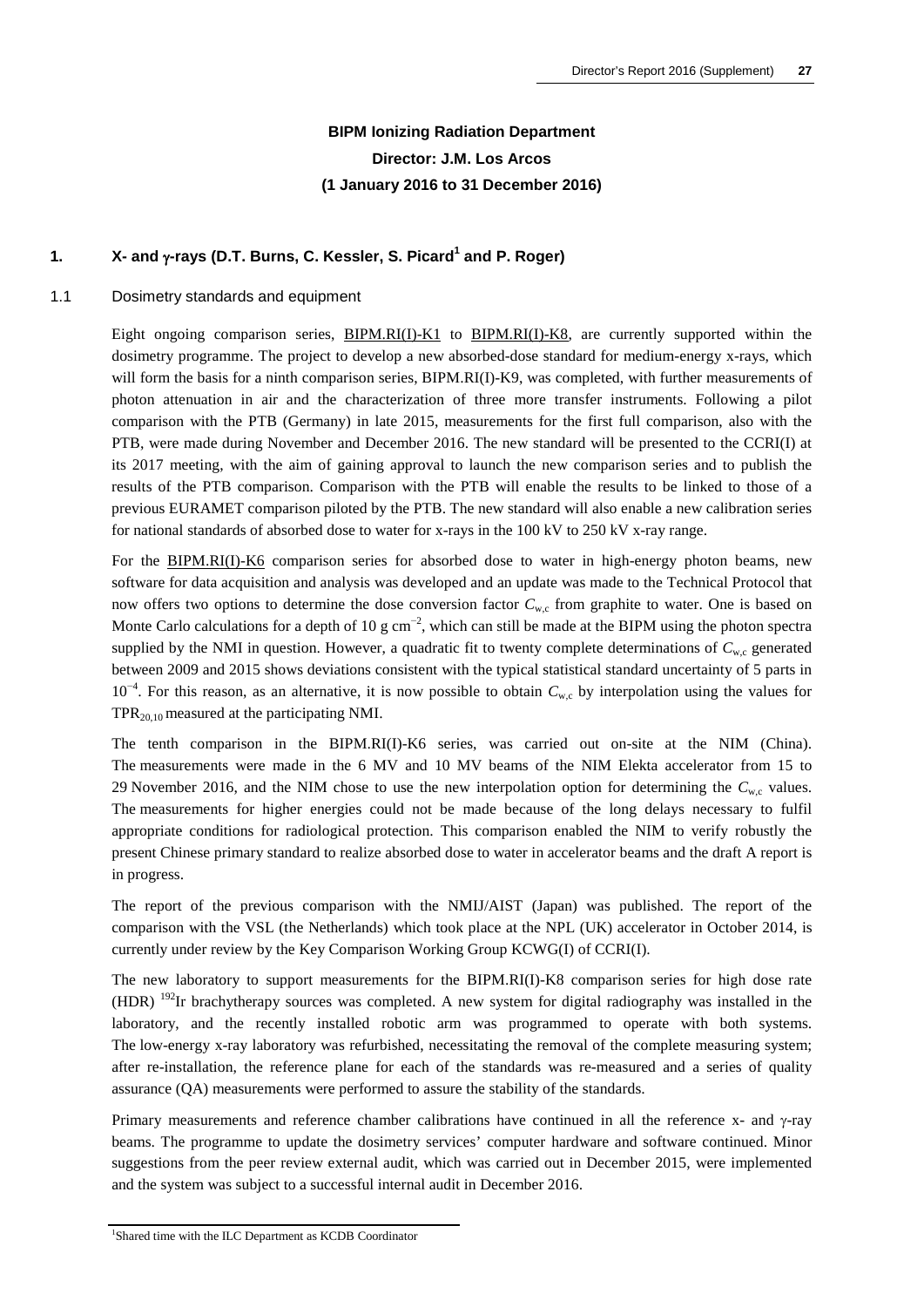#### 1.2 Dosimetry comparisons

During 2016, seven dosimetry comparisons were carried out in terms of air kerma or absorbed dose to water using the BIPM x- and gamma-radiation beams, with the IST-LPSR (Portugal), MKEH (Hungary), NIST (USA), PTB, SCK-CEN (Belgium) and two for the VSL. In addition, one high-energy absorbed-dose-towater comparison BIPM.RI(I)-K6 was carried out with the NIM using their own accelerator facility.

Ten comparison reports were approved and published in *Metrologia Technical Supplement* for the CMI (Czech Republic, two reports), NIM, NMIJ (three reports), NRC (Canada), PTB and the VSL (two reports) (see § 3).

#### 1.3 Characterization of national standards for dosimetry

Twenty-eight characterizations of nineteen national secondary dosimetry standards were carried out for the KRISS (Republic of Korea), CIEMAT (Spain), NMISA (South Africa), IAEA, SMU (Slovakia), STUK (Finland), SSM (Sweden), GUM (Poland) and the IST-LPSR.

In addition, the International Atomic Energy Agency (IAEA)/World Health Organization (WHO) dosimetry assurance programme continues to be supported by reference irradiations. This involved two series of irradiations in 2016, for the radiotherapy level in the  ${}^{60}Co$  beam and for the radiation protection level in the  ${}^{137}Cs$ beam.

# **2. Radionuclides (J.M. Los Arcos, S. Courte, C. Michotte, M. Nonis and G. Ratel)**

#### 2.1 International Reference System (SIR) for  $\gamma$ -ray emitting radionuclides

The *Système International de Référence* (SIR) was implemented at the BIPM almost 40 years ago and constitutes a unique tool to provide world-wide equivalence of radionuclide measurements on demand from NMIs/DIs. It is based on the <sup>226</sup>Ra reference sources and includes two ionization chambers to measure gamma emitters and a transfer instrument. The latter is used to carry out measurements on-site at an NMI/DI facility, when the half-life of a radionuclide is too short to allow shipment of ampoules to the BIPM.

This combination supports the ongoing comparisons BIPM.RI(II)-K1 and BIPM.RI(II)-K4. Both activities are subject to the BIPM Quality Management System and the system underwent a successful internal audit in December 2016.

# 2.1.1 SIR measurements and reports

Within the radionuclide measurements programme, the SIR received four ampoules of three different radionuclides, <sup>88</sup>Y, <sup>133</sup>Ba and <sup>134</sup>Cs from three laboratories (LNE-LNHB (France), NRC and PTB): all of them were sent by the laboratories to generate equivalence values in the ongoing BIPM.RI(II)-K1 comparison.

Measurements of potential impurities in SIR ampoules have been suspended since the failure of the Ge(Li) spectrometer in July 2013. The efficiency curves and uncertainty budget for the replacement high-purity germanium (HPGe) spectrometer are to be finalized.

Updated final reports of three BIPM.RI(II)-K1 comparisons were published in *Metrologia Technical Supplement* for <sup>18</sup>F, <sup>113</sup>Sn and <sup>228</sup>Th. The latter two reports include an evaluation of the first key comparison reference values (KCRVs) for these nuclides. The updated report for 60Co was also submitted to *Metrologia Technical Supplement.* There are 37 SIR results in the draft B stage awaiting publication in the BIPM key comparison database (KCDB). Reporting forms for five measurements are yet to be received from participating NMIs.

Historic data on the stability of the SIR ionization chambers with measurements of the  $^{226}$ Ra sources over 15 years were compiled and analysed for a joint research study, with contributions from 14 NMIs. This study is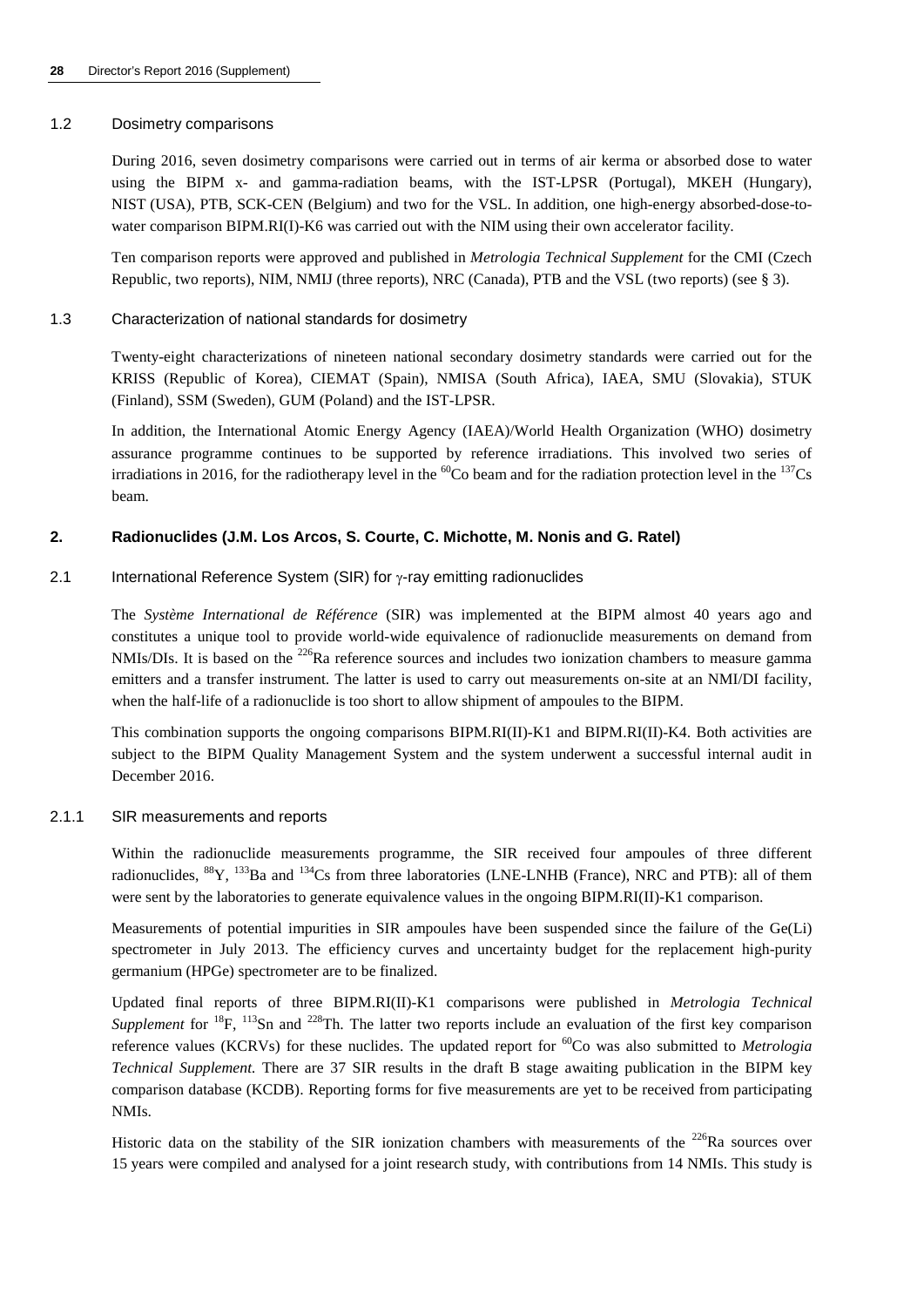concerned with analysing the potential solar influence on nuclear decay constants, an effect that is claimed from time-to-time by some authors. The results obtained are extremely robust: they were supplied by 14 metrology laboratories that specialize in radioactivity measurements and refute such an influence. The results have been published in *Physics Letters B* and constitute a definitive reference article for the future.

#### 2.1.2 Extension of the SIR to short-lived radionuclides

The second series of calibration measurements of the SIR Transfer Instrument (SIRTI) against the SIR were carried out for <sup>64</sup>Cu ( $T_{1/2}$  = 13 h) by measuring a solution from the NPL in both systems. The analysis of results is in progress.

In 2016, the SIRTI comparisons (BIPM.RI(II)-K4) took place on-site at the NIST for <sup>18</sup>F, <sup>64</sup>Cu and at [POLATOM \(Poland\)](http://kcdb.bipm.org/appendixB/KCDB_ApB_info.asp?cmp_idy=1520&cmp_cod=BIPM.RI(II)-K4.Cu-64&prov=exalead) for  ${}^{18}F$ ,  ${}^{64}Cu$  and  ${}^{99m}Te$ . These laboratories were the first participants in the BIP[M.RI\(II\)-K4.Cu-64](http://kcdb.bipm.org/appendixB/KCDB_ApB_info.asp?cmp_idy=869&cmp_cod=BIPM.RI(II)-K4.Tc-99m&prov=exalead) comparison. The comparison reports are in the draft A stage.

The BIPM.RI(II)-K4.Tc-99m ( $T_{1/2}$  = 6.0 h) key comparisons using the SIRTI at VNIIM (Russia) and ENEA-INMRI (Italy) in 2014 were published in the *Metrologia Technical Supplement.* The KCRV, which is defined in the framework of the BIPM.RI(II)-K1.Tc-99m comparison (SIR), was updated to include SIRTI results for the first time followin[g a decision of the CCR](http://kcdb.bipm.org/appendixB/KCDB_ApB_info.asp?cmp_idy=1422&cmp_cod=BIPM.RI%28II%29-K4.F-18&prov=exalead)I in 2015.

The first three results in the **BIPM.RI(II)-K4.F-18** ( $T_{1/2}$  = 1.8 h) key comparison (VNIIM, NPL and ENEA-INMRI in 2014) were presented at the ICRM-2015 conference in Vienna (Austria) on 8-11 June 2015 and have been published in *Applied Radiation and Isotopes.* The three results linked to the BIPM.RI(II)-K1.F-18 comparison (SIR) agree with the KCRV within one or two standard uncertainties showing, for the first time, the usefulness of the SIRTI for comparing <sup>18</sup>F activity measurements world-wide.

The <sup>99m</sup>Tc and <sup>18</sup>F SIRTI comparisons which took place at the NMISA in November 2015 were submitted for publication in *Metrologia Technical Supplement.*

#### 2.1.3 Extension of the SIR to pure beta emitters

An extension of the SIR to beta emitters using liquid scintillation counting (LSC) techniques is being studied by the CCRI(II) working group ESWG(II). A pilot study is in progress to test the two LSC methods proposed: the Universal Cross-Efficiency method and the Apparent Activity method.

The pilot study for the extension of the SIR to beta emitters by liquid scintillation counting resumed with the collaboration of Dr Laureano-Perez, a secondee from the NIST. A newly purchased balance has been used to prepare 10-ml sources of <sup>3</sup>H with three scintillators from the six ampoules previously received from the IFIN (Romania), IRMM, NIM, NMIJ, POLATOM and PTB. Measurements have been completed in the Beckman LSC TA 1000 counter and are in progress in the Quantulus 1220. Measurements with the Perkin Elmer TriCarb 2910 TR and with the BIPM-designed Triple-to-Double Coincidence Ratio (TDCR) counters are under way.

#### 2.2 Primary measurement facilities

The coincidence systems using atmospheric and pressurized proportional counters were re-setup following reorganization of the laboratories in the Marie-Curie building. The atmospheric system has restarted and the pressurized system's electronics await checking. A monitoring system and alarm for CH4 levels in the room has been installed.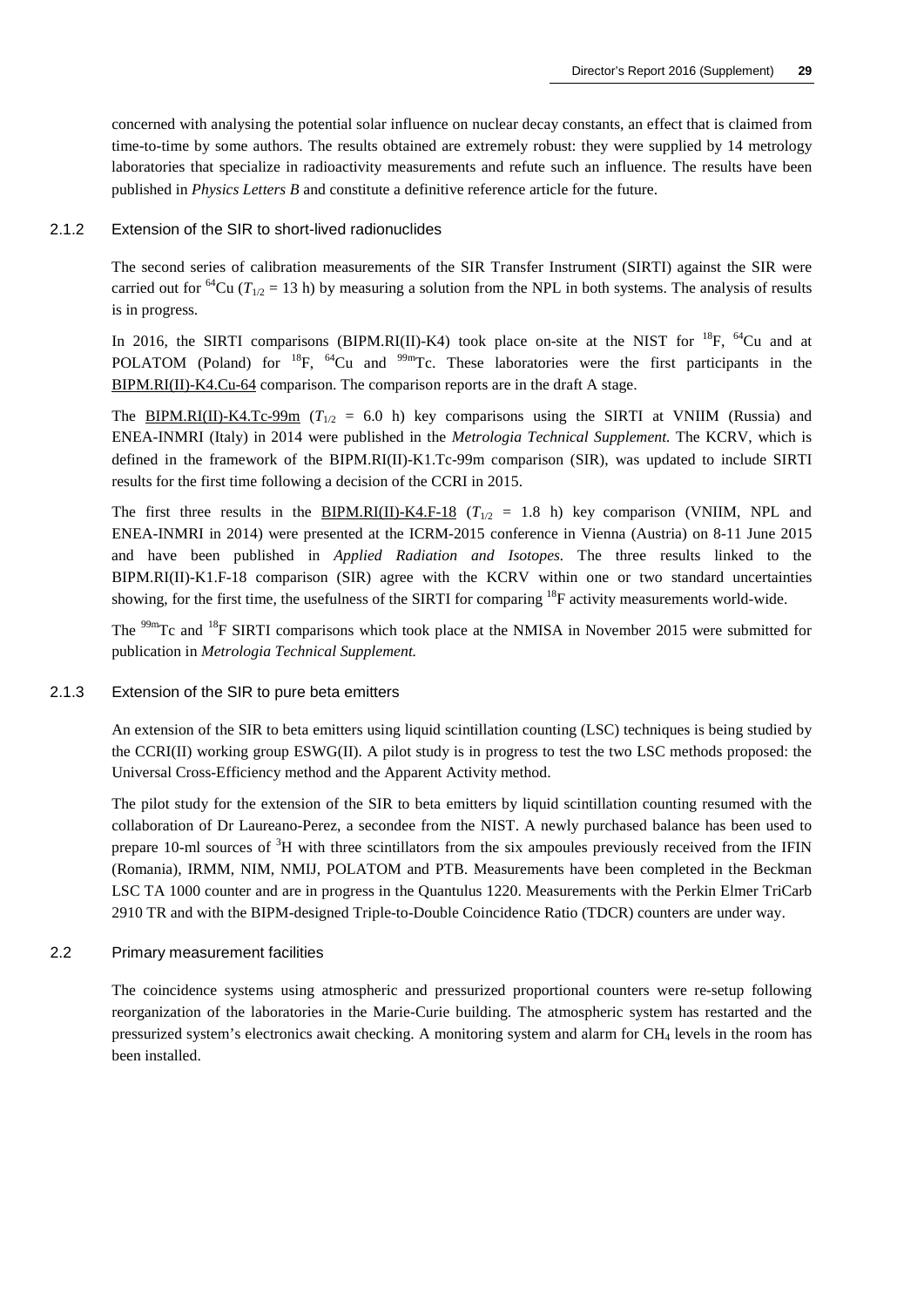#### 2.3 Radioprotection and regulatory activities.

In parallel to the programme of measurements, the French *Autorité de Sécurité Nucléaire* (ASN) was provided with the necessary documents to renew the authorization for working with and the import and export of radioactive substances for a new five-year term. Additional documents to obtain these authorizations were requested by the ASN and are in the process of being completed.

## **3. Publications**

- 1. Andreo A., Bergstrom P., Burns D.T., Fernandez-Varea J., Krajcar-[Bronic I., Ross C., Salvat](http://iopscience.iop.org/article/10.1088/0026-1394/53/5/S149) F., Seltzer S., Key Data For Ionizing-Radiation Dosimetry: Measurement Standards And Applications, *ICRU Report 90*, 2016.
- 2. [Bich W., Cox](http://iopscience.iop.org/article/10.1088/0026-1394/53/1A/06016) M. and Michotte C., Towards a new GUM—an update, *Metrologia*, 2016, **53,** S149.
- 3. Burns D.T., Kessler C., de Pooter J.A., Jansen B.J., Key comparison BIPM.RI(I)-K3 of the air-kerma standards of the VSL, The Netherlands and the BIPM in medium-energy x-rays, *[Metrologia](http://iopscience.iop.org/article/10.1088/0026-1394/53/1A/06008)*, 2016, **53**, *[Tech. Suppl.](http://iopscience.iop.org/article/10.1088/0026-1394/53/1A/06008)*, 06016.
- 4. Burns D.T., Kessler C., Mainegra-Hing E., Shen H., McEwen M.R., Key comparison BIPM.RI(I)-K3 of the air-kerma standards of the NRC, Canada and the [BIPM in medium-energy x-rays,](http://iopscience.iop.org/article/10.1088/0026-1394/53/1A/06009) *Metrologia*, 2016, **53**, *Tech. Suppl.,* 06008.
- 5. Burns D.T., Kessler C., Sochor V., Key comparison BIPM.RI(I)-K2 of [the air-kerma standards of the CMI,](http://iopscience.iop.org/article/10.1088/0026-1394/53/1A/06002)  [Czech](http://iopscience.iop.org/article/10.1088/0026-1394/53/1A/06002) Republic and the BIPM in low-energy x-rays, *Metrologia*, 2016, **53**, *Tech. Suppl.*, 06009.
- 6. Burns D.T., Kessler C., Tanaka T., Kurosawa T., Saito N., Key comparison BIPM.RI(I)-K3 of the airkerma standards of the NMIJ, Japa[n and the BIPM in medium-energy x-rays,](http://dx.doi.org/10.1098/rsta.2015.0037) *Metrologia*, 2016, **53**, *Tech. Suppl.*, 06002.
- 7. [Fellmuth B., Fischer J., Machin G.](http://www.journals.elsevier.com/applied-radiation-and-isotopes), Picard S., Steur P.P.M., Tamura O., White D.R., Yoon H., The kelvin redefinition and its *mise en pratique*, Phil. Trans. R. Soc. A, 2016, 374: 20150037.
- 8. Karam L.,Ratel G., Consultative committee on ionizing radiation: Im[pact on radionuclide metrology,](http://iopscience.iop.org/article/10.1088/0026-1394/53/1A/06011) *Appl. [Radiat](http://iopscience.iop.org/article/10.1088/0026-1394/53/1A/06011). Isotopes*, 2016, **109,** 12–16.
- 9. Kessler C., Burns D., Roger P., Sochor V., Key comparison BIPM.RI(I)-K7 of the air-kerma standards of the CMI, Czech Republic and the BIPM in mammography x-rays, *Metrologia*, 2016, **53**, *[Tech. Suppl.](http://iopscience.iop.org/article/10.1088/0026-1394/53/1A/06006)*, [06011.](http://iopscience.iop.org/article/10.1088/0026-1394/53/1A/06006)
- 10. Kessler C., Burns D., Wang K., Fan Y., Jin S., Yang X., Key comparison BIPM.RI(I)-K1 of the air-kerma standards of the NIM, China and the BIPM in 60Co gamma radiation, *[Metrologia](http://iopscience.iop.org/article/10.1088/0026-1394/53/1A/06017)*, 2016, **53**, *Tech. Suppl.*, 06006.
- 11. Kessler C., Burns D.T., Jansen B.J., de Pooter J.A., Key comparison BIP[M.RI\(I\)-K5 of the air kerma](http://iopscience.iop.org/article/10.1088/0026-1394/53/1A/06003)  [standards of th](http://iopscience.iop.org/article/10.1088/0026-1394/53/1A/06003)e VSL and the BIPM in 137Cs gamma radiation, *Metrologia*, 2016, **53**, *Tech. Suppl.*, 06017.
- 12. Kessler C., Burns D.T., Kapsch R.-P., Krauss A., Key comparison BIPM.RI(I)-K4 of the absorbed dose to water standards of the PTB, Germany and the BIPM in <sup>60</sup>Co gamma radiation, *[Metrologia](http://iopscience.iop.org/article/10.1088/0026-1394/53/1A/06001)*, 2016, **53**, *Tech. [Suppl.](http://iopscience.iop.org/article/10.1088/0026-1394/53/1A/06001)*, 06003.
- 13. Kessler C., Kurosawa T., Mikamoto T., Comparison BIPM.RI(I)-K8 of high dose-rate Ir-192 brachytherapy [standards fo](http://iopscience.iop.org/journal/0026-1394)r reference air kerma rate of the NMIJ and the BIPM, *Metrologia*, 2016, **53**, *Tech. Suppl.*, 06001.
- 14. Stock M., Wielgosz R., Arias F., Los Arcos J.-M. and Milton M., News from the BIPM laboratories—2015, *Metrologia*, 2016, **53**(1), 103-107.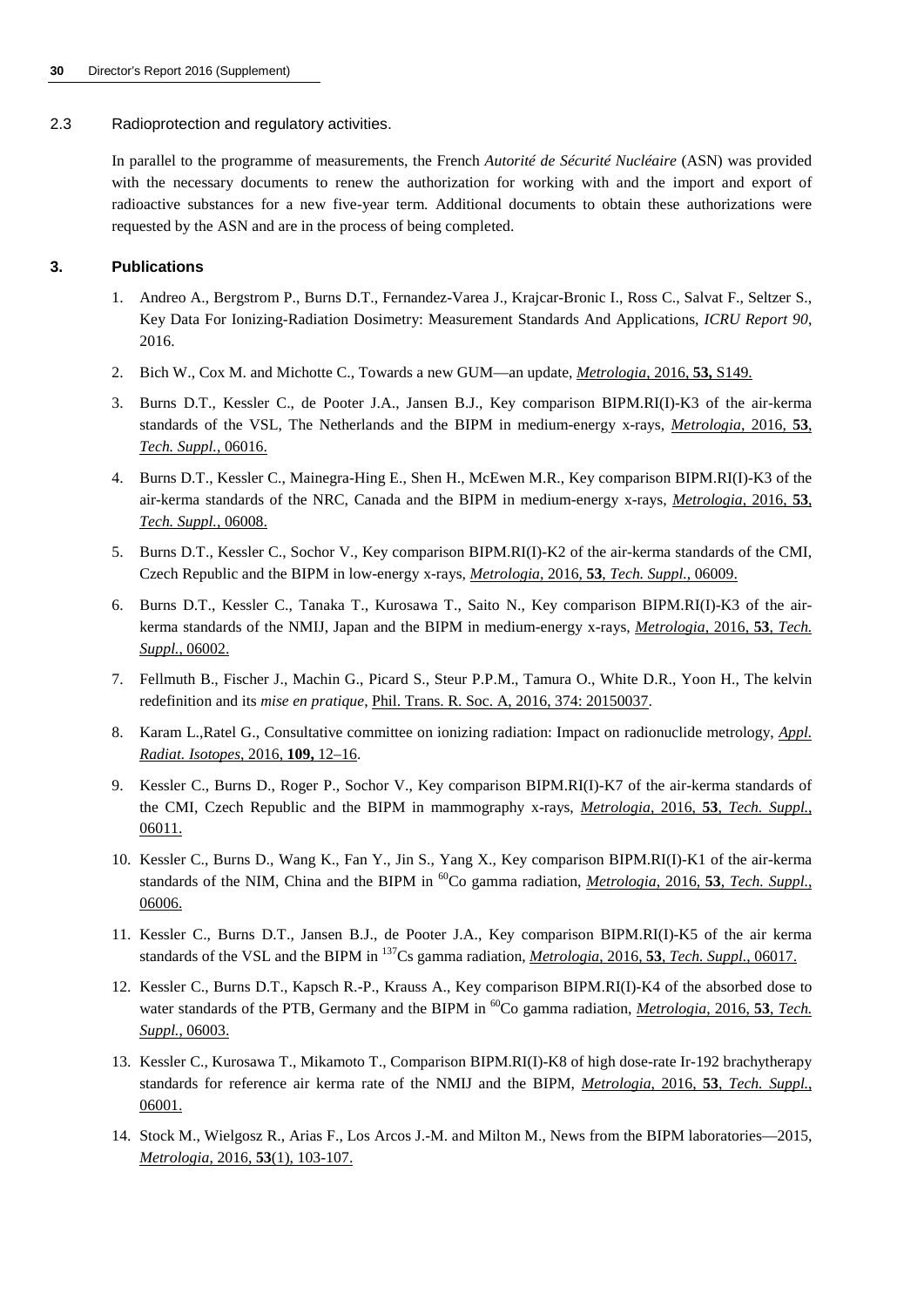- 15. Michotte C., Nonis M., *et al.*, Activity measurements of the radionuclide <sup>99m</sup>Tc for the VNIIM, Russian Federation and ENE[A-INRIM, Italy, in the ongoing comparis](http://stacks.iop.org/0026-1394/53/06004)on BIPM.RI(II)-K4.Tc-99m and KCRV update in the BIPM.RI(II)-K1.Tc-99m comparison, *Metrologia,* 2016, **53**, *Tech. Suppl.,* 06014.
- 16. Michotte C., Nonis M., *et al*., Comparison of 18F activity measurements at the VNIIM, NPL and the ENEA-INMRI using the SIRTI of the BIPM, *Applied Radiation and Isotopes*, 2016, **109,** [17–23.](http://stacks.iop.org/0026-1394/53/06010)
- 17. [Micho](http://stacks.iop.org/0026-1394/53/06010)tte C., Ratel G., Courte S., Cassette P., Moune M., Update of the BIPM comparison BIPM.RI(II)-K1.F-18 of activity measurements of the radionuclide <sup>18</sup>F to include the 2010 result of the LNE-LNHB (France), *Metrologia,* 2016, **53**, *Tech. Suppl.,* 06004.
- 18. [Michotte C., R](http://stacks.iop.org/0026-1394/53/06013)atel G., Courte S., *et al*., Update of the BIPM comparison BIPM.RI(II)-K1.Sn-113 of activity measurements of the radionuclide <sup>113</sup>Sn to include the 2010 results of the PTB (Germany) and the LNE-LNHB (France), and the 2011 result of the CIEMAT (Spain), *Metrologia,* 2016, **53**, *[Tech. Suppl.,](http://iopscience.iop.org/article/10.1088/0026-1394/53/1A/06012)* [06010.](http://iopscience.iop.org/article/10.1088/0026-1394/53/1A/06012)
- 19. [Michotte](http://www.sciencedirect.com/science/article/pii/S0370269316304580) [C., Ratel](http://www.sciencedirect.com/science/article/pii/S0370269316304580) G.[, Courte](http://www.sciencedirect.com/science/article/pii/S0370269316304580) S., Lucas L., Kossert K., Nähle O., Ott O., BIPM comparison BIPM.RI(II)-K1.[Th-228 of activity measurements of the](http://www.sciencedirect.com/science/article/pii/S0370269316304580) radionuclide <sup>228</sup>Th, *Metrologia*, 2016, **53**, *Tech. Suppl.,* 06013.
- 20. Picard S., Burns D.T., Roger P., *et al*., Key comparison BIPM.RI(I)-K6 of the standards for absorbed dose to water at 10 g cm<sup>−</sup><sup>2</sup> the NMIJ, Japan, and the BIPM in accelerator photon beams, *Metrologia*, 2016, **53**, *Tech. Suppl*., 06012.
- 21. Pommé S., (Michotte C., Courte S.,) *et al*., 226Ra stability in *"Evidence against solar influence on nuclear decay constants"* (*Physics Letters* B 761 (2016) 281-286).

#### **4. Activities related to the work of Consultative Committees and RMOs.**

J.M. Los Arcos is the Executive Secretary of the CCRI, an *ex-officio* member of all CCRI working groups, Coordinator of the CCRI(II) Working Group on the Extension of the SIR to beta-emitters using liquid scintillation (ESWG(II)) and Rapporteur of the CCRI RMO Working Group (RMOWG). During 2016, meetings of the CCRI(II) Key Comparisons Working Group (KCWG(II)) were held in March and November.

D.T. Burns is a member of the CCRI(I) Key Comparisons Working Group (KCWG(I)) and the Brachytherapy Standards Working Group (BSWG(I)). He is also a member of two *ad hoc* groups within the CCRI(I), one evaluating the effect of excess charge on the value for W<sub>air</sub> (work that was incorporated into the International Commission on Radiation Units and Measurements (ICRU) report 90 on key data [publications, reference 1]) and the second to report on the implementation of the ICRU Key Data recommendations.

C. Kessler is the Coordinator of the CCRI(I) Brachytherapy Standards Working Group (BSWG(I)).

C. Michotte is a member of the CCRI(II) Key Comparisons Working Group (KCWG(II)), which met in March and November 2016.

S. Picard is the Executive Secretary of the Consultative Committee for Thermometry (CCT). She was invited to participate in the EURAMET-TC-T meeting in February.

G. Ratel is a member of the CCRI(II) Working Group on the Extension of the SIR to beta-emitters using liquid scintillation (ESWG(II)) and the KCWG(II). The latter met in March and November 2016.

The department's cooperation work with the RMOs included two comparison reports for ionizing radiation (APMP.RI(I) and EURAMET.RI(I)), and six comparison reports for thermometry (CCT, the APMP.T (4) and the SIM.T) being reviewed prior to circulation to the CCRI or CCT for approval. The reports are published in *Metrologia Technical Supplement.*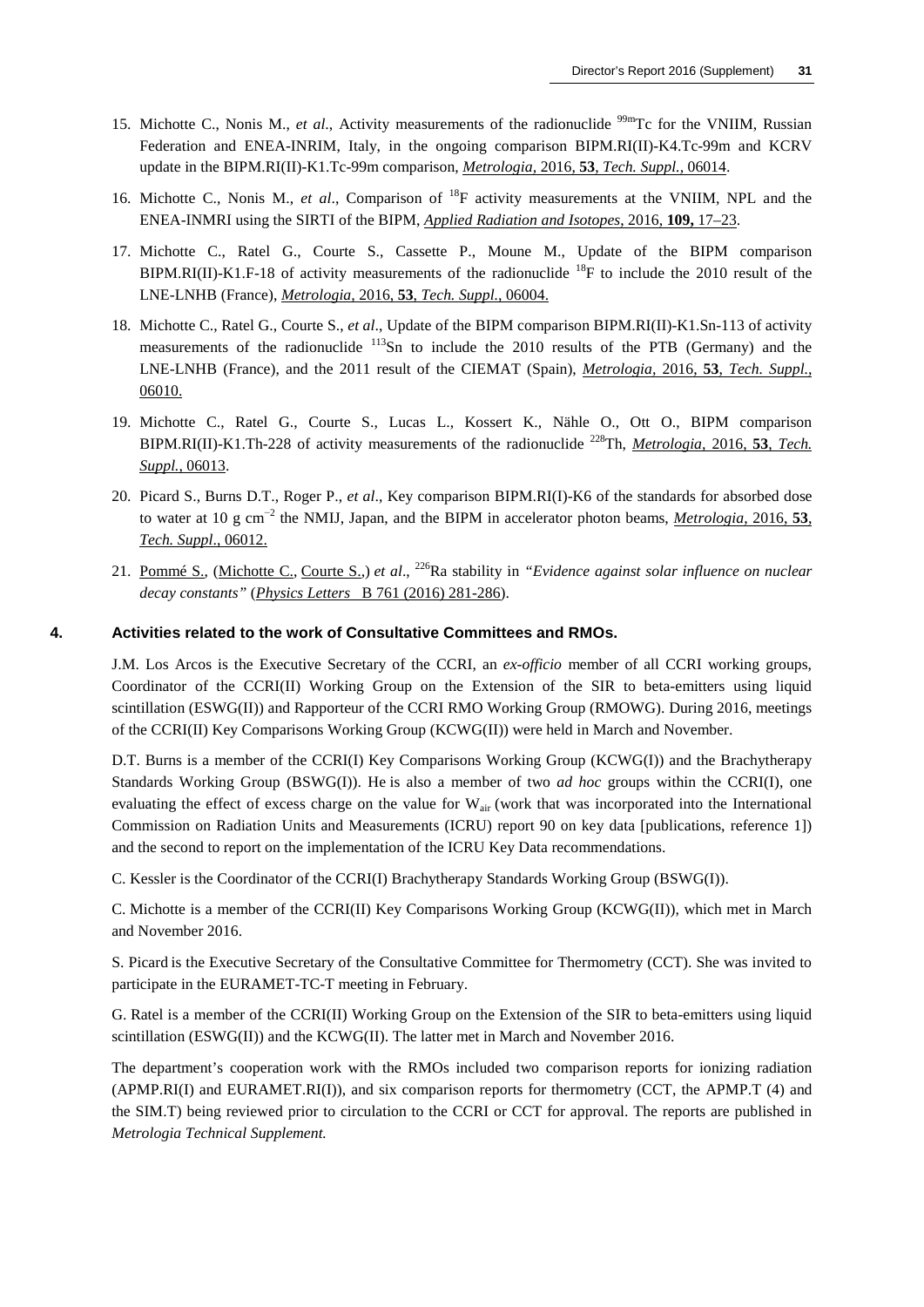## **5. Activities related to external organizations**

J.M. Los Arcos is an Associate Member of the International Committee for Radionuclide Metrology (ICRM). He also evaluates scientific projects for the Spanish National Evaluation and Foresight Agency (ANEP) and is a technical auditor for the Spanish accreditation body. In 2016 he was appointed as a member of the *Comité Scientifique Rayonnements Ionisants du Laboratoire national d'essais* (France), which met in June and November to evaluate the progress and the proposals for new research projects.

D.T. Burns is a Fellow of the Institute of Physics (FInstP) in the UK, an elected Commissioner of the ICRU and Chairman of the ICRU Committee on Fundamental Quantities and Units. He attended the annual ICRU Commission meeting in Rome in April 2016. He is a member of the ICRU Report Committee on Key Data for Dosimetry, which published its ICRU Report 90 in 2016 [Publications, reference 1] and is Commission Sponsor for three ICRU reports (Key Data for Dosimetry, Operational Quantities for Radiation Protection, and Small and Non-Standard Fields). He is a member of the Scientific Committee of the IAEA/WHO Network of Secondary Standards Dosimetry Laboratories, which met in Vienna in March 2016 and reported to the IAEA its recommendations for the future work programme. He is also a consultant to the IAEA on the revision of the international code of practice on Absorbed Dose Determination in External Beam Radiotherapy (IAEA-TRS-398) and attended a consultants meeting in Vienna in August 2016.

C. Michotte is the Scientific Secretary and *rapporteur* for the JCGM-WG1 meetings, which were held in May and November 2016.

G. Ratel is the BIPM representative at the International Committee for Radionuclide Metrology (ICRM) and is the President of the ICRM Nominating Committee. He is a member of the Scientific Committee for the 21st International Conference on Radionuclide Metrology and its Applications (ICRM 2017), which will be held in Buenos Aires (Argentina) on 15-19 May 2017. He also acted as a member of the Scientific Committee for the Low-Level Radioactivity Measurement Techniques (LLRMT) Conference to organize the submitted abstracts and to review four papers presented at the conference before publication in *Applied Radiation and Isotopes*.

# **6. Travel in 2016 (conferences, lectures and presentations, visits)**

D.T. Burns to:

- Vienna (Austria), 14 to 18 March, to participate in the biennial meeting of the Scientific Committee of the IAEA/WHO Network of Secondary Standards Dosimetry Laboratories.
- Rome (Italy), 15 to 19 April, to participate in the annual meeting of the ICRU Commission.
- Vienna (Austria), 8 to 12 August, to participate in a consultants meeting on the revision of the international Code of Practice TRS-398 for external-beam radiotherapy.

C. Kessler to:

- Buenos Aires (Argentina), 19 to 21 October, to perform a technical audit of the Secondary Standard Dosimetry Laboratory of Argentina (CRRD)
- Beijing (China), 14 to 30 November, to participate in the BIPM.RI(I)-K6 comparison of absorbed dose to water with the NIM in the reference photons beams of its accelerator facility.

P. Roger to:

• Beijing (China), 14 to 30 November, to participate in the BIPM.RI(I)-K6 comparison of absorbed dose to water with the NIM in the reference photons beams of its accelerator facility.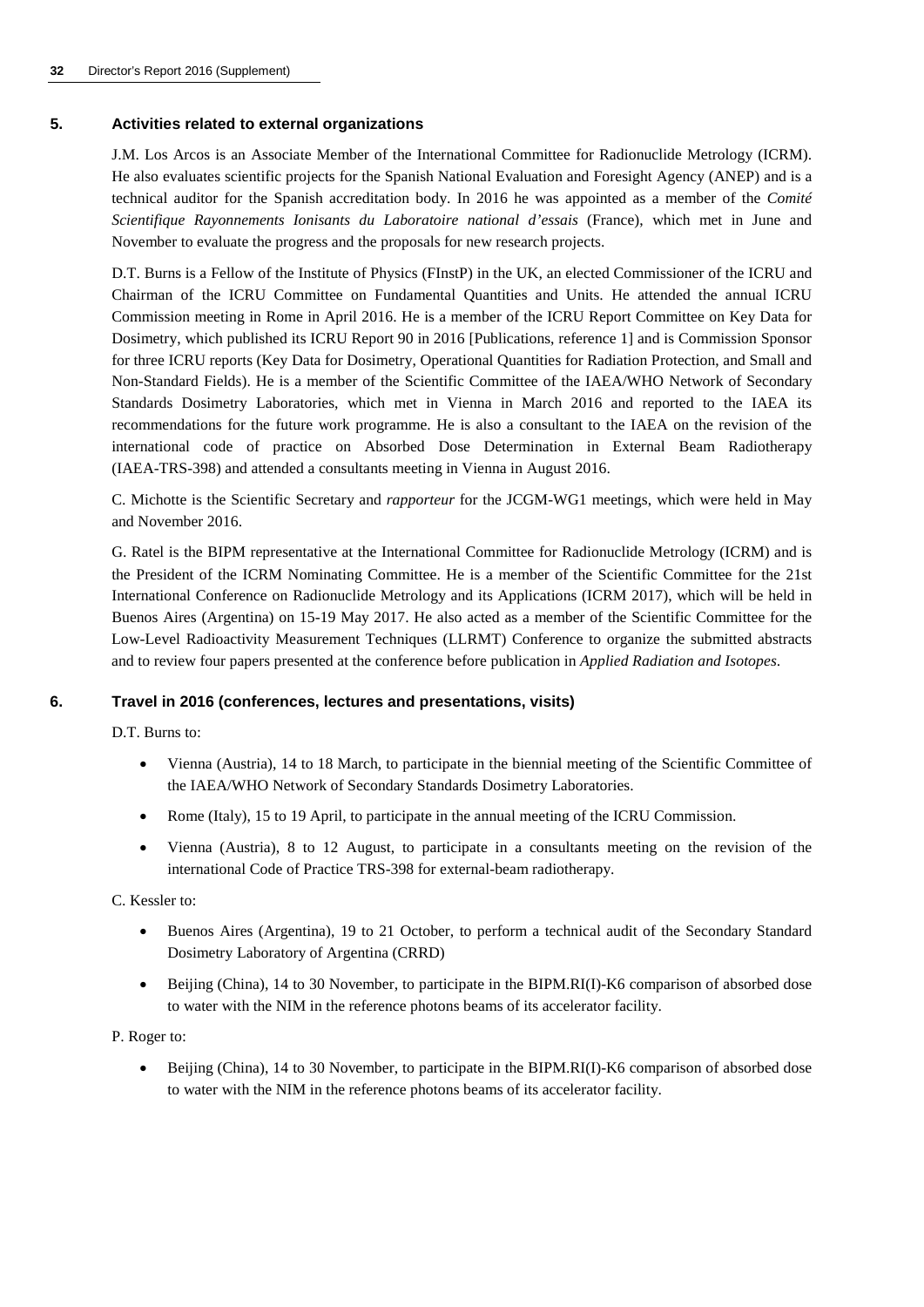S. Picard to:

- Berlin (Germany), 26 to 27 January, to participate at the EURAMET TC-IR meeting and to present recent news from the BIPM and the CCRI.
- Valetta (Malta), 25 to 26 February, to participate at the EURAMET TC-T meeting and to present recent news from the BIPM and the CCT.
- Zakopane (Poland), 29 June to 1 July, to attend at the TEMPMEKO conference and participate in a number of working and task group meetings linked to the CCT.
- Beijing (China), 16 to 22 November, to carry out the BIPM.RI(I)-K6 comparison of absorbed dose to water in accelerator beams with the NIM at its medical accelerator facility.

C. Michotte to:

Otwock (Poland), 17-28 October, to carry out activity comparisons of <sup>99m</sup>Tc (BIPM.RI(II)-K4.Tc-99m), <sup>18</sup>F (BIPM.RI(II)-K4.F-18) and <sup>64</sup>Cu (BIPM.RI(II)-K4.Cu-64) at the POLATOM using the SIR Transfer Instrument.

C. Michotte and M. Nonis to:

• Gaithersburg (USA), 18-28 May, to carry out activity comparisons of  $^{64}$ Cu (BIPM.RI(II)-K4.Cu-64) and  $^{18}F$  (BIPM.RI(II)-K4.F-18) at the NIST using the SIR Transfer Instrument.

G. Ratel to:

• Rome (Italy), 2-4 November, to attend the Scientific Committee of the 21th ICRM conference to be held in Buenos Aires (Argentina) in 2017 and the Executive Board Meeting of the ICRM.

#### **7. Visitors in 2016**

- Dr Zhang, ISO President; Mr McKinley, ISO Secretary-General ad interim; Mr Peyrat, ISO Vice-President and Director General of AFNOR; Mr Poupet, Head of the International Affairs Department, AFNOR; Mr Zhu, Director of the International Standards Section, ANSTEEL Group ; Mr Ma, Secretary to Dr Zhang. 26 February.
- Visit by Mr A.A. Haj (ESMA) and Mr M. Al Mulla (EMI) Abu Dhabi, Dr M. Alharthi (SASO) and Mr O. Kanakrieh (GSO) Riyadh, and Mr S. Al-Remaihi (QS) Doha: 17 March.
- Dr Sylvie Pierre (LNE-LNHB, France) with Alfredo Lopez Ferreira (IRD, Brazil) and Liu Haoran (NIM, China), 15 December.

# **8. Guest workers in 2016**

- Dr V. Sochor, CMI (Czech Republic), 29 February.
- Mr L. Czap, International Atomic Energy Agency IAEA, 13-24 June.
- Dr N. Durny, Slovak Institute of Metrology SMU (Slovakia), 22-24 August.
- Dr R. Nylund and Dr J. Huikari, Radiation and Nuclear Safety Authority STUK (Finland), 12-15 September.
- Dr L. Laureano-Perez, National Institute of Standards and Technology NIST (USA), 13 September 2016 – 5 March 2017.
- Dr C. Mihailescu, Belgian Nuclear Research Centre, *Studiecentrum voor Kernenergie Centre d'Etude de l'Energie Nucleaire* (Belgium), 26-30 September.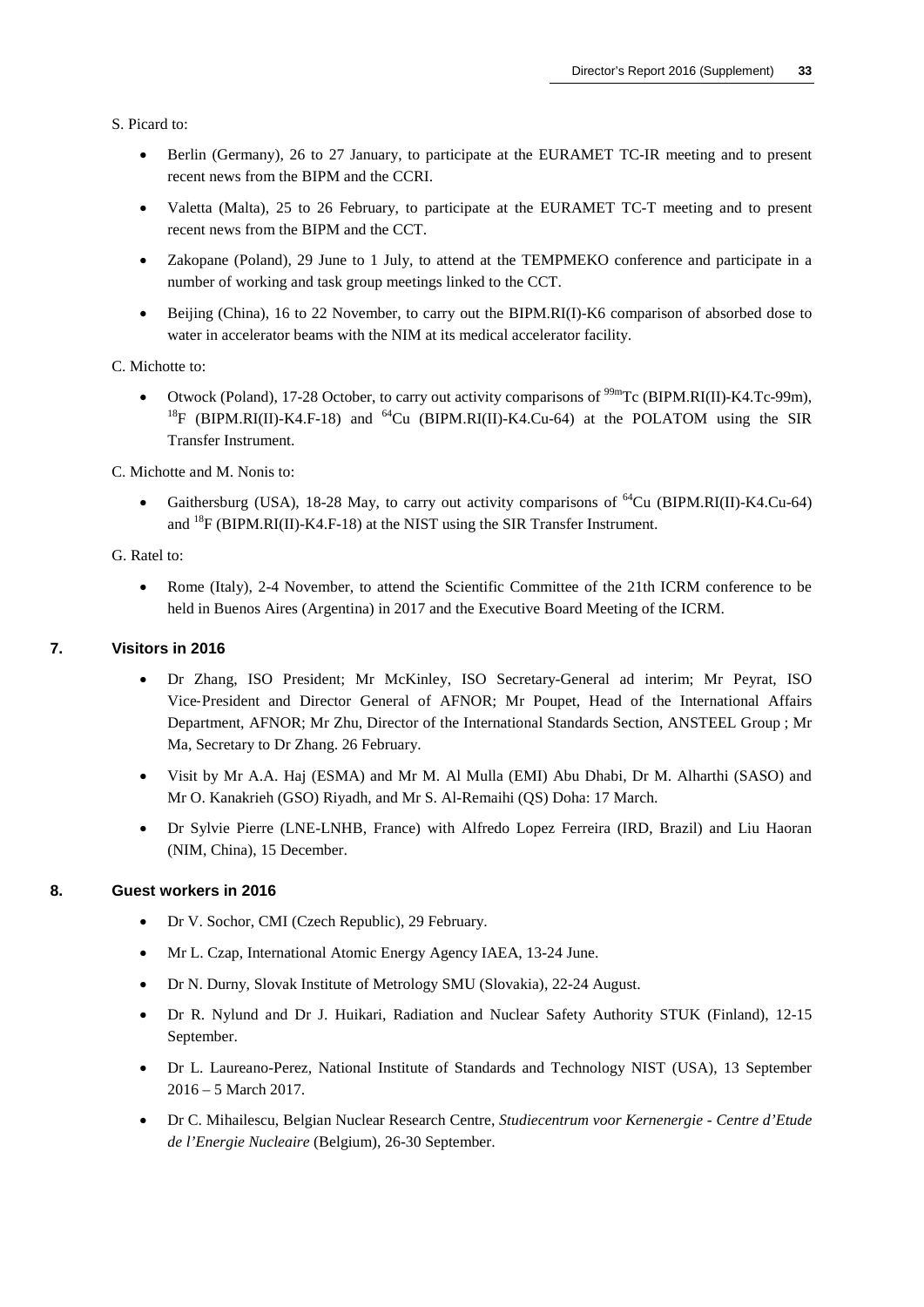# **BIPM Chemistry Department Director: R.I. Wielgosz (1 January 2016 to 31 December 2016)**

# **1. Comparison coordination and supporting laboratory activities**

Laboratory activities supported the coordination of seven key comparisons in the field of metrology in chemistry and biology during 2016, with the assistance of nine visiting scientists from NMIs.

In the area of air quality measurement standards, new values of the ozone absorption cross-section, based on gas phase titration have been published in *Analytical Chemistry*[1]. The BIPM contributed to the review and recommendations on absorption cross-sections of ozone in the ultraviolet and visible spectral regions published in the *Journal of Molecular Spectroscopy*<sup>[2]</sup> as part of an initiative of the International Ozone Commission (IO3C), the World Meteorological Organization (WMO) and the IGACO (Integrated Global Atmospheric Chemistry Observations) O3/UV subgroup. This initiative will study, evaluate, and recommend the most suitable ozone absorption cross-section laboratory data to be used in atmospheric ozone measurements. The BIPM is contributing to the CCQM GAWG Ozone Cross Section Task Group, created within the CCQM Gas Analysis Working Group (GAWG), which will review and recommend the best value and uncertainty for the ozone cross-section to be used in the key comparison [BIPM.QM-K1.](http://kcdb.bipm.org/appendixB/KCDB_ApB_info.asp?cmp_idy=733&cmp_cod=BIPM.QM-K1&prov=exalead) Measurements for the [CCQM-K90](http://kcdb.bipm.org/appendixB/KCDB_ApB_info.asp?cmp_idy=1095&cmp_cod=CCQM-K90&prov=exalead) comparison on formaldehyde standards were completed. The final report is in preparation and will be published in 2017.

In the area of greenhouse gas standards, validation work was completed for the [CCQM-K120](http://kcdb.bipm.org/appendixB/KCDB_ApB_info.asp?cmp_idy=1364&cmp_cod=CCQM-K120&prov=exalead) comparison (carbon dioxide in air), with Fourier transform infrared spectroscopy (FTIR), isotope ratio infrared spectrometer (IRIS) and gas chromatography – flame ionization detector (GC-FID) methods being fully characterized. A method for measuring isotopic abundances in  $CO<sub>2</sub>$ , which was required for corrections to be applied to the comparison method, was developed. A paper '*Calibration strategies for FTIR and other IRIS instruments for accurate*  $\delta^{13}C$  *and*  $\delta^{18}O$  *measurements of CO<sub>2</sub> in air'*, in collaboration with the University of Wollongong (Australia) has been submitted to *Analytical Chemistry*. Forty-six standards will be compared as part of CCQM-K120, with measurements expected to be completed by the end of May 2017. Development and validation of a manometric system for CO<sub>2</sub> measurements has progressed with secondments from the NIST and the SP (Sweden). This work demonstrated that the first all-glass prototype can produce results within 1 % of certified gravimetric values. Encouraging results on treated steel surfaces have permitted the design of a more robust second prototype, with testing and validation of the system planned for the first half of 2017. Preparation for a comparison on  $CO<sub>2</sub>$  isotope ratio standards, coordinated jointly by the BIPM and the International Atomic Energy Agency (IAEA), has started with the development of a stable isotope reference mixture generation facility at the BIPM, supported by a secondee from the NIM (China).

Within the BIPM's organic primary calibrator programme, the [CCQM-K55.d](http://kcdb.bipm.org/appendixB/KCDB_ApB_info.asp?cmp_idy=1359&cmp_cod=CCQM-K55.d&prov=exalead) comparison on folic acid purity was completed. The final report will be published in 2017. The comparison demonstrated the increasing use of quantitative NMR (qNMR) at NMIs for the value assignment of this category of standard. The universal calibrator programme for qNMR at the BIPM, an activity initiated together with the NMIJ (Japan), was supported by secondees from the NIM and INMETRO (Brazil), with characterization of the performance of standards that are soluble in deuterated chloroform and methanol. Preparations for the [CCQM-K78.a](http://kcdb.bipm.org/appendixB/KCDB_ApB_info.asp?cmp_idy=1074&cmp_cod=CCQM-K78.a&prov=exalead) comparison on multi-component amino acid calibration solutions were completed. Ampouled samples were distributed to participants in November-December 2016, with results expected in the first quarter of 2017. The final report of the key comparison on C-peptide purity [\(CCQM-K115/](http://kcdb.bipm.org/appendixB/KCDB_ApB_info.asp?cmp_idy=1339&cmp_cod=CCQM-K115&prov=exalead)P55.2), coordinated by the BIPM in collaboration with the NIM, was completed. A paper written in collaboration with the University of Missouri (USA), NIM, NMIJ and NIBSC (UK) on the evolving calibration hierarchies for C-peptide measurements has been submitted to *Clinical Chemistry*. The general approach to pure peptide calibrator value assignment was presented at the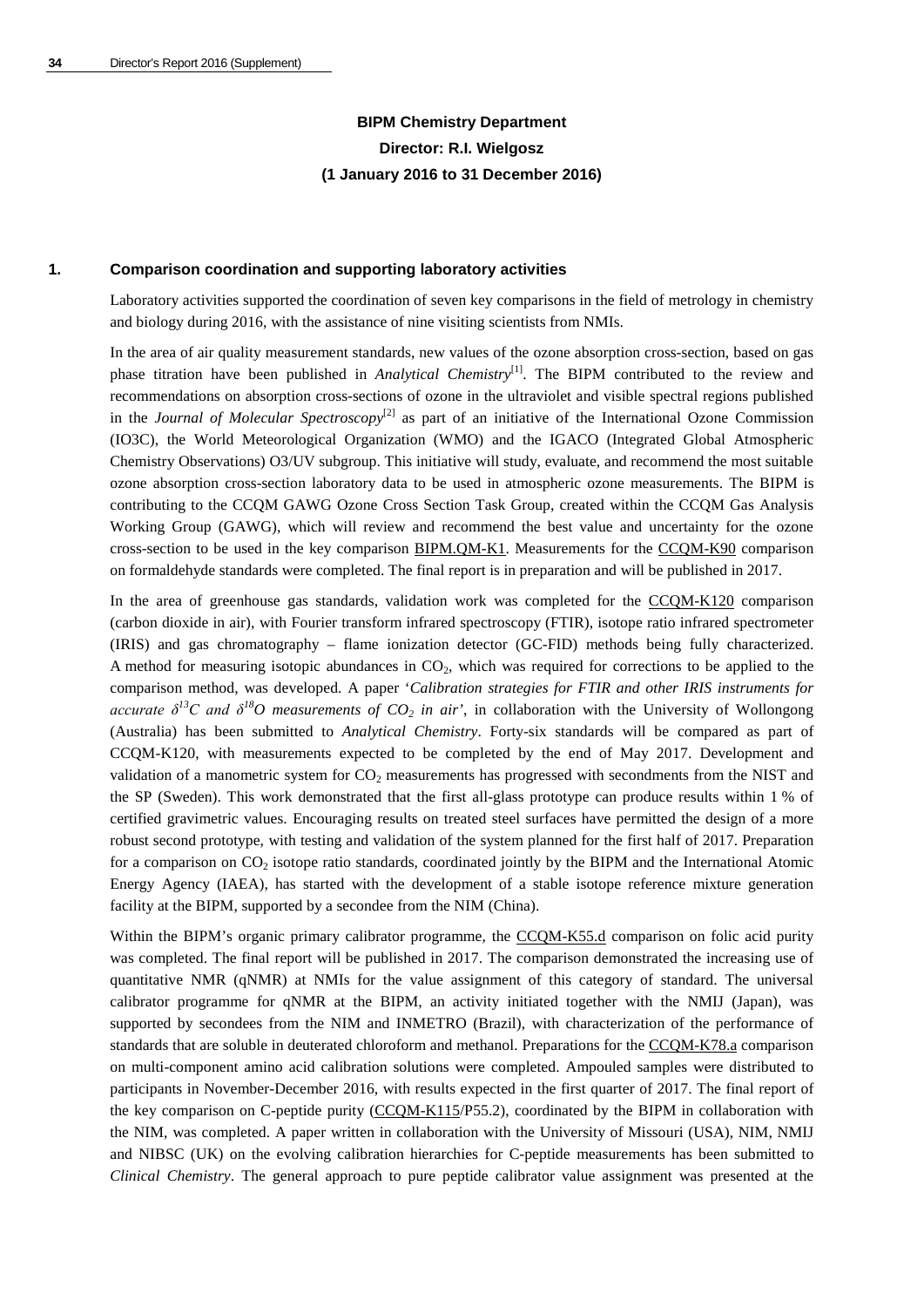Protein and Peptide Therapeutics and Diagnostics: Research and Quality Assurance (PPTD-2016) workshop, which was held in Chengdu (China) in June 2016. This workshop was organized jointly by the BIPM and the NIM.

The work undertaken on *Impurity Determination for Hepcidin by Liquid Chromatography – High Resolution and Ion Mobility Mass Spectrometry for the Value Assignment of Candidate Primary Calibrators*, which was supported by a secondee from the LNE (France), has been submitted to *Analytical and Bioanalytical Chemistry*. Development of methods to characterize calcitonin calibrators was undertaken by a secondee from the HSA (Singapore), with the material intended as a future candidate key comparison material for small peptides with disulfide bonds.

The BIPM hosted a joint symposium with the World Anti-Doping Agency (WADA) on 28-29 September 2016. One hundred invited experts from National Measurement Institutes, the clinical chemistry and laboratory medicine community and from WADA and the WADA-accredited anti-doping laboratories discussed the latest initiatives in areas of metrology for organic and biological analysis relevant to this high-profile measurement sector. One of the major recommendations of the meeting was the requirement to produce a prioritized list of pure substance and matrix CRM requirements including: prohibited list analytes currently lacking a suitable pure substance reference materials (RM); threshold Substances; phase II/III and long-term metabolites (LTMs) of anabolic steroids; peptides/proteins; and reference materials for gene doping. WADA in consultation with the World Association of Anti-Doping Scientists (WAADS) and the anti-doping laboratories are expected to develop the list in 2017.

The department's work in the area of supporting measurements for key climatological observables advanced with the publication of a paper in *Metrologia*<sup>[3]</sup>.

# **2. Capacity Building and Knowledge Transfer activities in Metrology for Safe Food and Clean Air**

Laboratory programmes for capacity building and knowledge transfer (CBKT) in Metrology for Safe Food and Clean Air have started in the BIPM Chemistry Department.

The Mycotoxin Metrology CBKT programme started in April 2016, with Dr Xiuqin Li, from the NIM (China) joining the BIPM as a visiting scientist for a period of 1 year to develop methods for the characterization of aflatoxin B1 and zearalenone pure materials. These will form the basis of calibration solutions that will support training and skills-broadening secondments on mycotoxin calibrant preparation and characterization methods, which will organized at the BIPM from 2017 to 2019.

The issue of food safety and trade is a major concern for countries developing metrology and quality assurance systems. Ensuring the safety of food has been a major focus of recent international and national action. Both microbiological and chemical hazards are of concern, including the contamination of food and feed by mycotoxins (toxic metabolites of fungi), which are significant sources of food-borne illnesses. The knowledge that mycotoxins can have serious effects on human and animal health has led many countries to establish regulations on mycotoxins in food and feed over the last decades to safeguard the health of humans, as well as the economic interests of producers and traders. Over 100 countries have implemented specific regulatory limits for mycotoxins in foodstuffs and feedstuffs, and these need to be supported by a sound measurement infrastructure for mycotoxin analysis in order to enforce and verify products, protect populations and avoid technical barriers to trade in foodstuffs. This project has been designed to allow the BIPM and NMIs to work together to strengthen the mycotoxin metrology infrastructure; provide knowledge transfer to scientists who are developing capabilities in this area; and to enable NMIs to provide mycotoxin calibrants and matrix reference material and proficiency test materials to support mycotoxin testing laboratories within their countries.

The capacity building programme will be extended with visiting scientist training programmes expected to be implemented at the NIM on mycotoxin matrix certified reference materials as well as training on analytical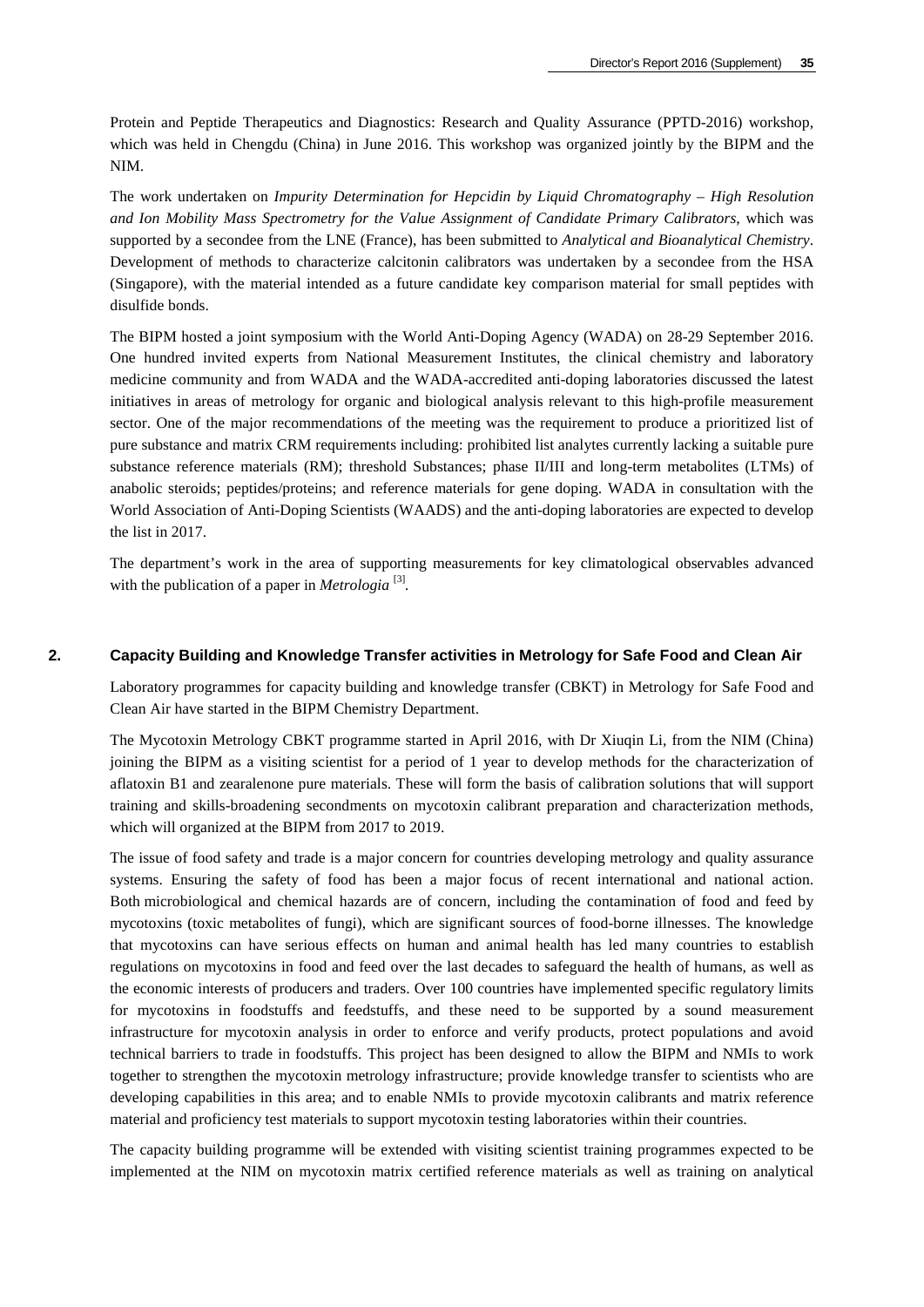methods for mycotoxins at the NMISA (South Africa). In addition to providing staff resources to support the programme, the NIM has also donated the pure materials required to deliver the programme. Training secondments for three visiting scientists from NMIs to the BIPM in 2017 are being supported by the PTB (Germany).

The startup meeting for the CBKT programme for "Metrology for Safe Food and Feed", focusing on mycotoxin metrology and standards, was held at the BIPM in April 2016, with the participation of INMETRO, INTI (Argentina), KEBS (Kenya), NIM, NIMT (Thailand), NMISA (South Africa), PTB, UME (Turkey) and the United Nations Industrial Development Organization (UNIDO). Laboratory activities at the BIPM have allowed pure materials for aflatoxin B1 and zearalenone (ZEN) to be characterized. The mass fraction of ZEN in the pure material was determined by qNMR and structurally-related impurities were quantified by liquid chromatography-ultraviolet spectroscopy-charged aerosol detection (LC-UV-CAD) and liquid chromatographytandem mass spectrometry (LC-MS/MS) techniques. Stock and calibration solutions of ZEN have been ampouled for homogeneity and stability testing, in preparation for the capacity building and knowledge transfer activities that will take place at the BIPM in 2017.

A capacity building and knowledge transfer programme in 'Metrology for Clean Air' has been established at the BIPM. The programme started in June 2016, when Mr Manuel de J. Avila from the CENAM (Mexico) joined the BIPM on a 'skills broadening' secondment on FTIR operation and the analysis of FTIR spectra for gas analysis. This was funded in part by the PTB. The BIPM comparison programme on air quality and greenhouse gas standards has relied on Fourier Transform Infrared (FTIR) methods for the analysis of NO<sub>2</sub>, NO, HCHO, CO2 and CH4 gas standard concentrations. The comparison and CBKT programme both underpin the development of traceable gas concentration standards in NMIs, in response to regulations on air quality and requirements for monitoring gaseous pollutant concentrations.

#### **3. Activities related to the JCTLM**

Dr Wielgosz is the Executive Secretary of the Joint Committee for Traceability in Laboratory Medicine (JCTLM) and a member of the JCTLM Working Group on Traceability: Education and Promotion (JCTLM-TEPWG). Dr Maniguet coordinates the development of the JCTLM Database, is Secretary of the JCTLM-TEPWG and leads the JCTLM review team on Quality Systems and Implementation.

In February 2016 the Cycle 12 reference materials and measurement methods and the Cycle 10 reference measurement laboratory services, which were approved by the JCTLM Executive Committee during its 15th Annual Meeting in December 2015 were published in the JCTLM database.

As of December 2016 the JCTLM Database contained:

- 293 available certified reference materials covering 11 categories of analytes. Of these reference materials, 33 are in List II, which includes reference materials that are value-assigned using internationally agreed protocols, and three are in List III, which covers reference materials with nominal properties;
- 180 reference measurement methods or procedures that represent about 80 different analytes in nine categories of analytes;
- 146 reference measurement services, delivered by fifteen reference laboratories and two NMIs in eight countries, which cover seven categories of analytes.

The latest JCTLM call for nominations for Cycle 13 reference materials and reference measurement methods and procedures, and Cycle 11 for reference measurement laboratory services, was announced on the JCTLM website in February 2016. An email notification was sent to 600 potential contributors to the JCTLM. As of July 2016, 11 nominations for materials, seven nominations for methods, and 39 nominations for services had been received and sent out to the review teams for evaluation.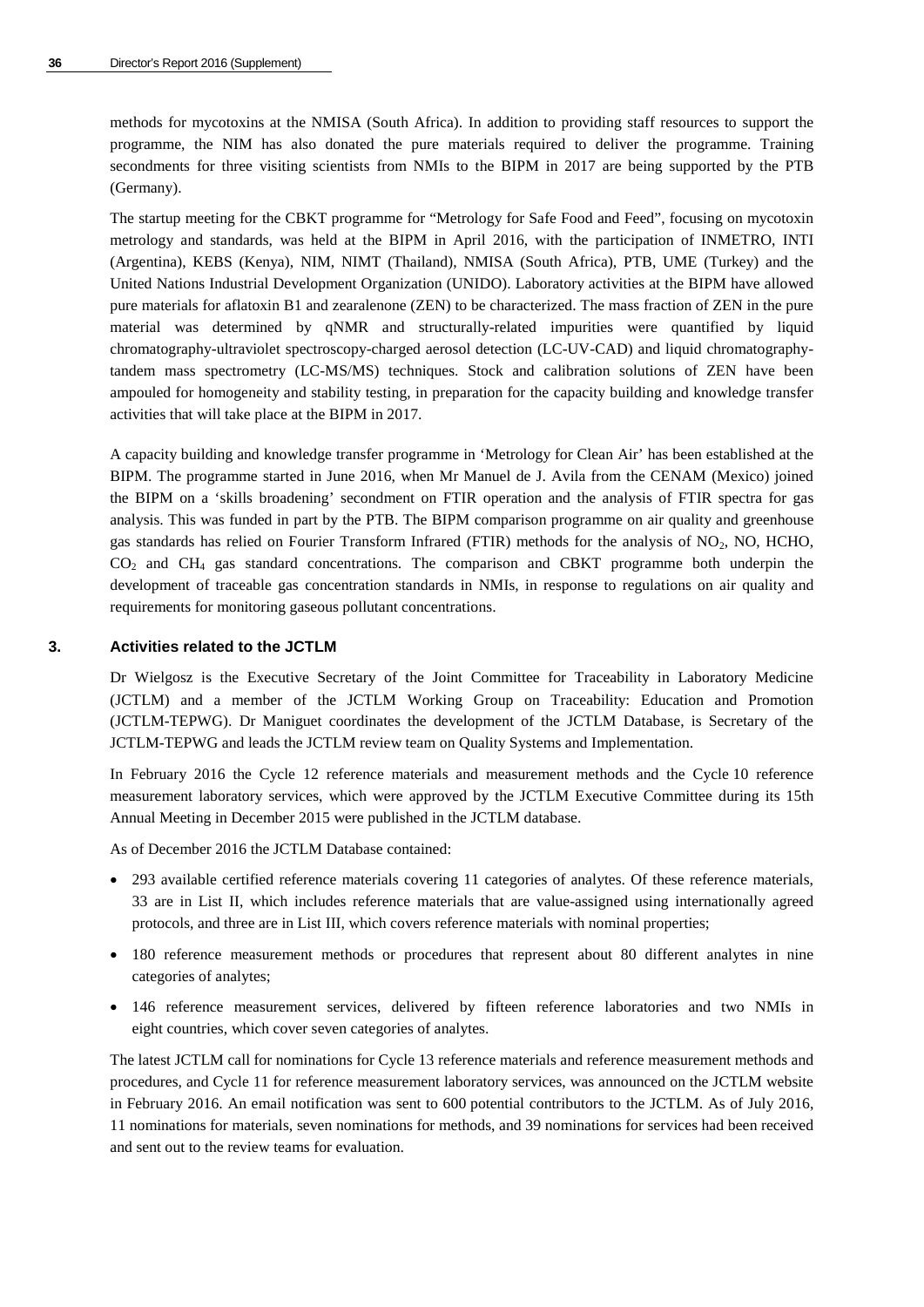The third issue of the JCTLM Database Newsletter was distributed in February 2016. Future editions of the newsletter will include contributions from the JCTLM-TEPWG.

The 16th and 17th meetings of the Executive Committee of the JCTLM were held in Chengdu (China) on 4 June 2016 and at the BIPM on 6-7 December 2016, respectively. During the December meeting, the Executive approved the revised JCTLM Quality Manual documents including the set of procedures of the Executive, Secretariat and newly formed Database Working Group. Changes introduced in the procedures include the new organizational structure described in the Declaration of Cooperation between the BIPM, the International Federation of Clinical chemistry and Laboratory Medicine (IFCC) and the International Laboratory Accreditation Cooperation (ILAC) which was signed by the three sponsoring organizations in April 2016, and the new Database Working Group policies for soliciting and reviewing nominations for materials, methods, and services.

The Database Working Group meeting was held at the BIPM on 5 December 2016. The JCTLM review team leaders reported on the assessment of the nominations for materials, methods or services, and presented an overview of potential developments in their areas.

The JCTLM Working Group on Traceability: Education and Promotion (JCTLM-TEPWG) organized two electronic meetings in April and September 2016. The JCTLM-TEPWG identified six work streams to describe traceability and its role in laboratory medicine. In addition it has made progress on producing various educational support materials, a glossary of commonly used definitions and a 'mini-presentation' to explain scientific concepts of traceability in laboratory medicine. The group has also drafted reviews in journals or presentations for symposia at professional society meetings, with the aim of raising awareness of the impact of metrological traceability to manufacturers, professionals and regulators.

#### **4. Publications**

- 1. Viallon J., Moussay P., Flores E. and Wielgosz R.I., Ozone cross-section measurement by gas phase titration, *Anal. Chem.*[, 2016, 88\(21\), 10720-10727.](http://dx.doi.org/10.1021/acs.analchem.6b03299)
- 2. Orphal J., (Moussay P., Viallon J., Wielgosz R.I.,) *et al*, Absorption cross-sections of ozone in the ultraviolet and visible spectral regions: Status report 2015, *J. Mol. Spectrosc.*[, 2016, 327, 105-121.](https://doi.org/10.1016/j.jms.2016.07.007)
- 3. Feistel R., Wielgosz R., *et al*, Metrological challenges for measurements of key climatological observables: oceanic salinity and pH, and atmospheric humidity. Part 1: overview, *[Metrologia](http://stacks.iop.org/0026-1394/53/R1)*, 2016, **53**[\(1\), R1-R11.](http://stacks.iop.org/0026-1394/53/R1)
- 4. Viallon J., Moussay P., Wielgosz R., Bebic J., Norris J.E., Guenther F., Final report, on-going key comparison BIPM.QM-K1: ozone at ambient level, comparison with DMDM, July 2015, *[Metrologia](http://stacks.iop.org/0026-1394/53/08006)*, 2016, **53**, *[Tech. Suppl](http://stacks.iop.org/0026-1394/53/08006)*., 08006.
- 5. Westwood S., Wielgosz R.I., Report on the BIPM-WADA Workshop: Standards and Metrology in support of Anti-Doping Analysis, *[Rapport BIPM-2016/01](http://www.bipm.org/utils/common/pdf/rapportBIPM/RapportBIPM-2016-01.pdf)*, 11 pp.

# **5. Activities related to the work of Consultative Committees**

The CCQM held its 22nd meeting on 20-21 April 2016 at the BIPM. It was preceded by meetings of the CCQM Working Groups.

R.I. Wielgosz is the Executive Secretary of the CCQM and a member of the CCQM Strategic Planning Working Group (SPWG).

J. Viallon is a member of the CCQM Working Group on Gas Analysis (GAWG).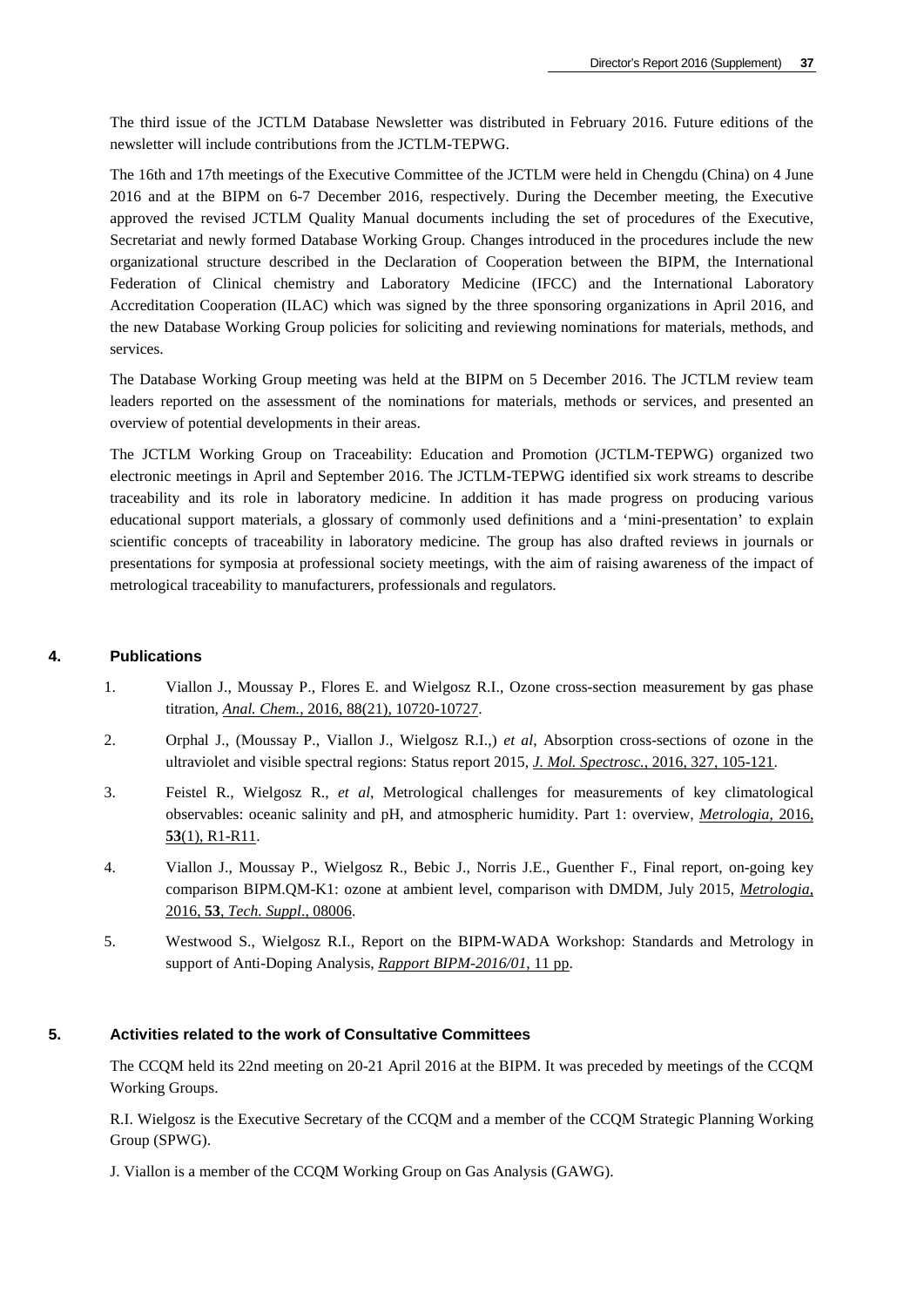- E. Flores is a member of the CCQM Working Group on Gas Analysis (GAWG).
- S. Westwood is a member of the CCQM Working Group on Organic Analysis (OAWG).

R. Josephs is a member of the CCQM Working Group on Protein Analysis and the CCQM Working Group on Organic Analysis (OAWG). He is Chairman of CCQM Working Group on Protein Analysis (PAWG) Focus Group I on peptide/protein purity

S. Maniguet is a member of the CCQM Working Group on Key Comparisons and CMC Quality (KCWG).

# **6. Activities related to external organizations**

R.I. Wielgosz is a BIPM representative to: the International Union of Pure and Applied Chemistry, Interdivisional Committee on Terminology, Nomenclature and Symbols (IUPAC ICTNS); ISO TC 212, Clinical laboratory testing and *in vitro* diagnostic test systems; Working Group 2 on Reference Systems; and ISO TC 146 on Air Quality. He is a member of the editorial board of Accreditation and Quality Assurance and a member of the World Meteorological Organization (WMO)-BIPM Joint Liaison Group.

J. Viallon is the BIPM representative at ISO TC 146/SC 3 on Air Quality – Ambient Atmospheres.

S. Westwood is the chair of the IUPAC Project 2013-025-2-500: Methods for the SI Value Assignment of Purity of Organic Compounds. He is also the BIPM liaison to both the ISO/REMCO and the REMCO/CASCO Joint Working Group 43 and a member of the World Anti-Doping Agency (WADA) Laboratory Expert Group.

R. Josephs is the BIPM representative to the Inter-Agency Meeting and the Codex Committee on Methods of Analysis and Sampling (CCMAS) of the Codex Alimentarius Commission.

# **7. Travel in 2016**

R.I. Wielgosz to:

- Teddington (UK), 18-19 January to participate in the UK National Measurement System (NMS) Optical, Gas and Particle Metrology Programme Expert Group (PEG) meeting.
- IRMM, Geel (Belgium), 4-5 February, to present BIPM activities and CIPM decisions at the EURAMET METCHEM meeting.
- Teddington (UK), 15-16 February to participate in the UK NMS Chemical and Biological Metrology Programme Expert Group (PEG) meeting.
- Berlin (Germany), 22 February, to participate in a mid-term review of EMPIR Metrology Research Projects.
- Mexico City (Mexico), 24-26 February, invited speaker at a workshop on 'Quality Infrastructure for Traceable Measurements of Greenhouse Gases to Support their Measurement, Report and Verification Strategies'.
- Frankfurt (Germany) 30 March, to present JCTLM activities at the ILAC Accreditation Committee meeting.
- Washington DC (USA), 19-20 May, to give a presentation on development of Surface Ozone Standards at the Optical Society (OSA) meeting.
- Chengdu (China), 1-3 June, as co-chair, organizer and speaker at the BIPM-NIM Protein and Peptide Therapeutics and Diagnostics Workshop.
- Teddington (UK), 9 June to participate in the UK Measurement Strategy Delivery Plan Workshop and 20-21 June to participate in the ISO TC 212 WG2 meetings.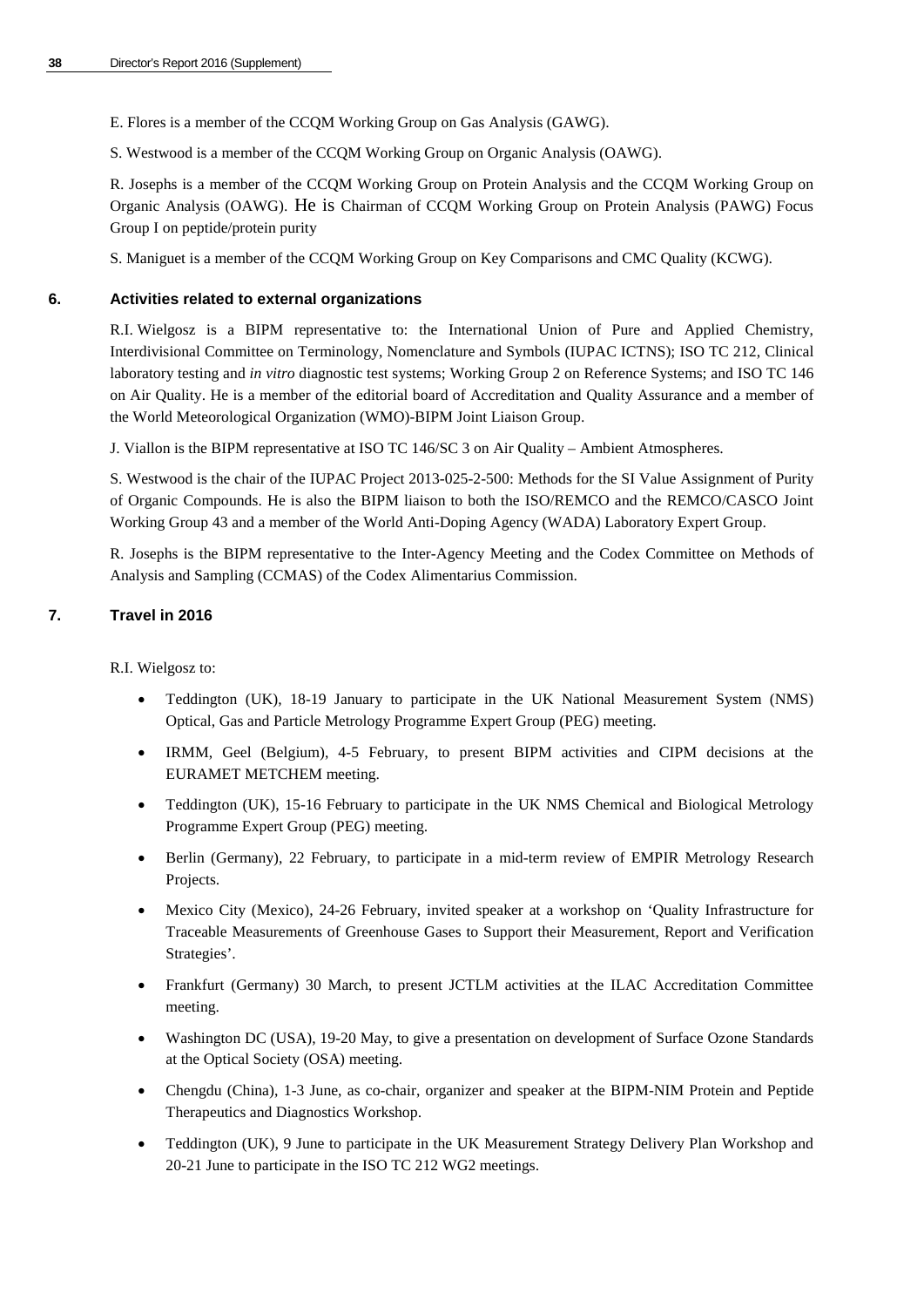- Varenna (Italy), 27-29 June, as a lecturer at the Varenna Metrology Summer School.
- Braunschweig (Germany), 11-12 July, to participate in the 'kick off' meeting of European Metrology Programme for Innovation and Research (EMPIR) project 15HLT02 as a member of the project advisory board.
- NIST, Gaithersburg (USA), 12-13 September, to present 'Measurement Science in Forensics and Metrologia' at the US National Committee on Forensic Science meeting.
- IPQ, Lisbon (Portugal), 11-14 October, to participate in CCQM GAWG meetings and workshops.
- WHO, Geneva (Switzerland), to participate in the meeting of the Executive Committee on Biological Standards.
- INRAP, Tunis (Tunisia), 3-4 November, as an expert advisor for the development of a Chemical Metrology Programme within Tunisia.
- Da Nang (Vietnam), 8-11 November, invited speaker at two APMP workshops on 'Mycotoxins in Grain' and 'Metrology for Climate Change'.
- Milan (Italy), 18 November, invited speaker to present JCTLM activities at the 10th International CIRME meeting.
- IAEA, Vienna (Austria), 21-25 November, to chair a session and give a presentation at the IAEA Technical Meeting on the Development of IAEA Stable Isotope Reference Products.
- WCO Headquarters, Brussels (Belgium), 20 December, for an introductory meeting between the BIPM and the World Customs Organization (WCO).

E. Flores to:

• IPQ, Lisbon (Portugal), 11-14 October, to participate in CCQM GAWG meetings and workshops and to give lectures on: CCQM-K74.2018 and CCQM-K120 (ambient level carbon dioxide) and FTIR and IRIS calibration strategies for accurate CO<sub>2</sub> in air  $\delta^{13}$ C and  $\delta^{18}$ O measurements.

R. Josephs to:

- Chengdu (China), 1-3 June, as co-chair, organizer and speaker at the BIPM-NIM Protein and Peptide Therapeutics and Diagnostics Workshop.
- Winnipeg (Canada), 6-9 June, as a speaker at the World Mycotoxin Forum, which combined the 9th World Mycotoxin Forum and the XIVth International Symposium on Mycotoxins.

S. Maniguet to:

• Chengdu (China), 1-3 June, to participate at the BIPM-NIM Protein and Peptide Therapeutics and Diagnostics Workshop and JCTLM Executive Meeting.

N. Stoppacher to:

• NIM, Beijing (China), 1 July to 31 August, for a secondment on qNMR and ion mobility mass spectrometry.

J. Viallon to:

- VSL, Delft (Netherlands), 9 March, to attend the HIGHGAS stakeholder meeting.
- LNE, Paris (France), 21 April, to give a presentation on CCQM-K90 at the KEY-VOCs mid-term stakeholders meeting.
- Edinburgh (UK), 5-9 September to present a poster on ozone cross-section measurements by gas phase titration at the Quadrennial Ozone Symposium.